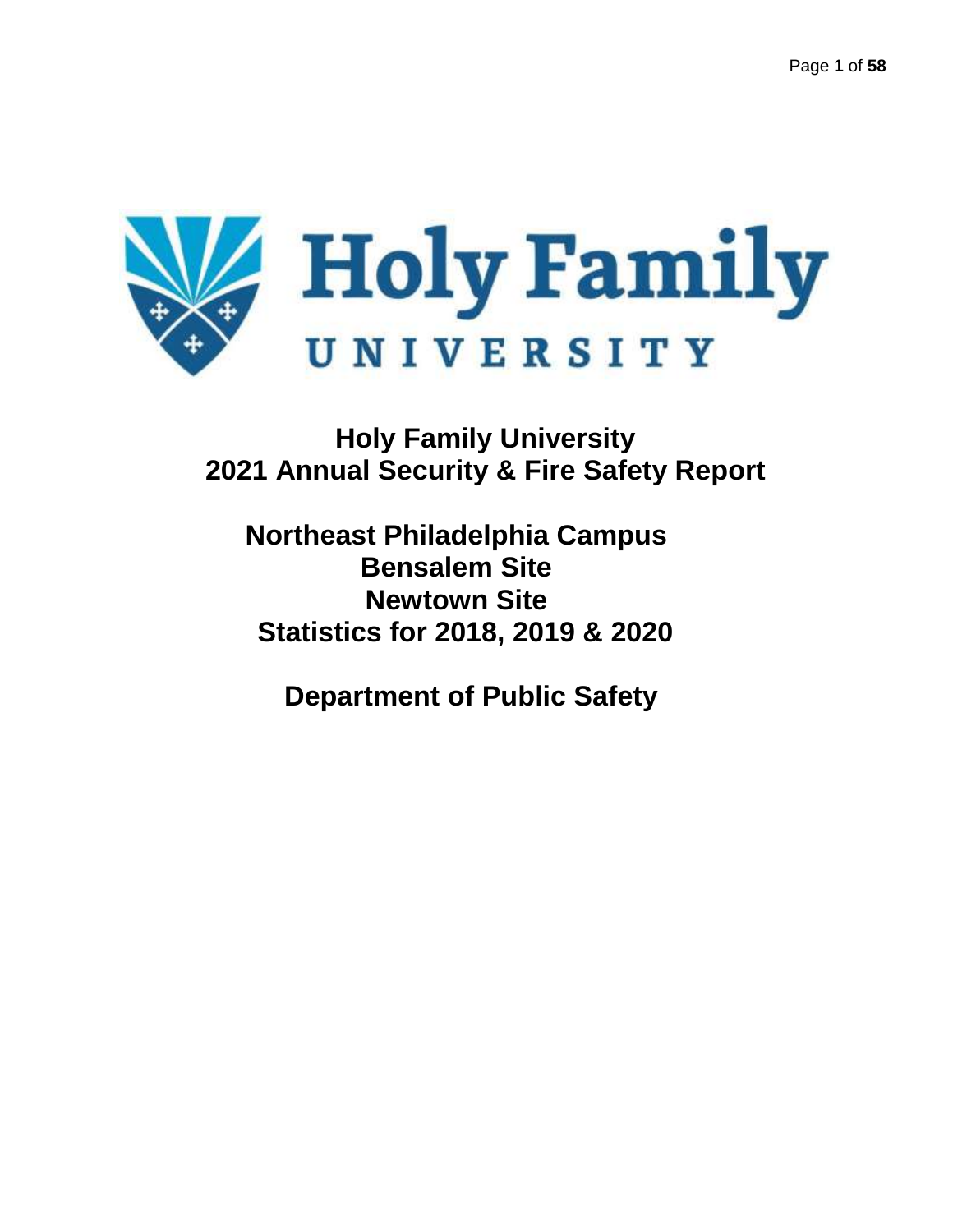| <b>Your Right to Know</b>                                          | page 4  |
|--------------------------------------------------------------------|---------|
| <b>Compiling the Annual Security Report</b>                        | page 5  |
| <b>Security Of and Access to Campus Facilities</b>                 | page 6  |
| <b>Public Safety Officers</b>                                      | page 6  |
| <b>Safety Policies and Procedures of Residence Halls</b>           | page 7  |
| <b>University Building Access</b>                                  | page 8  |
| <b>Off-Campus Property</b>                                         | page 8  |
| <b>Weapons on Campus</b>                                           | page 8  |
| <b>Law Enforcement &amp; Jurisdiction</b>                          | page 9  |
| <b>Reporting Crimes and Other Emergencies</b>                      | page 10 |
| <b>Reporting Incidents</b>                                         | page 10 |
| <b>Campus Security Authorities</b>                                 | page 10 |
| <b>Voluntary Confidential Reporting</b>                            | page 11 |
| <b>Crime Statistics</b>                                            | page 13 |
| <b>Timely Warnings &amp; Emergency Notification and Evacuation</b> | page 24 |
| <b>Timely Warnings</b>                                             | page 24 |
| <b>Emergency Notifications</b>                                     | page 24 |
| Campus Assessment, Response, Evaluation (CARE) Team                | page 25 |
| <b>Safety Information</b>                                          | page 25 |
| <b>Daily Incident Journal</b>                                      | page 26 |
| <b>Emergency Drills, Testing, and Evacuation Procedures</b>        | page 26 |
| <b>Security Awareness &amp; Crime Prevention Programs</b>          | page 27 |
| <b>Installation of Panic Buttons</b>                               | page 27 |
| <b>Maintenance of Campus Safety</b>                                | page 27 |
| <b>Emergency Call Boxes</b>                                        | page 27 |
| <b>Walking Escorts</b>                                             | page 27 |
| <b>Identification Cards</b>                                        | page 27 |
| <b>Bike Registration</b>                                           | page 27 |
| <b>Crime Prevention</b>                                            | page 27 |
| <b>Campus Safety Policies</b>                                      | page 27 |
| Drug, Alcohol, & Substance Abuse                                   | page 29 |
| <b>Alcohol and Other Drugs</b>                                     | page 29 |
| <b>State Law on Alcohol</b>                                        | page 29 |
| <b>Liquor Laws</b>                                                 | page 29 |
| <b>Alcohol Policy</b>                                              | page 30 |
| <b>State Law on Drugs</b>                                          | page 30 |
| <b>Other Drugs Policy</b>                                          | page 31 |
| <b>Disciplinary Process</b>                                        | page 31 |
| <b>Alcohol and Other Drug Abuse Prevention</b>                     | page 32 |
| <b>Support Services for Employees</b>                              | page 33 |
| <b>Student Notification</b>                                        | page 34 |
| <b>First Year Students</b>                                         | page 34 |
| <b>Student Athletes</b>                                            | page 34 |
| <b>Residential Students</b>                                        | page 35 |
| <b>Campus-wide Programming Efforts</b>                             | page 35 |
| <b>Environmental Approaches Off-Campus</b>                         | page 36 |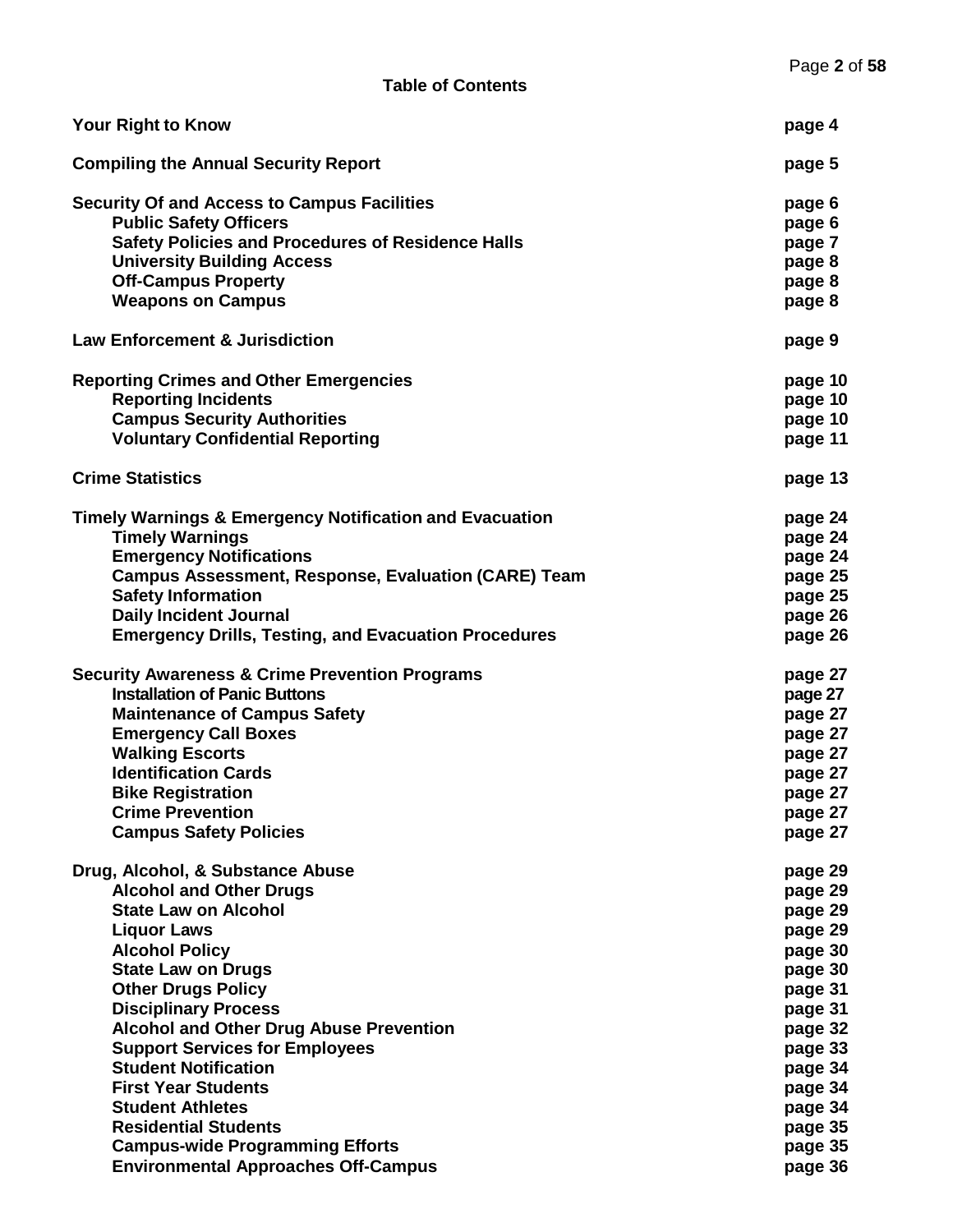| Sexual Assault, Domestic Violence, Dating Violence, and Stalking Policies                       | page 37            |
|-------------------------------------------------------------------------------------------------|--------------------|
| <b>Sexual Harassment &amp; Nondiscrimination Policy</b>                                         | page 37            |
| <b>Title IX Coordinator</b>                                                                     | page 38            |
| <b>Policy on Nondiscrimination</b>                                                              | page 39            |
| <b>Policy on Disability Discrimination and Accommodation</b>                                    | page 39            |
| <b>Policy on Discriminatory Harassment</b>                                                      | page 39            |
| <b>Sexual Misconduct Education and Prevention</b>                                               | page 42            |
| Training                                                                                        | page 44            |
| Programming                                                                                     | page 45            |
| <b>Reporting</b>                                                                                | page 45            |
| <b>Investigation and Adjudication Procedures</b>                                                | page 50            |
| <b>Sex Offender Registration Policy</b>                                                         | page 61            |
| <b>Hate Crimes</b>                                                                              | page 62            |
| <b>Missing Student Notification Procedure</b>                                                   | page 64            |
| <b>Annual Fire Safety Report</b><br><b>Evacuation Plan for Students/Staff with Disabilities</b> | page 65<br>page 67 |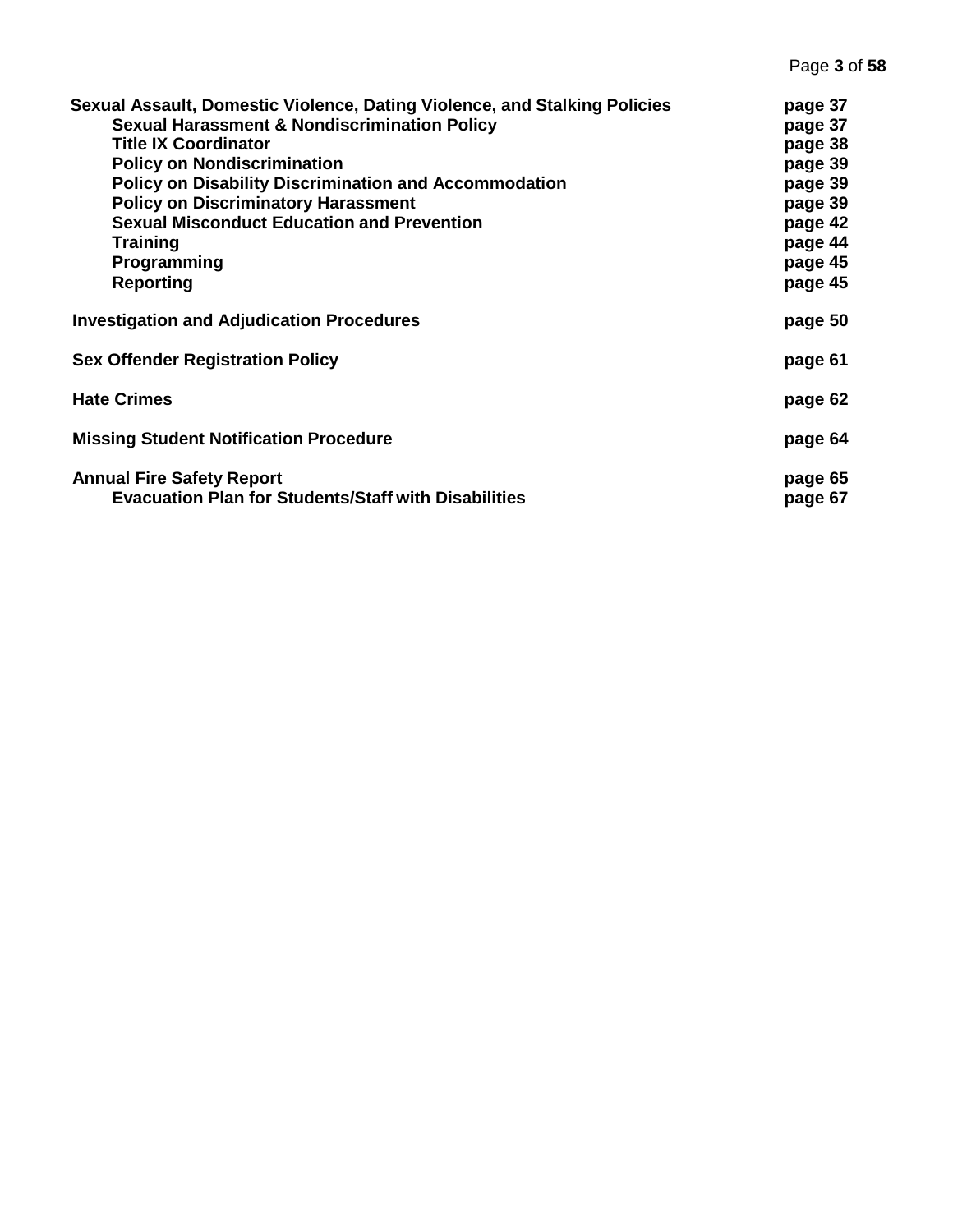# **Your Right to Know**

Holy Family University prides itself on maintaining a safe and secure environment for its students, faculty, staff, and visitors. The university has been fortunate in not experiencing a significant number of serious crimes in the past. To continue this trend, a competent and professionally-trained public safety staff is responsible for a number of University programs designed to ensure that students and their possessions are protected as much as possible.

Holy Family University's Public Safety Department is committed to high standards in quality and in promoting a safe and problem-free educational environment. Honesty, service, and integrity are the department's creed in the administration of community policies and procedures.

We encourage students, faculty and staff to be alert, to take precautions, and to report crimes and suspicious activities immediately to help us reach our objective. Working together, we can improve the quality of life at Holy Family University. The best way you can help us help you is by getting involved and learning what services are available through the Public Safety Department. This annual safety report is available online and/or upon request to the Director of Public Safety.

We welcome your suggestions and comments on how to make the campus an even safer environment. To share your ideas with the Public Safety Department, please call us at 267-341-3361, email us at [PublicSafety@holyfamily.edu](mailto:PublicSafety@holyfamily.edu) or visit us at [www.holyfamily.edu/security-safety.](http://www.holyfamily.edu/security-safety)

Remember, the Public Safety Department is here to serve you!!

David R. Neuman Marianne Price, M.S.

Director of Public Safety Dean of Students & Title IX Coordinator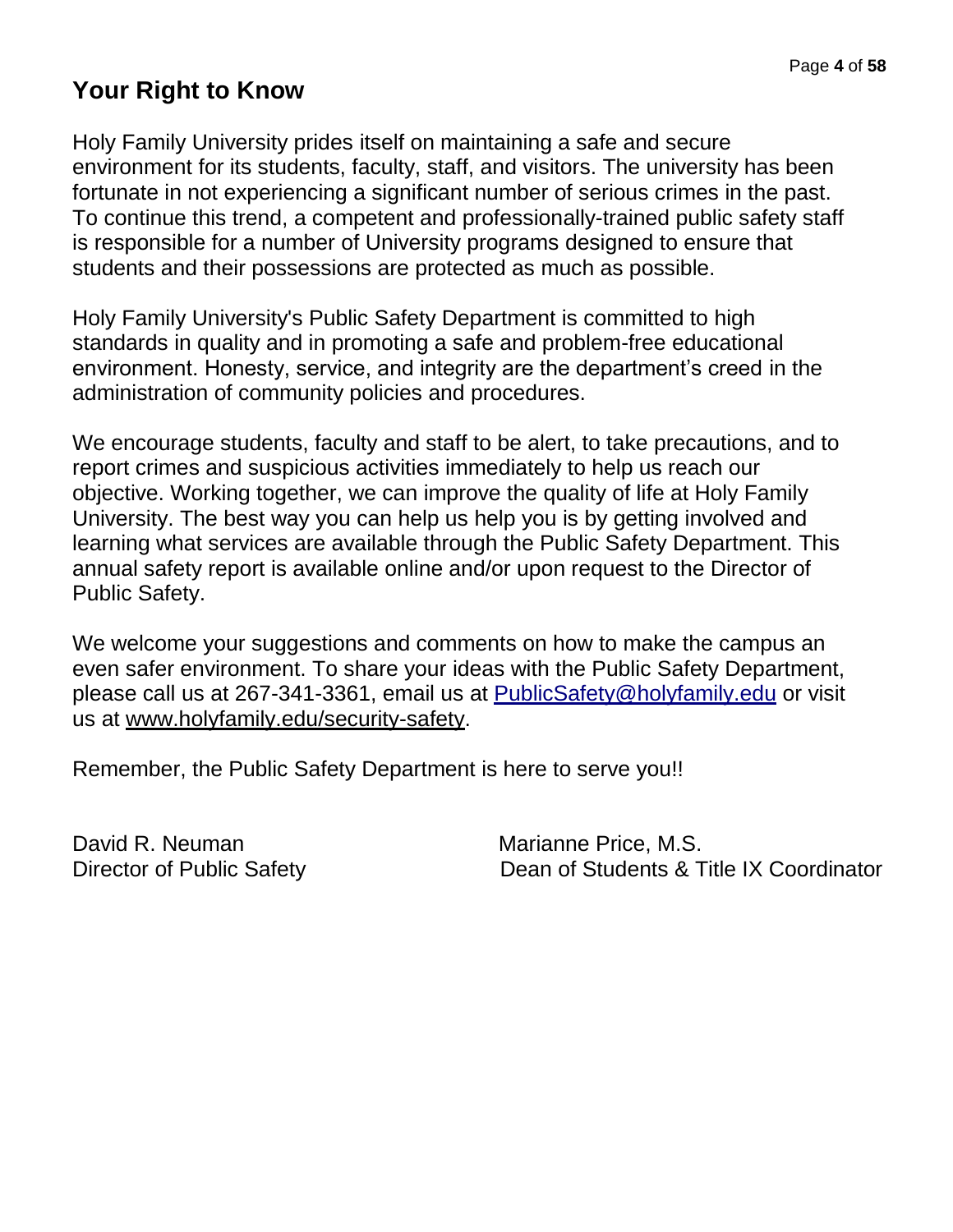# **Compiling the Annual Security Report**

This report is prepared in compliance with the Jeanne Clery Disclosure of Campus Security Policy and Crime Statistics Act. The report is compiled collaboratively by Dave Neuman, Director of Public Safety, and Marianne Price, Dean of Students & Title IX Coordinator, and with support of other University units and personnel. This report is prepared in cooperation with the local law enforcement agencies surrounding our main campus and each of our alternate sites, as well as the division of Student Affairs. Areas contributing to the development of this report include: Residence Life, Student Engagement, Counseling Services, Health Services, and Title IX. Each entity provides updated information on their educational efforts and programs specifically designed to comply with the Clery Act. The Office of Residence Life is also integral in the development of campus crimes and referrals, specifically related to residential students.

Campus crimes, arrests, and referral statistics include those reported to Holy Family University's Public Safety Department, designated campus officials, and local law enforcement agencies. Designated campus officials include, but are not limited to directors, academic deans, department heads, judicial hearing officers, advisors to University students, advisors to student organizations, athletic personnel and athletics coaching staff members.

Each year, an e-mail notification is distributed to all currently enrolled students, full- and parttime faculty, and all staff members that provides information regarding how to access this report. Copies of the report may also be obtained from the Public Safety Office, located in the lobby of the Campus Center, located on the Philadelphia Main Campus, by calling 267-341- 3361. All prospective students and employees may request to obtain a copy from Public Safety.

The full text of this report can be located on our website at https:[//www.holyfamily.edu/about](http://www.holyfamily.edu/about-holy-family-u/our-)[holy-family-u/our-](http://www.holyfamily.edu/about-holy-family-u/our-) campuses-in-philadelphia/security-safety.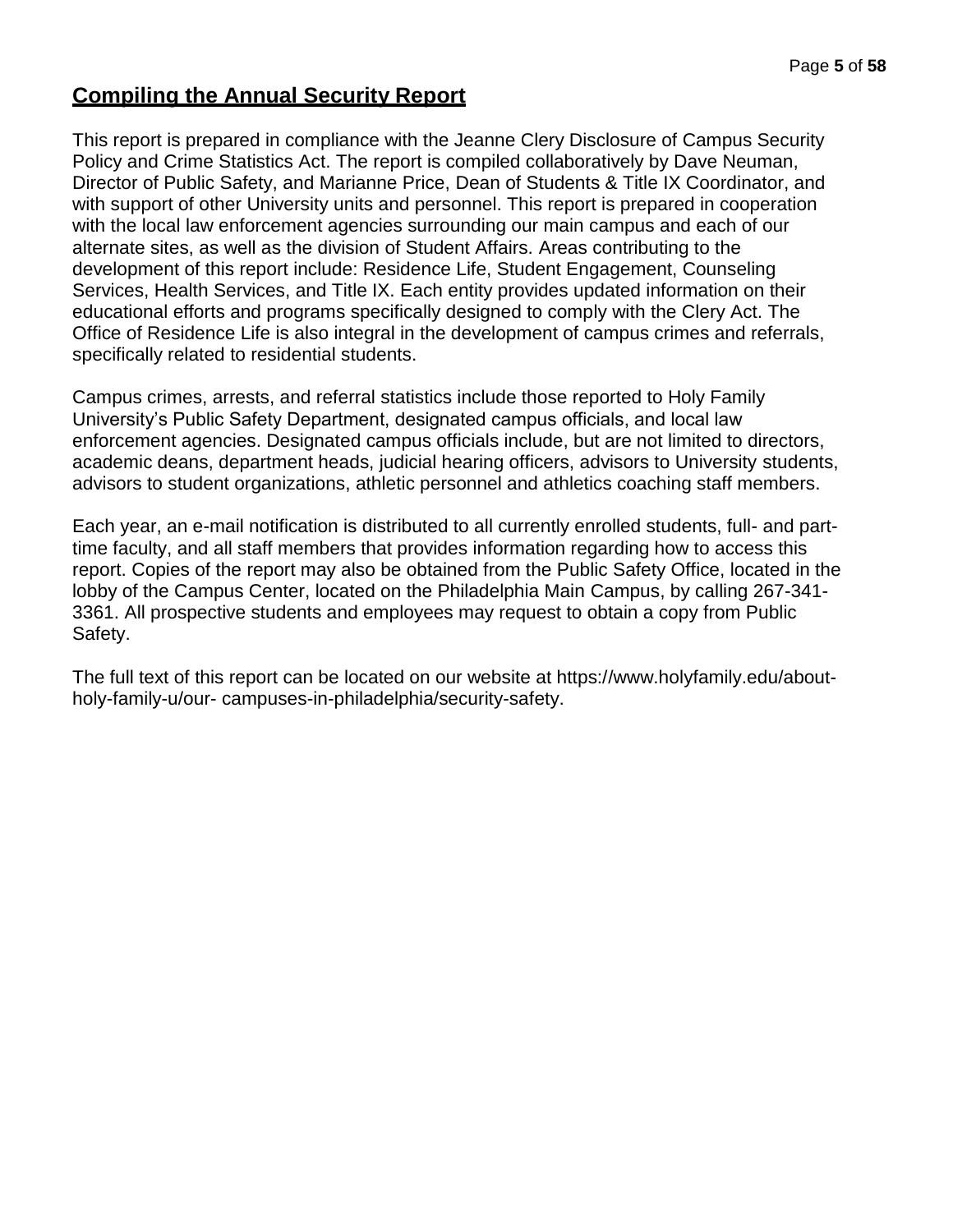## **Security Of and Access to Campus Facilities**

## **Public Safety Officers**

The Public Safety Department at Holy Family is maintained by Allied Universal Security Services, and reports to the Office of the Vice President for Finance and Administration. The department's management team consists of a Director of Public Safety, Assistant Director of Public Safety, and three Supervisors. Public Safety headquarters is located in the Campus Center at the Northeast campus (See building 1).



The uniformed arm of a Public Safety Department includes approximately 30 full- and parttime security officers who service the Holy Family community 24 hours a day, seven days a week. Public Safety officers follow and enforce the policies and procedures set by the University, as well as appropriate local, state, and federal laws.

Background investigations are conducted on all officers and include pre-employment criminal history checks, Department of Motor Vehicles' operator license validations, productivity profiles, education level verifications, and previous employment history checks.

All officers receive security-principles training and community-orientation training, which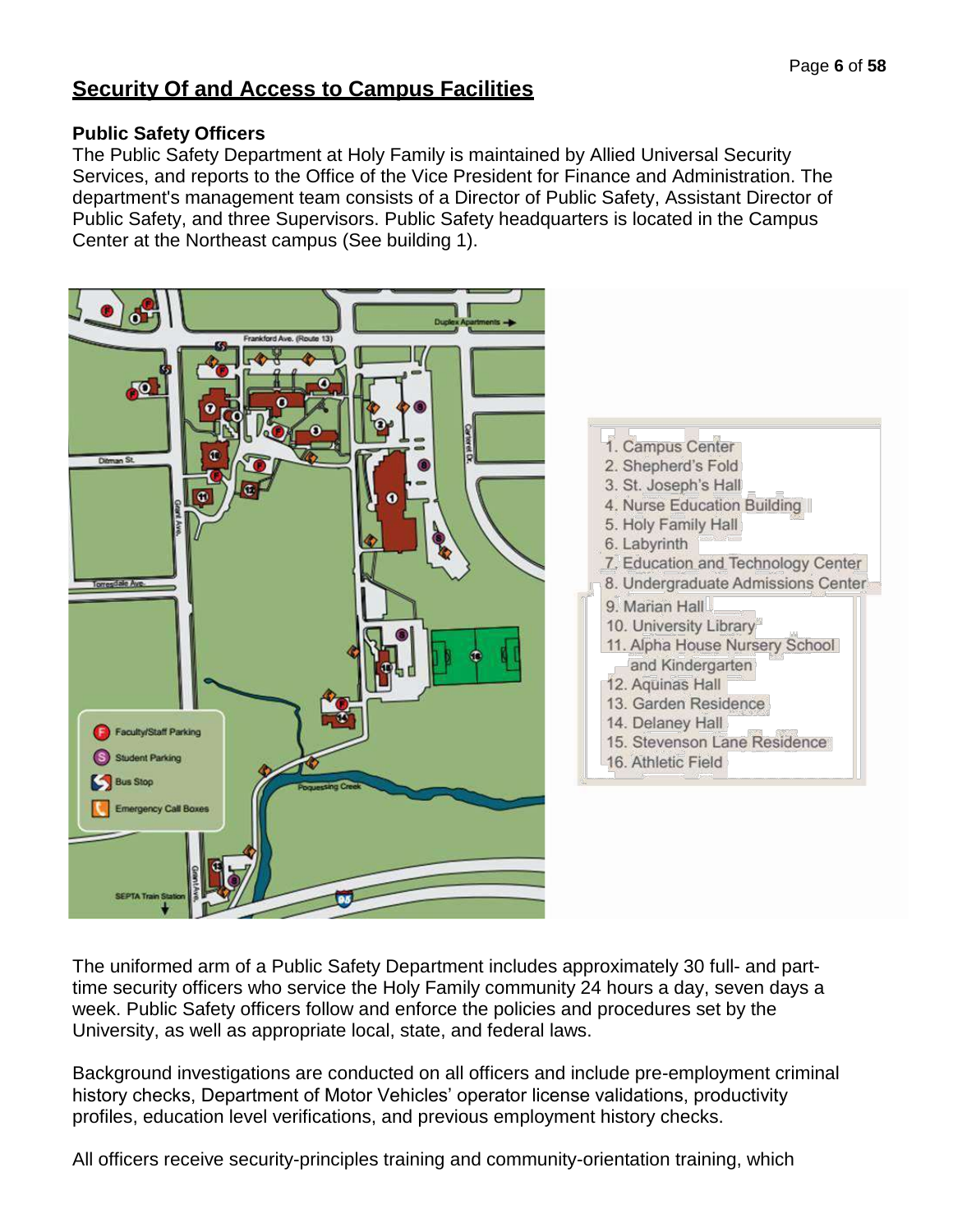includes field training prior to assignment. All officers receive cardiopulmonary resuscitation (CPR) and Automated External Defibrillation (AED) training and are required to complete a certification examination covering all aspects of security-principles training, orientation, and field training. The Public Safety Officer's knowledge is tested on such subjects as criminal law, campus and private security, patrol techniques, authority of arrest, defensive tactics, emergency safety procedures and crisis intervention.

#### **Safety Policies and Procedures for Residence Halls**

Holy Family University has co-educational residence halls. The University offers residences that accommodate single and double occupancy. There is no on-campus housing for married students. Security of residence halls and campus facilities outside of residence halls is accomplished through a variety of measures to include video monitoring and random patrols by Public Safety Officers.

Members of the university's Residence Life staff live in the residence halls, and are on call 24 hours a day. All residence life staff members receive training in enforcing residence hall security policies.

Residents are expected to cooperate fully with the Security Officer in the discharge of their respective duties.

Access to each residence hall is through the front entrance. All other doors are locked from the outside and are equipped with exit alarms or card access devices that record when the door is opened. These doors are to be used only in case of emergency. Public Safety Officers are responsible for controlling access to and egress from the building through the front doors as well as for checking students' university ID cards before admitting students into the building.

Public Safety Officers also assist residents in registering guests. The resident is responsible for escorting guests at all times while they are in the residence hall and for explaining university housing rules and regulations to each guest.

Each resident is issued a key or ID that will open their room. If a key or ID is lost, a lock change is ordered. Also, a new key is issued.

Most university housing facilities are closed and locked during official vacation and break periods. During these times, residents are encouraged to take all valuables with them. Students who remain during these periods are given temporary residence in a designated residence hall, which will remain open and accessible during breaks.

University residence halls have fire safety features such as smoke detectors, alarmed fire exit doors, fire extinguishers and fire exit doors. Tampering with fire safety equipment, such as fire extinguishers, fire hoses, alarm pull stations, smoke detectors, heat sensors, or a sprinkler is prohibited. Making a false report, fire warning, or threat of fire by any means of communication is prohibited.

Public Safety officers are stationed inside the Stevenson Lane Residence, and surveillance cameras are in place at all residence halls that are monitored by Public Safety.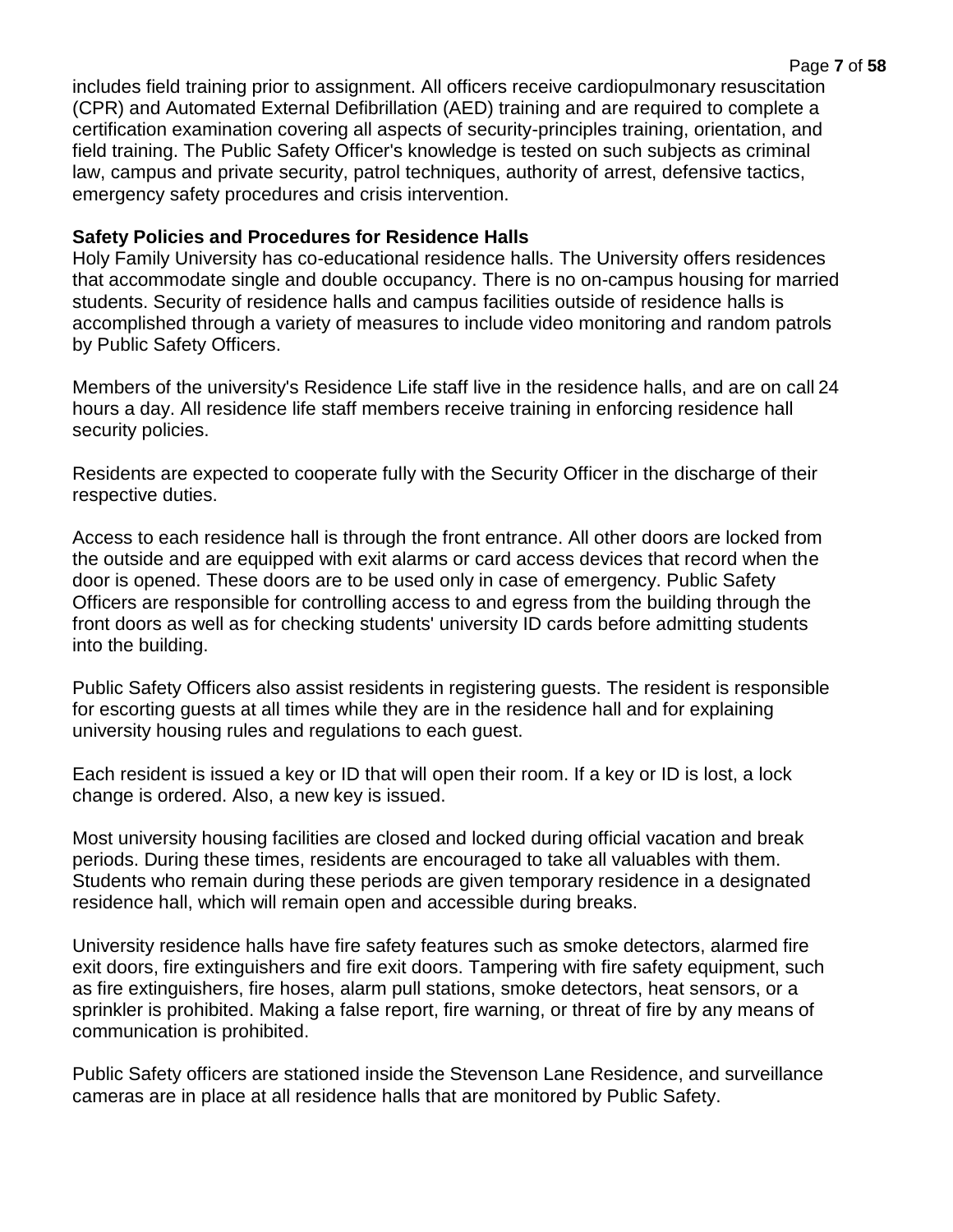#### **University Building Access**

All university buildings and residences are the private property of Holy Family University and are posted as such. These buildings are opened at a designated time each morning and secured at a designated time each evening by assigned personnel. Any unauthorized person entering a university building is considered to be trespassing. After-hours access to university-owned or university-managed buildings is determined by the needs of each department. Once a building has been secured for the evening, only authorized individuals are permitted to enter.

#### **Off-Campus Property**

Holy Family University does not have any off-campus properties officially recognized by the University for usage by registered (official) student organizations or athletics teams.

#### **Weapons on Campus**

The presence and use of weapons on campus presents a potential threat to the safety of all community members. No student, staff member, faculty member or visitor shall keep, use, possess, display, or transport any rifles, shotguns, handguns, pellet or BB guns, dangerous knives, billy clubs, makeshift weapons, martial arts weapons, or any other lethal or dangerous devices capable of casting a projectile by air, gas, explosion, or mechanical means on any property or in any building owned or operated by the university or in any vehicle on campus. Realistic facsimiles of weapons are also specifically not allowed.

If attending classes on campus, Law Enforcement individuals must conceal their weapons. The university retains the right to search persons, possessions and bags, and privatelyowned vehicles on university property, and to confiscate, retain and dispose of/destroy all items covered by this policy regardless of value or ownership. Law enforcement may be contacted for some violations of this policy.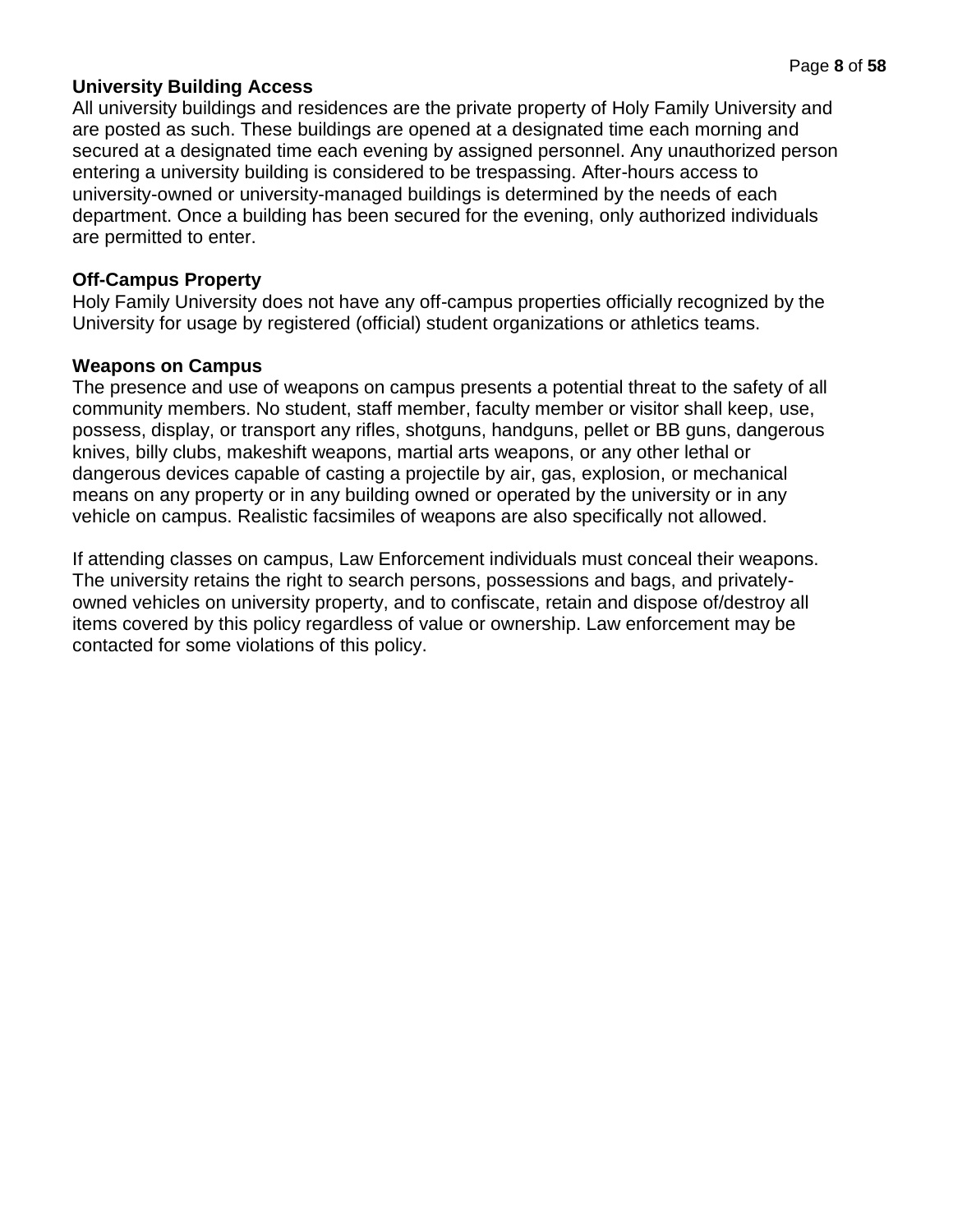# **Law Enforcement & Jurisdiction**

Holy Family Public Safety Officers have the authority to ask persons for identification and to determine whether individuals have lawful business at Holy Family University Northeast, Bensalem and Newtown Campuses. They also have the authority to issue parking tickets, which are billed to financial accounts of students, faculty, and staff on these campuses. Public Safety Officers do not have arrest power.

Criminal incidents are referred to the local police who have jurisdiction on the campus. The local police jurisdictions, with whom Holy Family Public Safety Department maintains a close working relationship with, are:

- the Philadelphia Police Department for the Northeast campus;
- the Bensalem Township Police Department for the Bensalem site;
- the Newtown Township Police Department for the Newtown site;
- as well as state and federal agencies.

The department works closely with the investigative staff of these police departments when incidents arise that require joint investigative efforts, resources, crime-related reports and exchanges of information as deemed necessary. There is no written memorandum of understanding between the university's Public Safety Department and the Philadelphia, Bensalem Township or Newtown Township Police Department.

The University learns of information regarding our campus, campus community, and students via local police through ongoing and regular contact maintained by the Director of Public Safety and the named police agencies.

All crime victims, witnesses, and any other person aware of a crime are strongly encouraged to immediately report the crime to the Director of Public Safety and/or the appropriate police department promptly if the situation warrants. Prompt reporting will assure timely warning notices on campus and timely disclosure of crime statistics. Currently, there is no policy in place for the reporting of a crime on a confidential basis through Public Safety.

Holy Family University does currently have the option for students, faculty, staff, community members, and third parties to file an anonymous report that are violations of the University Sexual Harassment & Nondiscrimination Policy. See [https://holyfamily](https://holyfamily-pa.safecollegesincident.com/#/login)[pa.safecollegesincident.com/#/login.](https://holyfamily-pa.safecollegesincident.com/#/login)

Because Holy Family University does not have any properties officially recognized by the University for usage by official student organizations or athletics teams, Public Safety does not require the monitoring of local police agencies of any off-campus property.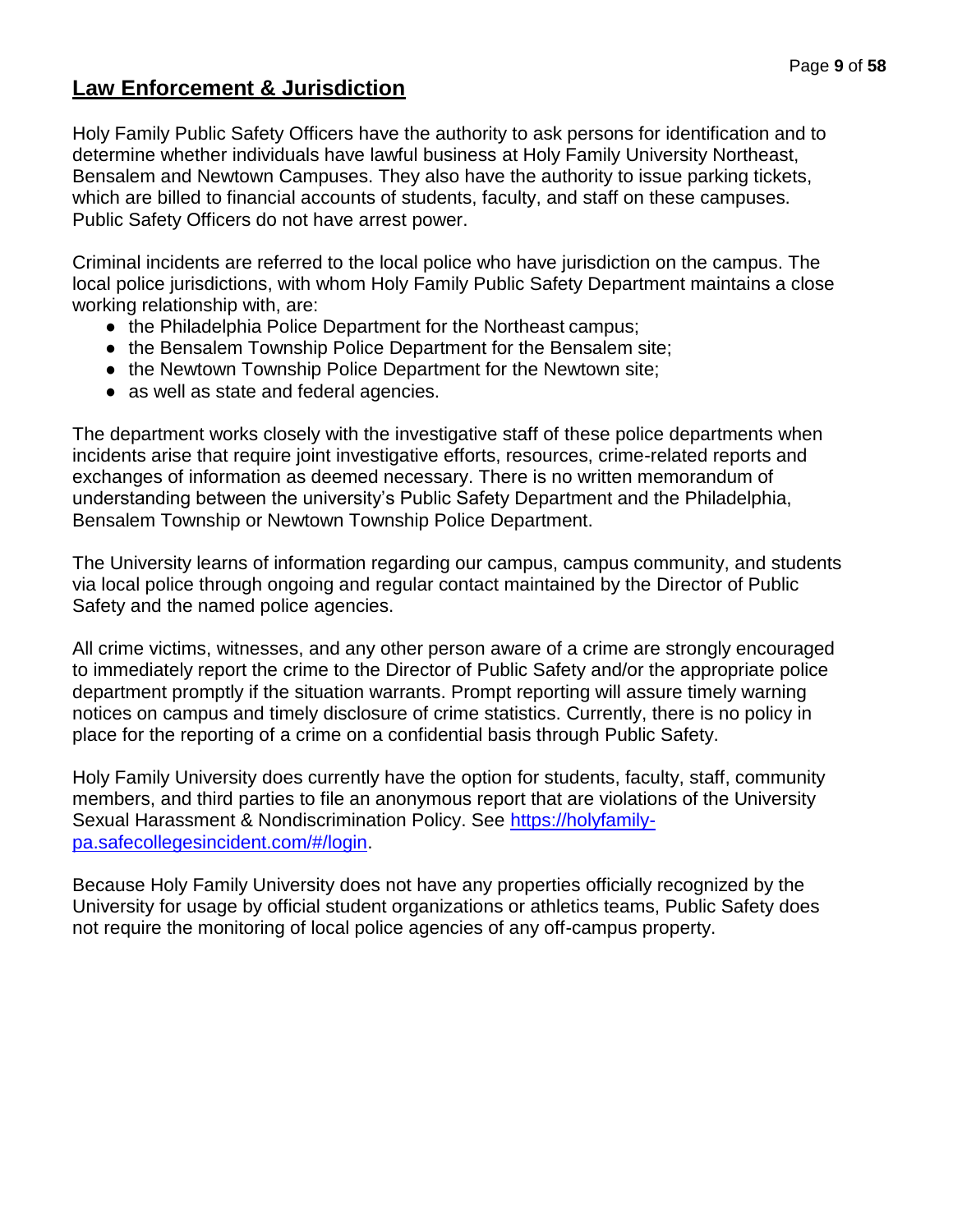# **Reporting Crimes and Other Emergencies**

## **Reporting Incidents**

All serious incidents, commonly referred to as Part 1 crimes, including murder, rape, robbery, assault, burglary, auto theft, and arson are reported to:

- Philadelphia Police Department for the Northeast campus;
- Bensalem Township Police Department for the Bensalem site;
- Newtown Township Department for the Newtown site.

Additionally, these police departments will provide Holy Family Public Safety Department with a report of incidents that have been reported to them for the neighborhoods surrounding the campus. Holy Family promptly reports these incidents to the various police departments as previously noted. Known and reported crimes against people, off and on campus, are posted on Holy Family University's security website and are available for review on a daily basis.

In addition, when circumstances warrant, the University will employ e-mail, text messaging, voicemail, the Holy Family website, Tiger Alert and other forms of Security Alerts to provide timely notice of criminal activities on and around campus. Should incidents occur that are beyond the capability of the University's Public Safety Department, the City of Philadelphia, Bensalem Township or Newtown Township Police Department will respond and assist in the proper handling of the incident. Attempts to receive crime statistics, from the jurisdiction for the respective police departments listed above, have been made by Holy Family University's Public Safety Director.

All incidents should be reported promptly to Holy Family's Public Safety Department. For each incident reported, an investigation is conducted and a file is created. If the situation warrants, local police are contacted for assistance. Any student or employee who observes an incident such as theft, substance abuse, assault or suspicious behavior, should report the activity to the Public Safety Department at Extension 3333 from a phone on any campus or 267-341- 3333 from a non-campus phone.

Holy Family University encourages accurate and prompt reporting of all crimes to the campus Public Safety department and appropriate police agencies when the victim elects to or is unable to make such a report.

Students and employees should take the following steps in an emergency:

- Report the incident by calling 9-1-1 and to Holy Family's Public Safety Department by calling extension 3333 from any campus phone, 267-341-3333 from a non-campus phone, or by using the nearest emergency call box which are located throughout each campus. The emergency call boxes dial directly to the Public Safety Department.
- Communicate as much information about the incident as possible (i.e., location, type of incident, and description of those involved).

## **Campus Security Authorities**

Although Public Safety encourages the reporting of crime directly to them, members of the campus community may choose to file a report in some instances with one of the other Campus Security Authorities. They include, but are not limited to:

- Vice President for Student Affairs
- Vice President for Academic Affairs
- Dean of Students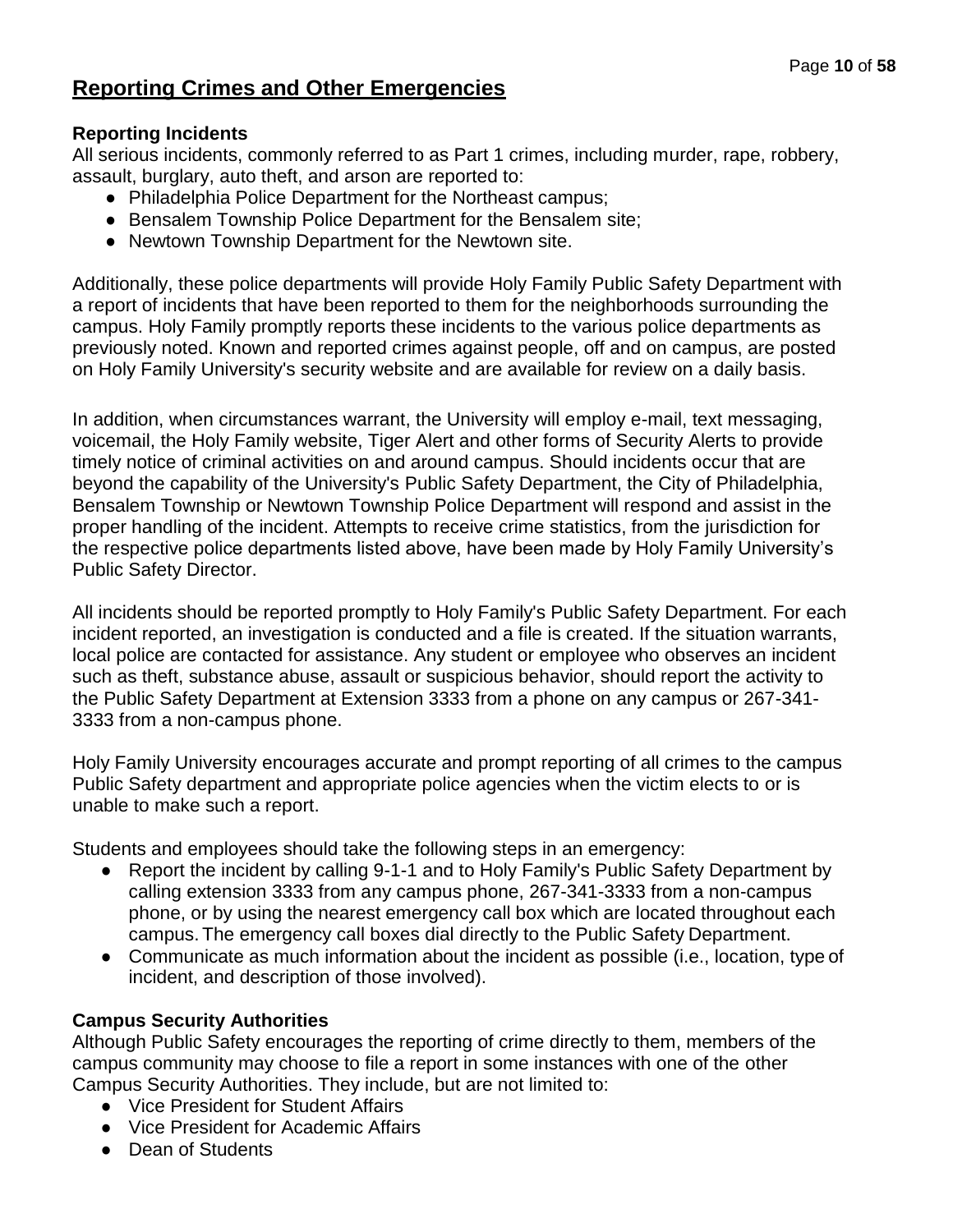- Associate Vice President for Human Resources
- Associate Vice President for Student Life
- Academic Deans
- Director of Equity & Inclusion/Deputy Title IX Coordinator
- Director of Career Development
- Coordinator of Experiential Learning
- Career Development Coordinator
- Director of Counseling Services
- Staff Counselor
- Director of Health Services
- Registered Nurse
- Director of Residence Life
- Director of Student Success
- Associate Director of Student Engagement
- Residence Life Coordinator
- Assistant Director of Special Events, University Advancement
- Development Assistant, University Advancement
- Associate Director of Disabilities Services
- Title IX Coordinator
- Director, Campus Ministry
- Administrative Assistant, Student Affairs Division
- Director, Public Safety
- Assistant Director, Public Safety
- Assistant Vice President for Development
- Resident Advisors
- Athletic Director
- University Athletic Administrators
- University Athletic Trainers
- University Coaching Staff Members, full-time and volunteer
- Faculty and Staff members serving as advisors to Registered Student Organizations

## **Voluntary Confidential Reporting**

It must be understood that Public Safety and Campus Security Authorities do not have confidential reporting. Campus Pastoral Counselors and Campus Professional Counselors, when acting as such, are not considered to be Campus Security Authorities, and are not required to report crimes for inclusion into the annual disclosure of crime statistics. As a matter of policy, they are encouraged, if and when they deem it appropriate, to inform persons being counseled of the procedures to report crimes on a voluntary basis for inclusion into the annual crime statistics.

The university defines these counselors as:

## *Pastoral Counselor*

An employee of an institution, who is associated with a religious order or denomination, recognized by that religious order or denomination as someone who provides confidential counseling, and who is functioning within the scope of that recognition as a pastoral counselor.

## *Professional Counselor*

An employee of an institution who has official responsibilities inclusive of providing psychological counseling to members of the institution's community, and who is functioning within the scope of his or her license or certification.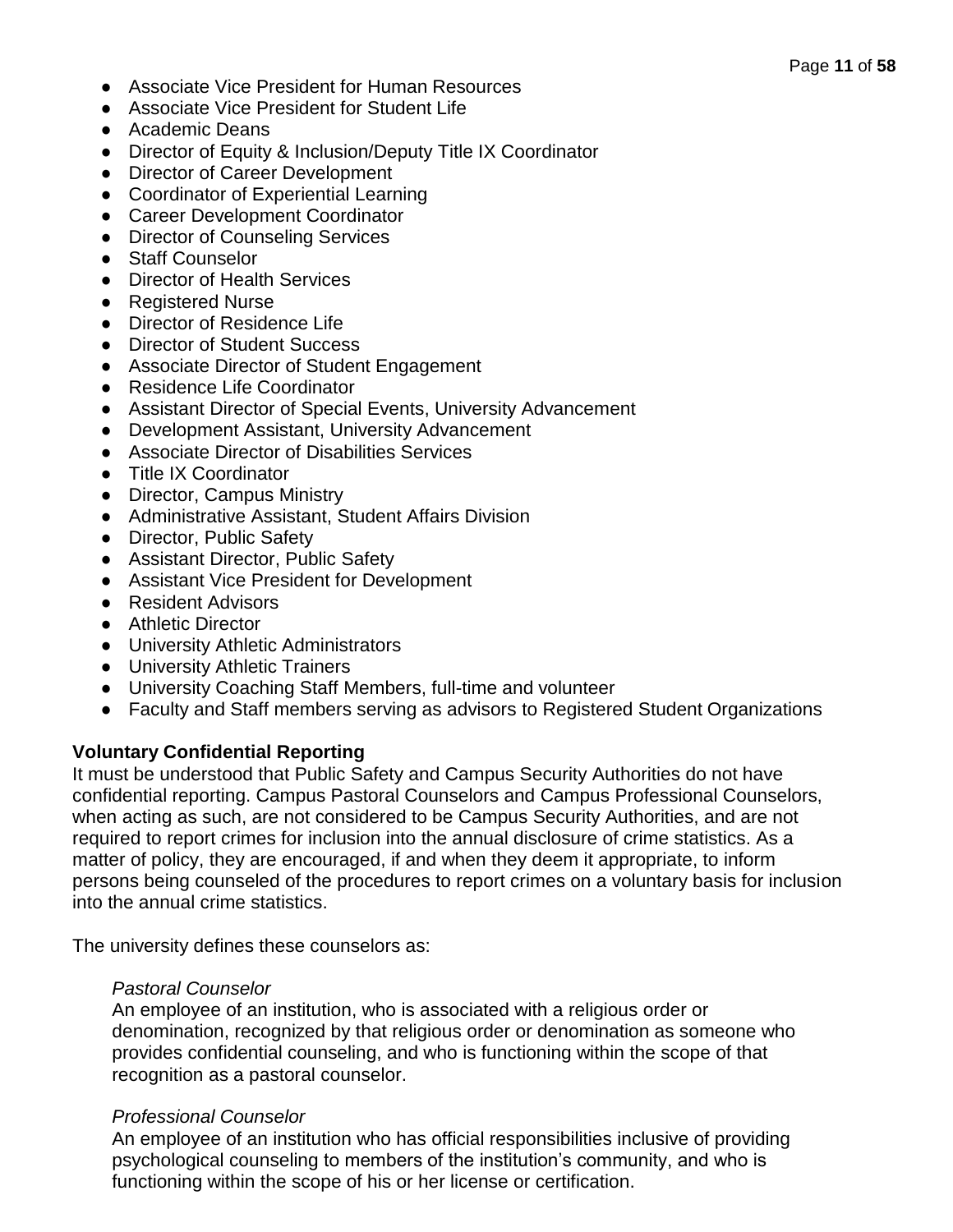#### Page **12** of **58**

The campus community receives annual communication from the Clery Compliance Coordinator regarding where confidential reporting options are available on-campus, and how to speak to confidential resources. The names and locations of these individuals are provided to all enrolled students. Annual training of Campus Security Authorities includes this information as well.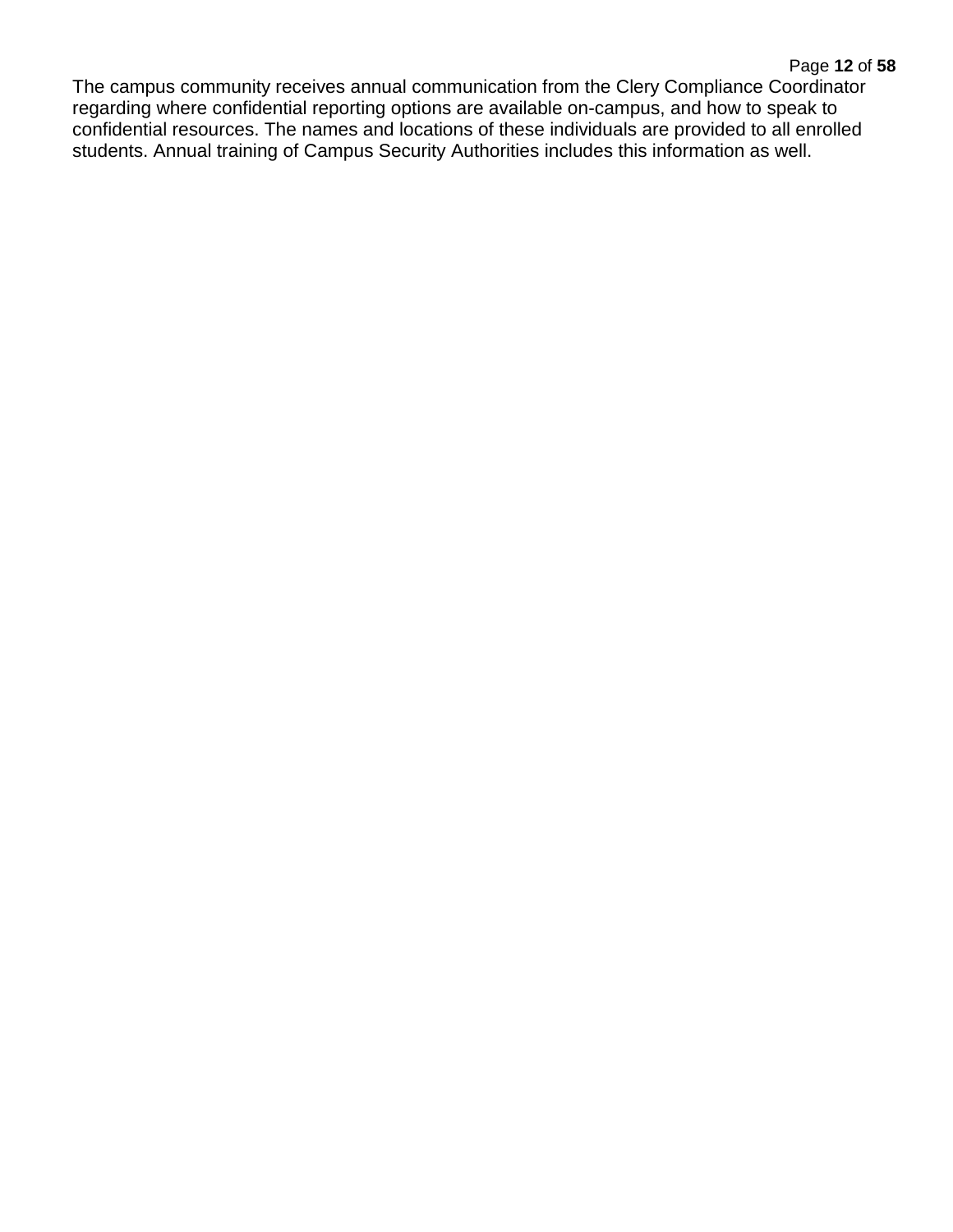# **Crime Statistics**

As required by the College and University Security Act of 1988 and the Student Right-to-Know and Campus Security Act of 1990, revised in October 1999, the university annually reports to its students and employees, both current and prospective, the incidence of crime on campus, the university's security procedures and policies, and the necessary steps to enhance its public safety.

If a person believes there has been a violation of one or more of the provisions of the Pennsylvania College and University Security Information Act, a person may file a complaint with the Public Safety Department. The complaint will be forwarded to the Director of Public Safety, who will respond. If a person still feels that a violation has been committed, they may appeal to the Vice President for Student Affairs, or their designee, who has the ultimate responsibility to receive and resolve such complaints. Information is available at [www.holyfamily.edu/security-safety](http://www.holyfamily.edu/security-safety) or by calling Extension 3333 from a phone on any campus or 267-341-3333 from a non-campus phone.

Below is the chart of the crime statistics on campus for the period notated as required by Pennsylvania Act 73, the College and University Security Information Act. The Clery Act, as amended, requires separate statistics for specified criminal incidents, arrests and disciplinary referrals for certain non-contiguous properties. There were no crimes reported in any of the required categories at this location. Holy Family University also has no non-campus locations used by a recognized student organization to record criminal activities.

The following statistics include reportable crime at non-contiguous properties specified for inclusion in this report from the period January 1, 2018 through December 31, 2020. These statistics conform to the specific definitions, time period, and classifications specified by federal law.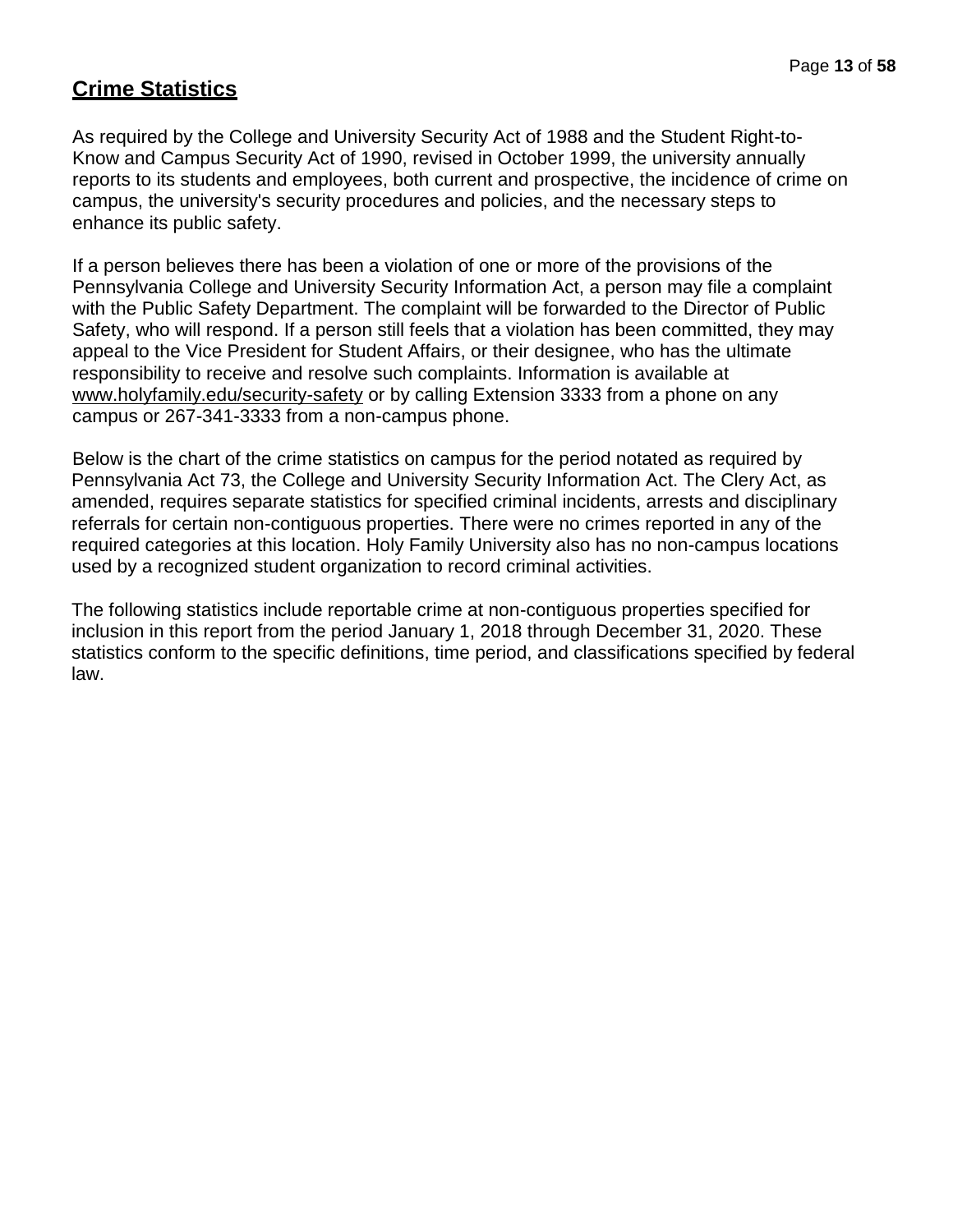# **Northeast Philadelphia Campus Statistics**

|                               | 2020 Northeast Philadelphia Clery Crime Statistics       |                           |                                  |                       |                                  |                |                       |   |                                  |                |                |
|-------------------------------|----------------------------------------------------------|---------------------------|----------------------------------|-----------------------|----------------------------------|----------------|-----------------------|---|----------------------------------|----------------|----------------|
|                               |                                                          | <b>Campus</b>             |                                  |                       |                                  |                | Non-<br><b>Campus</b> |   | <b>Public</b><br>Property        |                | <b>Total</b>   |
| <b>Crime Classification</b>   | <b>Residential</b>                                       |                           | <b>Non</b><br><b>Residential</b> |                       | <b>On Campus</b><br><b>Total</b> |                |                       |   |                                  |                |                |
| Murder                        | 0                                                        | 0                         |                                  | 0                     |                                  | 0              |                       |   | 0                                |                | 0              |
| Manslaughter                  | 0                                                        | 0                         |                                  | 0                     |                                  | 0              |                       |   | 0                                |                | 0              |
| Rape                          | 0                                                        | 0                         |                                  | O                     |                                  | 0              |                       |   | O                                |                | 0              |
| Fondling                      | 0                                                        | 0                         |                                  | 0                     |                                  | 0              |                       |   | O                                |                | 0              |
| Incest                        | 0                                                        | 0                         |                                  | <sup>0</sup>          |                                  | 0              |                       |   | O                                |                | 0              |
| <b>Statutory Rape</b>         | 0                                                        | 0                         |                                  | 0                     |                                  | 0              |                       |   | O                                |                | 0              |
| Robbery                       | 0                                                        | 0                         |                                  | O                     |                                  | 0              |                       |   | O                                |                | 0              |
| Aggravated Assault            | 0                                                        | 0                         |                                  | 0                     |                                  | 0              |                       |   | O                                |                | 0              |
| <b>Burglary</b>               | 0                                                        | 0                         |                                  | O                     |                                  | 0              |                       |   | Ω                                |                | 0              |
| Motor Vehicle Theft           | 0                                                        | 0                         |                                  | O                     |                                  | 0              |                       |   | O                                |                | 0              |
| Arson                         | <sup>0</sup>                                             | 0                         |                                  | <sup>0</sup>          |                                  | 0              |                       |   | Ω                                |                | 0              |
| Liquor-Law Violations         | $\mathbf{8}$                                             | 0                         |                                  | 8                     |                                  | 0              |                       |   | Ω                                |                | 8              |
| Arrest                        | O                                                        | 0                         |                                  | <sup>0</sup>          |                                  | 0              |                       |   | Ω                                |                | O.             |
| <b>Disciplinary Referrals</b> | 51                                                       | 0                         |                                  | 51                    |                                  | 0              |                       |   | O                                |                | 51             |
| Drug-Related<br>Violations    | 8                                                        | O                         |                                  | 8                     |                                  | 0              |                       |   | n                                |                | 8              |
| Arrest                        | O                                                        | 0                         |                                  | 0                     |                                  | 0              |                       |   | 0                                |                | O              |
| <b>Disciplinary Referrals</b> | $\overline{0}$                                           | 0                         |                                  | 0                     |                                  | 0              |                       |   | 0                                |                | $\overline{0}$ |
| <b>Weapons Possession</b>     | $\overline{0}$                                           | 0                         |                                  | 0                     |                                  | 0              |                       |   | 0                                |                | $\overline{0}$ |
| Arrest                        | 0                                                        | 0                         |                                  | 0                     |                                  | 0              |                       |   | 0                                |                | $\overline{0}$ |
| <b>Disciplinary Referrals</b> | $\overline{0}$                                           | 0                         |                                  | 0                     |                                  | 0              |                       |   | 0                                |                | $\overline{0}$ |
|                               |                                                          |                           |                                  |                       |                                  |                |                       |   |                                  |                |                |
|                               | 2020 Northeast Philadelphia Campus Statistics            |                           |                                  |                       |                                  |                |                       |   |                                  |                |                |
|                               |                                                          | <b>Campus</b>             |                                  |                       |                                  |                | Non-<br><b>Campus</b> |   | <b>Public</b><br><b>Property</b> | <b>Total</b>   |                |
| <b>Crime Classification</b>   | <b>On-Campus</b><br><b>Residential</b>                   | Non<br><b>Residential</b> |                                  |                       | <b>On-Campus</b><br><b>Total</b> |                |                       |   |                                  |                |                |
| <b>Domestic Violence</b>      | $\overline{2}$                                           | 0                         |                                  | $\overline{2}$        |                                  | $\overline{0}$ |                       | 0 |                                  | $\overline{2}$ |                |
| <b>Dating Violence</b>        | 0                                                        | 0                         |                                  | 0                     |                                  | 0              |                       | 0 |                                  | 0              |                |
| <b>Stalking</b>               | 0                                                        | 1                         |                                  | 1                     |                                  | 0              |                       | 0 |                                  | 1              |                |
|                               | 2020 Northeast Philadelphia Campus Hate Crime Statistics |                           |                                  |                       |                                  |                |                       |   |                                  |                |                |
|                               |                                                          |                           |                                  |                       |                                  |                |                       |   |                                  |                |                |
|                               | <b>Campus</b>                                            |                           |                                  | Non-<br><b>Campus</b> | <b>Public</b><br>Property        |                | <b>Total</b>          |   |                                  |                |                |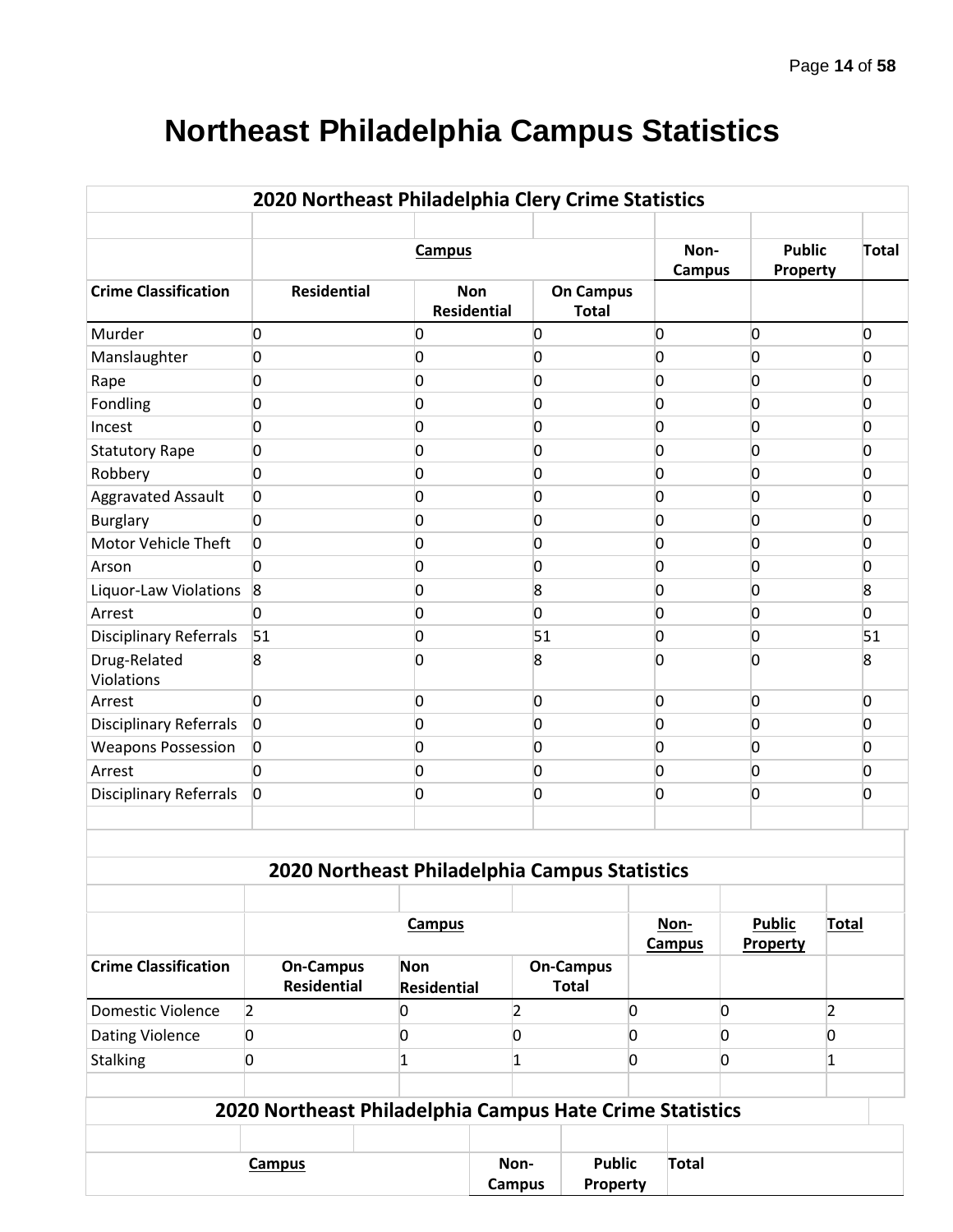| Page 15 of 58 |  |  |  |
|---------------|--|--|--|
|---------------|--|--|--|

| <b>On Campus</b><br>Residential | <b>Non</b><br>Residential | <b>On Campus</b><br>Total |  |  |
|---------------------------------|---------------------------|---------------------------|--|--|
|                                 |                           |                           |  |  |

| 2019 Northeast Philadelphia Clery Crime Statistics |                    |                                  |                                  |                           |                |                |  |  |
|----------------------------------------------------|--------------------|----------------------------------|----------------------------------|---------------------------|----------------|----------------|--|--|
|                                                    |                    | <b>Campus</b>                    | Non-<br><b>Campus</b>            | <b>Public</b><br>Property | <b>Total</b>   |                |  |  |
| <b>Crime Classification</b>                        | <b>Residential</b> | <b>Non</b><br><b>Residential</b> | <b>On Campus</b><br><b>Total</b> |                           |                |                |  |  |
| Murder                                             | 0                  | $\Omega$                         | $\Omega$                         | 0                         | $\overline{0}$ | $\overline{0}$ |  |  |
| Manslaughter                                       | 0                  | $\overline{0}$                   | $\Omega$                         | 0                         | $\Omega$       | <sup>0</sup>   |  |  |
| Rape                                               | 0                  | $\overline{0}$                   | $\overline{0}$                   | $\overline{0}$            | $\Omega$       | <sup>0</sup>   |  |  |
| Fondling                                           | 0                  | 0                                | 0                                | 0                         | 0              | n              |  |  |
| Incest                                             | 0                  | $\overline{0}$                   | 0                                | 0                         | $\Omega$       | n              |  |  |
| <b>Statutory Rape</b>                              | 0                  | 0                                | 0                                | $\overline{0}$            | $\Omega$       | <sup>0</sup>   |  |  |
| Robbery                                            | 0                  | 0                                | 0                                | 0                         | 0              | 0              |  |  |
| <b>Aggravated Assault</b>                          | 0                  | 0                                | 0                                | 0                         | $\Omega$       | <sup>0</sup>   |  |  |
| <b>Burglary</b>                                    | 0                  | $\overline{0}$                   | 0                                | 0                         | 0              | n              |  |  |
| Motor Vehicle Theft                                | 0                  | 0                                | 0                                | 0                         | $\Omega$       | <sup>0</sup>   |  |  |
| Arson                                              | 0                  | 0                                | 0                                | 0                         | 0              | <sup>0</sup>   |  |  |
| Liquor-Law Violations                              | 13                 | 0                                | $\overline{0}$                   | 0                         | $\Omega$       | 2              |  |  |
| Arrest                                             | 0                  | 0                                | 0                                | 0                         | 0              | <sup>0</sup>   |  |  |
| <b>Disciplinary Referrals</b>                      | 132                | 3                                | 135                              | 0                         | 0              | 135            |  |  |
| Drug-Related<br>Violations                         | 15                 | $\overline{0}$                   | 15                               | 0                         | 0              | 15             |  |  |
| Arrest                                             | 0                  | 0                                | 0                                | 0                         | 0              | $\overline{0}$ |  |  |
| <b>Disciplinary Referrals</b>                      | $\overline{0}$     | 0                                | 0                                | 0                         | 0              | n              |  |  |
| <b>Weapons Possession</b>                          | 0                  | 0                                | $\mathbf{0}$                     | 0                         | $\Omega$       | <sup>0</sup>   |  |  |
| Arrest                                             | 0                  | 0                                | $\mathbf{0}$                     | 0                         | 0              | <sup>0</sup>   |  |  |
| <b>Disciplinary Referrals</b>                      | $\overline{0}$     | 0                                | 0                                | 0                         | 0              | n              |  |  |

| 2019 Northeast Philadelphia Campus Statistics |  |  |
|-----------------------------------------------|--|--|
|                                               |  |  |

|                             | <b>Campus</b>                   |                           |                                  |  | <b>Public</b><br>Property | <b>Total</b> |
|-----------------------------|---------------------------------|---------------------------|----------------------------------|--|---------------------------|--------------|
| <b>Crime Classification</b> | <b>On-Campus</b><br>Residential | <b>Non</b><br>Residential | <b>On-Campus</b><br><b>Total</b> |  |                           |              |
| <b>Domestic Violence</b>    |                                 |                           |                                  |  |                           |              |
| <b>Dating Violence</b>      |                                 |                           |                                  |  |                           |              |
| <b>Stalking</b>             |                                 |                           |                                  |  |                           |              |
|                             |                                 |                           |                                  |  |                           |              |

| 2019 Northeast Philadelphia Campus Hate Crime Statistics |  |      |               |                 |  |  |  |  |
|----------------------------------------------------------|--|------|---------------|-----------------|--|--|--|--|
|                                                          |  |      |               |                 |  |  |  |  |
| Campus                                                   |  | Non- | <b>Public</b> | Total           |  |  |  |  |
|                                                          |  |      | <b>Campus</b> | <b>Property</b> |  |  |  |  |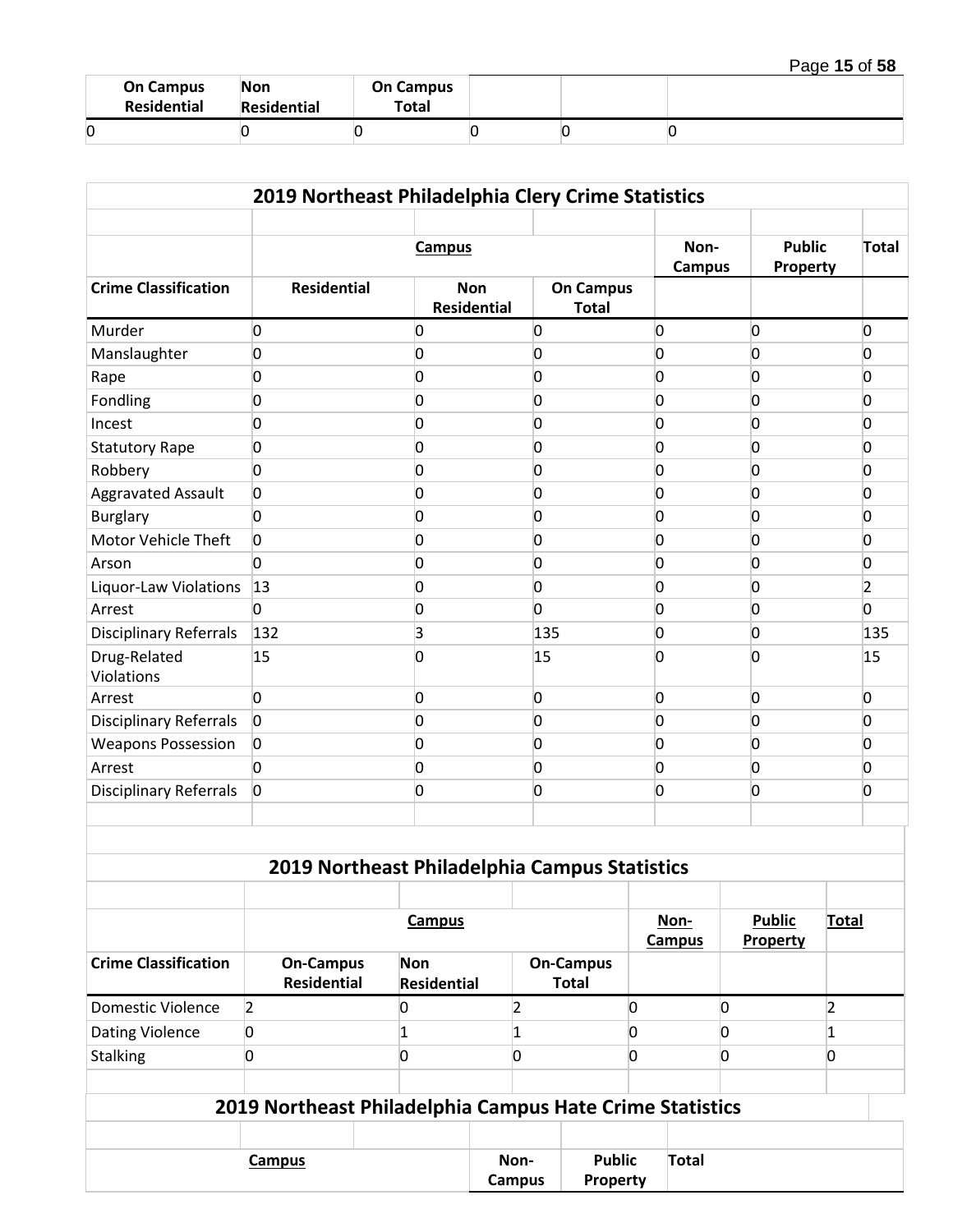| Page 16 of 58 |  |  |  |
|---------------|--|--|--|
|---------------|--|--|--|

| <b>On Campus</b><br>Residential | <b>Non</b><br>Residential | <b>On Campus</b><br>Total |  |  |
|---------------------------------|---------------------------|---------------------------|--|--|
|                                 |                           |                           |  |  |

|                               | 2018 Northeast Philadelphia Clery Crime Statistics |                                               |                                  |                           |                |                |
|-------------------------------|----------------------------------------------------|-----------------------------------------------|----------------------------------|---------------------------|----------------|----------------|
|                               |                                                    | <b>Campus</b>                                 | Non-<br><b>Campus</b>            | <b>Public</b><br>Property | Total          |                |
| <b>Crime Classification</b>   | <b>Residential</b>                                 | <b>Non</b><br><b>Residential</b>              | <b>On Campus</b><br><b>Total</b> |                           |                |                |
| Murder                        | 0                                                  | $\overline{0}$                                | 0                                | 0                         | 0              | $\overline{0}$ |
| Manslaughter                  | 0                                                  | $\overline{0}$                                | 0                                | 0                         | $\Omega$       | <sup>0</sup>   |
| Rape                          | 0                                                  | $\overline{0}$                                | 0                                | 0                         | 0              | $\overline{0}$ |
| Fondling                      | 0                                                  | $\overline{0}$                                | 0                                | 0                         | $\Omega$       | <sup>o</sup>   |
| Incest                        | 0                                                  | $\overline{0}$                                | 0                                | 0                         | 0              | 0              |
| <b>Statutory Rape</b>         | 0                                                  | $\overline{0}$                                | 0                                | 0                         | $\Omega$       | <sup>o</sup>   |
| Robbery                       | 0                                                  | $\overline{0}$                                | 0                                | 0                         | $\Omega$       | 0              |
| <b>Aggravated Assault</b>     | 0                                                  | $\overline{0}$                                | 0                                | 0                         | 0              | 0              |
| <b>Burglary</b>               | 0                                                  | $\overline{0}$                                | 0                                | 0                         | $\Omega$       | <sup>o</sup>   |
| Motor Vehicle Theft           | 0                                                  | $\overline{0}$                                | 0                                | 0                         | $\Omega$       | <sup>o</sup>   |
| Arson                         | 0                                                  | $\overline{0}$                                | 0                                | 0                         | $\overline{0}$ | 0              |
| Liquor-Law Violations         | 5                                                  | $\mathbf{1}$                                  | 0                                | 0                         | 0              | 6              |
| Arrest                        | <sup>0</sup>                                       | $\overline{0}$                                | <sup>0</sup>                     | 0                         | $\Omega$       | $\overline{0}$ |
| <b>Disciplinary Referrals</b> | 109                                                | 19                                            | 128                              | $\mathbf{1}$              | $\overline{0}$ | 129            |
| Drug-Related<br>Violations    | 1                                                  | $\mathbf{1}$                                  | 0                                | 0                         | <sup>0</sup>   | 2              |
| Arrest                        | 0                                                  | $\overline{0}$                                | 0                                | 0                         | $\overline{0}$ | $\overline{0}$ |
| <b>Disciplinary Referrals</b> | $\overline{0}$                                     | $\overline{0}$                                | 0                                | 0                         | $\Omega$       | <sup>0</sup>   |
| <b>Weapons Possession</b>     | 0                                                  | $\overline{0}$                                | 0                                | 0                         | $\Omega$       | <sup>0</sup>   |
| Arrest                        | 0                                                  | $\overline{0}$                                | 0                                | 0                         | $\Omega$       | 0              |
| <b>Disciplinary Referrals</b> | $\overline{0}$                                     | $\overline{0}$                                | 0                                | 0                         | $\overline{0}$ | <sup>0</sup>   |
|                               |                                                    |                                               |                                  |                           |                |                |
|                               |                                                    | 2018 Northeast Philadelphia Campus Statistics |                                  |                           |                |                |
|                               |                                                    |                                               |                                  |                           |                |                |

|                             |                |                                        | <b>Campus</b>                    |                                  | Non-<br><b>Campus</b> | <b>Public</b><br>Property | <b>Total</b> |
|-----------------------------|----------------|----------------------------------------|----------------------------------|----------------------------------|-----------------------|---------------------------|--------------|
| <b>Crime Classification</b> |                | <b>On-Campus</b><br><b>Residential</b> | <b>Non</b><br><b>Residential</b> | <b>On-Campus</b><br><b>Total</b> |                       |                           |              |
| Domestic Violence           | $\overline{0}$ |                                        |                                  |                                  |                       |                           |              |
| <b>Dating Violence</b>      | 0              |                                        |                                  |                                  |                       |                           |              |
| Stalking                    |                |                                        |                                  |                                  |                       |                           |              |
|                             |                |                                        |                                  |                                  |                       |                           |              |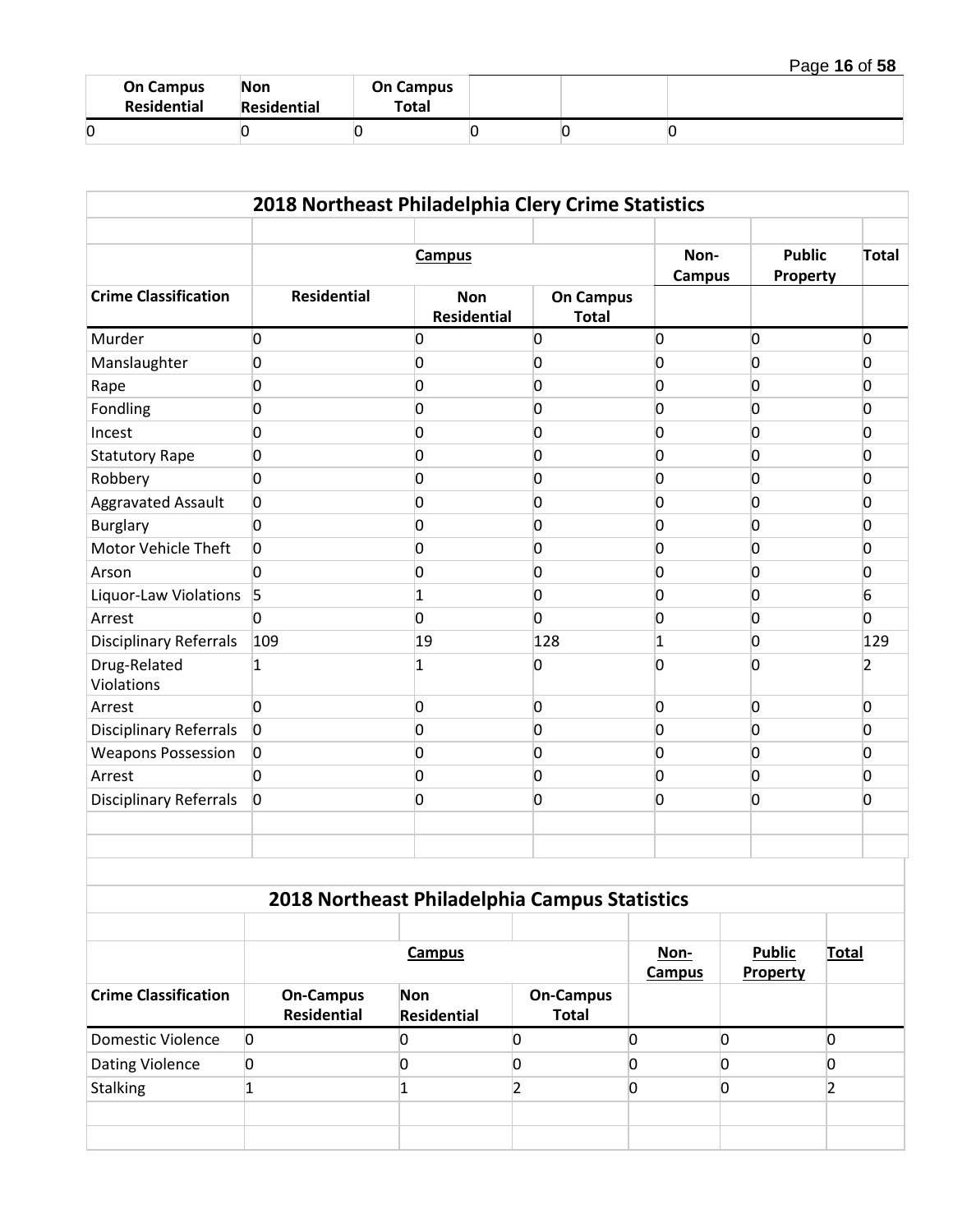|                             | 2018 Northeast Philadelphia Campus Hate Crime Statistics |                    |                  |        |               |       |  |  |  |
|-----------------------------|----------------------------------------------------------|--------------------|------------------|--------|---------------|-------|--|--|--|
|                             |                                                          |                    |                  |        |               |       |  |  |  |
|                             |                                                          | Campus             |                  | Non-   | <b>Public</b> | Total |  |  |  |
|                             |                                                          |                    |                  | Campus | Property      |       |  |  |  |
| <b>Crime Classification</b> | <b>On Campus</b>                                         | <b>Non</b>         | <b>On Campus</b> |        |               |       |  |  |  |
|                             | <b>Residential</b>                                       | <b>Residential</b> | <b>Total</b>     |        |               |       |  |  |  |
|                             |                                                          |                    |                  |        |               |       |  |  |  |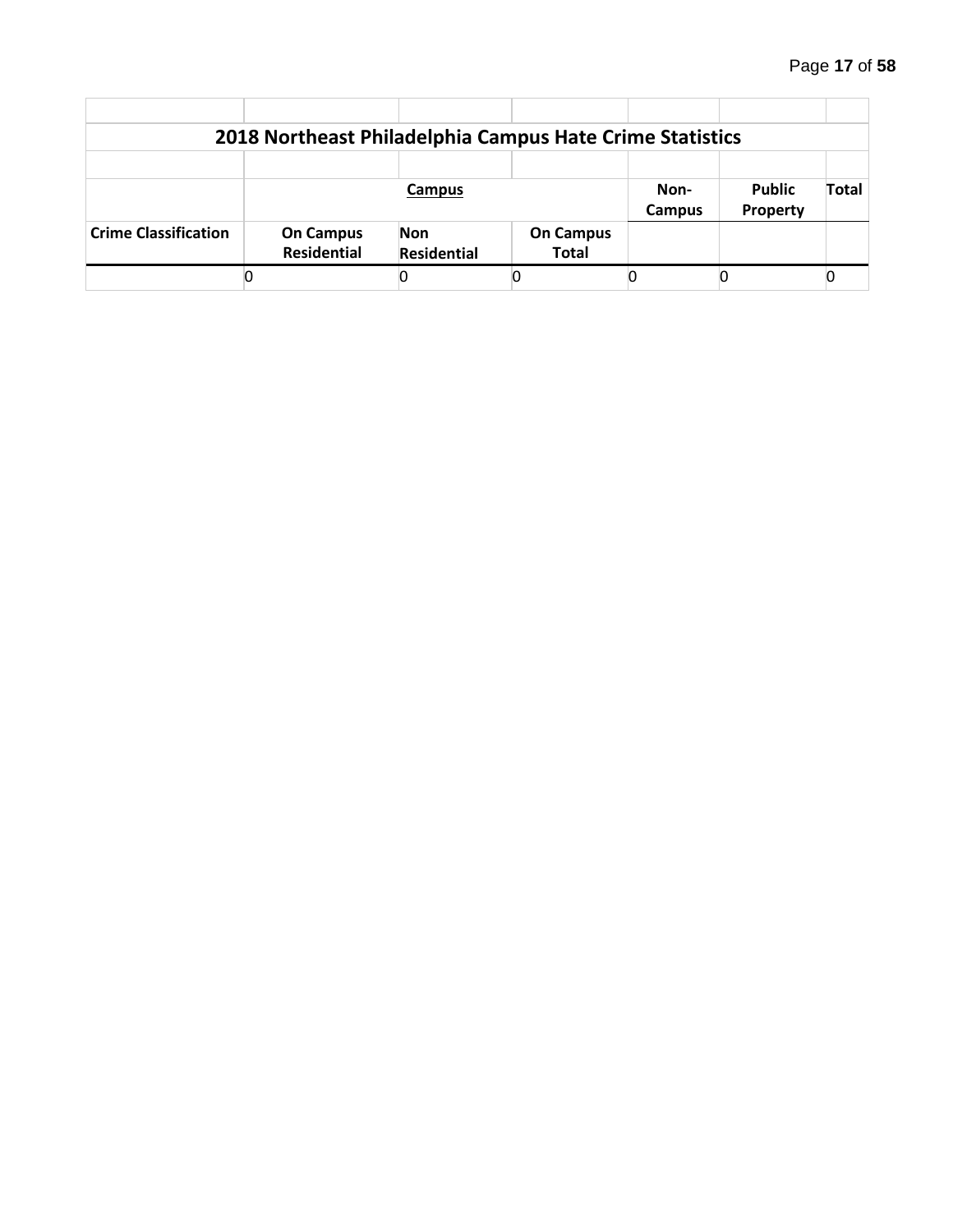# **Bensalem Campus Statistics**

*The Bensalem Campus of Holy Family University officially closed in December 2018 and the property no longer is owned and/or operated by the University.*

| 2018 Bensalem Clery Crime Statistics |                                        |                                  |                                  |                       |                                  |                |  |  |  |  |  |
|--------------------------------------|----------------------------------------|----------------------------------|----------------------------------|-----------------------|----------------------------------|----------------|--|--|--|--|--|
|                                      |                                        | <b>Campus</b>                    |                                  | Non-<br><b>Campus</b> | <b>Public</b><br><b>Property</b> | Total          |  |  |  |  |  |
| <b>Crime Classification</b>          | <b>Residential</b>                     | <b>Non</b><br><b>Residential</b> | <b>On Campus</b><br><b>Total</b> |                       |                                  |                |  |  |  |  |  |
| Murder                               | 0                                      | $\overline{0}$                   | 0                                | 0                     | 0                                | $\overline{0}$ |  |  |  |  |  |
| Manslaughter                         | 0                                      | 0                                | $\overline{0}$                   | 0                     | $\mathbf{0}$                     | 0              |  |  |  |  |  |
| Rape                                 | 0                                      | 0                                | 0                                | 0                     | 0                                | 0              |  |  |  |  |  |
| Fondling                             | 0                                      | 0                                | 0                                | 0                     | <sup>0</sup>                     | 0              |  |  |  |  |  |
| Incest                               | 0                                      | 0                                | 0                                | 0                     | 0                                | 0              |  |  |  |  |  |
| <b>Statutory Rape</b>                | 0                                      | 0                                | 0                                | 0                     | 0                                | 0              |  |  |  |  |  |
| Robbery                              | 0                                      | 0                                | 0                                | 0                     | $\mathbf{0}$                     | 0              |  |  |  |  |  |
| <b>Aggravated Assault</b>            | 0                                      | 0                                | 0                                | 0                     | <sup>0</sup>                     | 0              |  |  |  |  |  |
| <b>Burglary</b>                      | 0                                      | $\overline{0}$                   | 0                                | 0                     | 0                                | 0              |  |  |  |  |  |
| Motor Vehicle Theft                  | $\overline{0}$                         | 0                                | 0                                | 0                     | 0                                | 0              |  |  |  |  |  |
| Arson                                | 0                                      | $\overline{0}$                   | 0                                | 0                     | 0                                | 0              |  |  |  |  |  |
| Liquor-Law Violations 0              |                                        | 0                                | 0                                | 0                     | $\mathbf{0}$                     | 0              |  |  |  |  |  |
| Arrest                               | <sup>0</sup>                           | 0                                | 0                                | 0                     | 0                                | 0              |  |  |  |  |  |
| Disciplinary Referrals 0             |                                        | 0                                | 0                                | 0                     | 0                                | 0              |  |  |  |  |  |
| Drug-Related                         | $\overline{0}$                         | 0                                | 0                                | 0                     | $\mathbf{0}$                     | 0              |  |  |  |  |  |
| Arrest                               | 0                                      | 0                                | 0                                | 0                     | $\overline{0}$                   | 0              |  |  |  |  |  |
| Disciplinary Referrals 0             |                                        | 0                                | 0                                | 0                     | <sup>0</sup>                     | 0              |  |  |  |  |  |
| Weapons Possession 0                 |                                        | 0                                | 0                                | 0                     | 0                                | 0              |  |  |  |  |  |
| Arrest                               | 0                                      | 0                                | 0                                | 0                     | 0                                | 0              |  |  |  |  |  |
| Disciplinary Referrals 0             |                                        | 0                                | 0                                | 0                     | $\mathbf{0}$                     | 0              |  |  |  |  |  |
|                                      |                                        |                                  |                                  |                       |                                  |                |  |  |  |  |  |
|                                      |                                        |                                  |                                  |                       |                                  |                |  |  |  |  |  |
|                                      |                                        | <b>2018 Bensalem Statistics</b>  |                                  |                       |                                  |                |  |  |  |  |  |
|                                      |                                        |                                  |                                  |                       |                                  |                |  |  |  |  |  |
|                                      |                                        | <b>Campus</b>                    |                                  | Non-<br><b>Campus</b> | <b>Public</b><br>Property        | <b>Total</b>   |  |  |  |  |  |
| <b>Crime Classification</b>          | <b>On-Campus</b><br><b>Residential</b> |                                  | <b>On-Campus</b><br><b>Total</b> |                       |                                  |                |  |  |  |  |  |
| Domestic Violence                    | $\overline{0}$                         | 0                                | 0                                | $\overline{0}$        | 0                                | 0              |  |  |  |  |  |
| Dating Violence                      | $\overline{0}$                         | 0                                | $\overline{0}$                   | 0                     | O                                | $\overline{0}$ |  |  |  |  |  |
| <b>Stalking</b>                      | 0                                      | O                                | 0                                | 0                     | 0                                | 0              |  |  |  |  |  |
|                                      |                                        |                                  |                                  |                       |                                  |                |  |  |  |  |  |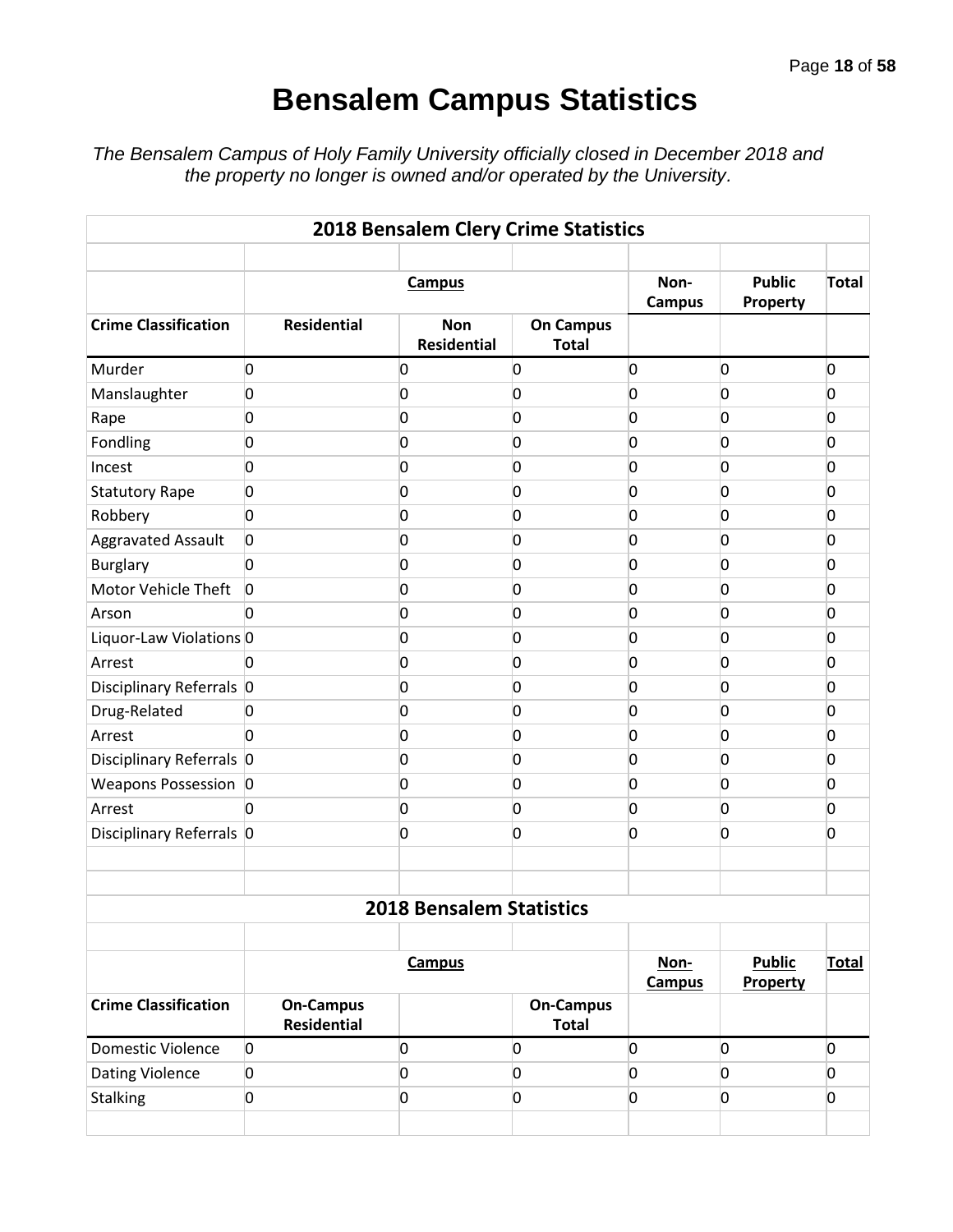| <b>2018 Bensalem Hate Crime Statistics</b> |                                        |        |                                  |        |               |              |  |  |  |  |  |
|--------------------------------------------|----------------------------------------|--------|----------------------------------|--------|---------------|--------------|--|--|--|--|--|
|                                            |                                        | Campus |                                  | Non-   | <b>Public</b> | <b>Total</b> |  |  |  |  |  |
|                                            |                                        |        |                                  | Campus | Property      |              |  |  |  |  |  |
| <b>Crime Classification</b>                | <b>On Campus</b><br><b>Residential</b> |        | <b>On Campus</b><br><b>Total</b> |        |               |              |  |  |  |  |  |
|                                            |                                        |        |                                  |        |               |              |  |  |  |  |  |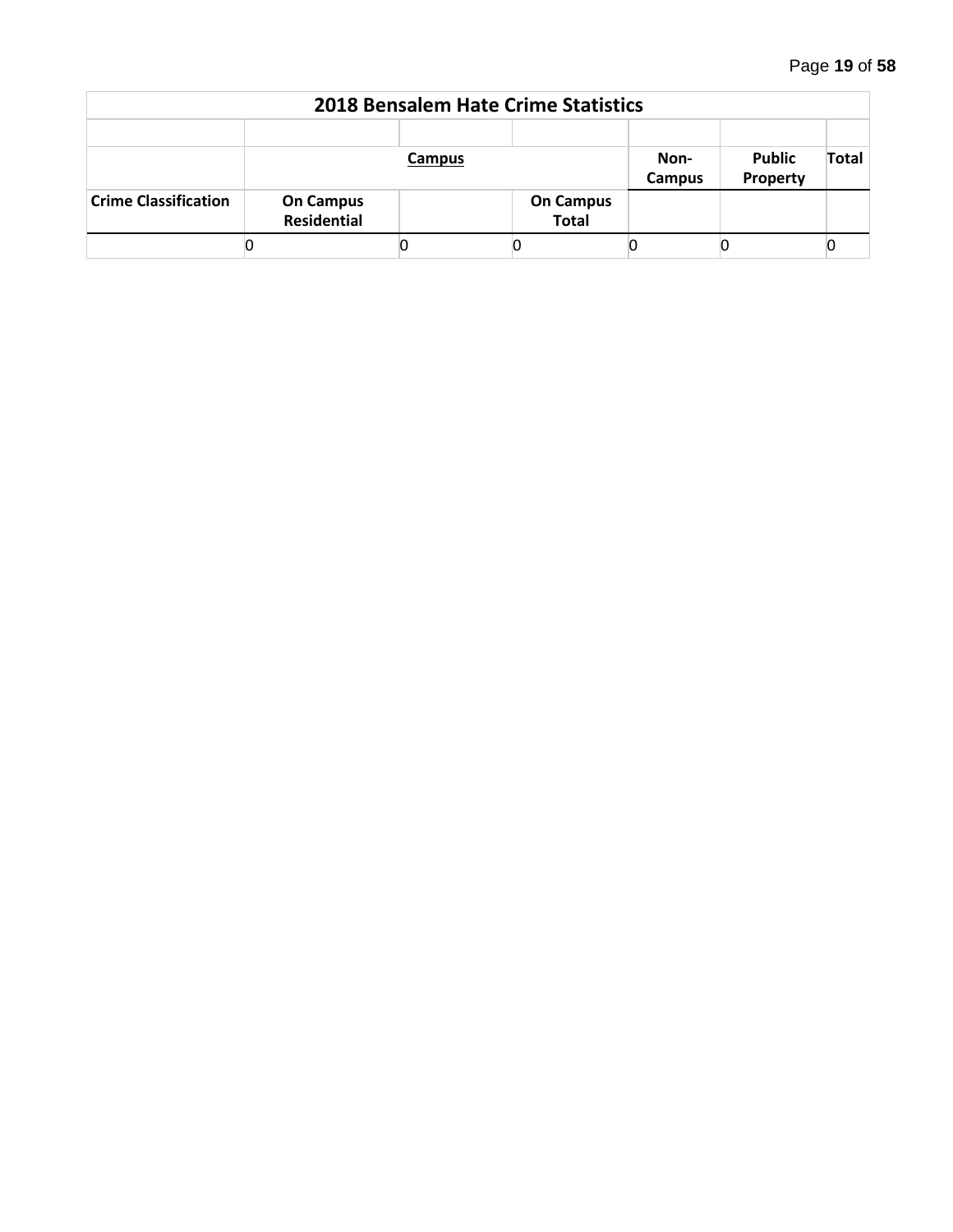# **Newtown Campus Statistics**

| <b>2020 Newtown Clery Crime Statistics</b> |                                           |                                  |                                  |                |                                  |                |                       |                |                           |                |              |
|--------------------------------------------|-------------------------------------------|----------------------------------|----------------------------------|----------------|----------------------------------|----------------|-----------------------|----------------|---------------------------|----------------|--------------|
|                                            |                                           | <b>Campus</b>                    |                                  |                |                                  |                | Non-<br><b>Campus</b> |                | <b>Public</b><br>Property |                | <b>Total</b> |
| <b>Crime Classification</b>                | <b>Residential</b>                        |                                  | <b>Non</b><br><b>Residential</b> |                | <b>On Campus</b><br><b>Total</b> |                |                       |                |                           |                |              |
| Murder                                     | 0                                         | 0                                |                                  | 0              |                                  | 0              |                       | 0              |                           |                | 0            |
| Manslaughter                               | 0                                         | 0                                |                                  | 0              |                                  | 0              |                       | <sup>0</sup>   |                           |                | 0            |
| Rape                                       | 0                                         | 0                                |                                  | 0              |                                  | 0              |                       | O              |                           |                | 0            |
| Fondling                                   | 0                                         | 0                                |                                  | 0              |                                  | 0              |                       | O              |                           |                | 0            |
| Incest                                     | 0                                         | 0                                |                                  | 0              |                                  | 0              |                       | O              |                           |                | 0            |
| <b>Statutory Rape</b>                      | 0                                         | 0                                |                                  | 0              |                                  | 0              |                       | O              |                           |                | 0            |
| Robbery                                    | 0                                         | 0                                |                                  | 0              |                                  | 0              |                       | 0              |                           |                | 0            |
| Aggravated Assault                         | 0                                         | 0                                |                                  | 0              |                                  | 0              |                       | O              |                           |                | 0            |
| <b>Burglary</b>                            | $\overline{0}$                            | 0                                |                                  | 0              |                                  | 0              |                       | 0              |                           |                | 0            |
| Motor Vehicle Theft                        | $\overline{0}$                            | 0                                |                                  | 0              |                                  | 0              |                       | 0              |                           |                | 0            |
| Arson                                      | 0                                         | 0                                |                                  | 0              |                                  | 0              |                       | 0              |                           |                | 0            |
| Liquor-Law Violations                      | $\overline{0}$                            | 0                                |                                  | 0              |                                  | 0              |                       | 0              |                           |                | 0            |
| Arrest                                     | $\overline{0}$                            | 0                                |                                  | 0              |                                  | 0              |                       | 0              |                           |                | 0            |
| <b>Disciplinary Referrals</b>              | $\overline{0}$                            | 0                                |                                  | 0              |                                  | 0              |                       | 0              |                           |                | O            |
| Drug-Related<br>Violations                 | 0                                         | O                                |                                  | 0              |                                  | 0              |                       | <sup>0</sup>   |                           |                | <sup>0</sup> |
| Arrest                                     | $\overline{0}$                            | 0                                |                                  | 0              |                                  | 0              |                       | 0              |                           |                | 0            |
| <b>Disciplinary Referrals</b>              | $\overline{0}$                            | 0                                |                                  | 0              |                                  | 0              |                       | 0              |                           |                | 0            |
| <b>Weapons Possession</b>                  | $\overline{0}$                            | 0                                |                                  | 0              |                                  | 0              |                       | $\overline{0}$ |                           |                | 0            |
| Arrest                                     | $\overline{0}$                            | 0                                |                                  | 0              |                                  | 0              |                       | $\overline{0}$ |                           |                | 0            |
| <b>Disciplinary Referrals</b>              | $\overline{0}$                            | $\overline{0}$                   |                                  | $\overline{0}$ |                                  | 0              |                       | $\overline{0}$ |                           |                | O            |
|                                            |                                           |                                  |                                  |                |                                  |                |                       |                |                           |                |              |
|                                            |                                           | <b>2020 Newtown Statistics</b>   |                                  |                |                                  |                |                       |                |                           |                |              |
|                                            |                                           | <b>Campus</b>                    |                                  |                |                                  |                | Non-                  |                | <b>Public</b>             | <b>Total</b>   |              |
|                                            |                                           |                                  |                                  |                |                                  |                | <b>Campus</b>         |                | Property                  |                |              |
| <b>Crime Classification</b>                | <b>On-Campus</b><br><b>Residential</b>    | <b>Non</b><br><b>Residential</b> |                                  |                | <b>On-Campus</b><br><b>Total</b> |                |                       |                |                           |                |              |
| <b>Domestic Violence</b>                   | 0                                         | 0                                | 0                                |                |                                  | $\overline{0}$ |                       | 0              |                           | $\overline{0}$ |              |
| Dating Violence                            | 0                                         | 0                                | 0                                |                |                                  | 0              |                       | 0              |                           | 0              |              |
|                                            | 0                                         | 0                                | 0                                |                |                                  | 0              |                       | 0              |                           | 0              |              |
| <b>Stalking</b>                            |                                           |                                  |                                  |                |                                  |                |                       |                |                           |                |              |
|                                            | <b>2020 Newtown Hate Crime Statistics</b> |                                  |                                  |                |                                  |                |                       |                |                           |                |              |
|                                            |                                           |                                  |                                  |                |                                  |                |                       |                |                           |                |              |
|                                            | <b>Campus</b>                             |                                  | Non-<br><b>Campus</b>            |                | <b>Public</b><br>Property        |                | <b>Total</b>          |                |                           |                |              |
| <b>On Campus</b><br><b>Residential</b>     | Non<br><b>Residential</b>                 | <b>On Campus</b><br><b>Total</b> |                                  |                |                                  |                |                       |                |                           |                |              |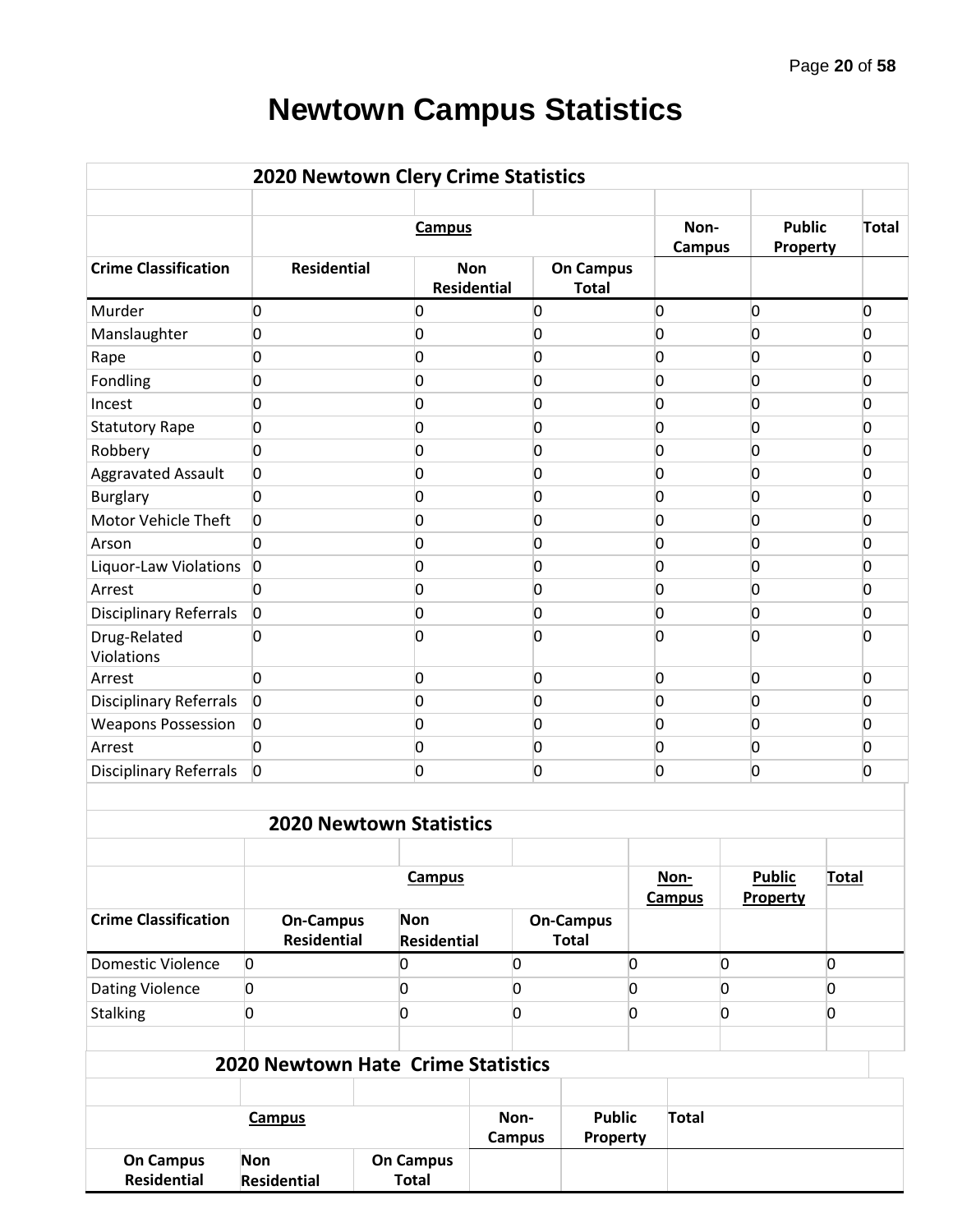|         |  |  | Page 21 of 58 |
|---------|--|--|---------------|
| C<br>IJ |  |  |               |

|                                 | 2019 Newtown Clery Crime Statistics       |                                  |                           |                       |                                  |                |                       |                           |                           |                |       |
|---------------------------------|-------------------------------------------|----------------------------------|---------------------------|-----------------------|----------------------------------|----------------|-----------------------|---------------------------|---------------------------|----------------|-------|
|                                 |                                           |                                  | <b>Campus</b>             |                       |                                  |                | Non-<br><b>Campus</b> |                           | <b>Public</b><br>Property |                | Total |
| <b>Crime Classification</b>     | <b>Residential</b>                        |                                  | <b>Non</b><br>Residential |                       | <b>On Campus</b><br><b>Total</b> |                |                       |                           |                           |                |       |
| Murder                          | 0                                         | 0                                |                           | 0                     |                                  | 0              |                       | 0                         |                           | 0              |       |
| Manslaughter                    | 0                                         | 0                                |                           | 0                     |                                  | 0              |                       | 0                         |                           | $\overline{0}$ |       |
| Rape                            | 0                                         | 0                                |                           | 0                     |                                  | 0              |                       | 0                         |                           | $\overline{0}$ |       |
| Fondling                        | 0                                         | 0                                |                           | 0                     |                                  | 0              |                       | 0                         |                           | 0              |       |
| Incest                          | 0                                         | 0                                |                           | 0                     |                                  | 0              |                       | 0                         |                           | $\overline{0}$ |       |
| <b>Statutory Rape</b>           | 0                                         | 0                                |                           | 0                     |                                  | 0              |                       | 0                         |                           | 0              |       |
| Robbery                         | $\overline{0}$                            | 0                                |                           | 0                     |                                  | 0              |                       | 0                         |                           | $\overline{0}$ |       |
| <b>Aggravated Assault</b>       | 0                                         | 0                                |                           | 0                     |                                  | 0              |                       | 0                         |                           | 0              |       |
| <b>Burglary</b>                 | 0                                         | 0                                |                           | 0                     |                                  | 0              |                       | 0                         |                           | $\overline{0}$ |       |
| <b>Motor Vehicle Theft</b>      | 0                                         | 0                                |                           | 0                     |                                  | 0              |                       | 0                         |                           | 0              |       |
| Arson                           | $\overline{0}$                            | 0                                |                           | 0                     |                                  | 0              |                       | 0                         |                           | $\overline{0}$ |       |
| Liquor-Law Violations           | $\overline{0}$                            | 0                                |                           | 0                     |                                  | 0              |                       | 0                         |                           | 0              |       |
| Arrest                          | 0                                         | 0                                |                           | 0                     |                                  | 0              |                       | 0                         |                           | 0              |       |
| <b>Disciplinary Referrals</b>   | $\overline{0}$                            | 0                                |                           | 0                     |                                  | 0              |                       | 0                         |                           | 0              |       |
| Drug-Related<br>Violations      | 0                                         | 0                                |                           | 0                     |                                  | 0              |                       | 0                         |                           | <sup>0</sup>   |       |
| Arrest                          | 0                                         | 0                                |                           | 0                     |                                  | 0              |                       | 0                         |                           | $\overline{0}$ |       |
| <b>Disciplinary Referrals</b>   | $\overline{0}$                            | 0                                |                           | 0                     |                                  | 0              |                       | 0                         |                           | $\overline{0}$ |       |
| <b>Weapons Possession</b>       | $\overline{0}$                            | 0                                |                           | 0                     |                                  | 0              |                       | 0                         |                           | <sup>0</sup>   |       |
| Arrest                          | $\Omega$                                  | 0                                |                           | 0                     |                                  | 0              |                       | 0                         |                           | 0              |       |
| <b>Disciplinary Referrals</b>   | $\overline{0}$                            | 0                                |                           | 0                     |                                  | 0              |                       | 0                         |                           | 0              |       |
|                                 |                                           |                                  |                           |                       |                                  |                |                       |                           |                           |                |       |
|                                 | <b>2019 Newtown Statistics</b>            |                                  |                           |                       |                                  |                |                       |                           |                           |                |       |
|                                 |                                           |                                  | <b>Campus</b>             |                       |                                  |                | Non-<br><b>Campus</b> | <b>Public</b><br>Property |                           | <b>Total</b>   |       |
| <b>Crime Classification</b>     | <b>On-Campus</b>                          | <b>Non</b>                       |                           |                       | <b>On-Campus</b>                 |                |                       |                           |                           |                |       |
|                                 | <b>Residential</b>                        |                                  | <b>Residential</b>        |                       | <b>Total</b>                     |                |                       |                           |                           |                |       |
| <b>Domestic Violence</b>        | $\overline{0}$                            | 0                                |                           | $\overline{0}$        |                                  | 0              |                       | 0                         |                           | 0              |       |
| Dating Violence                 | 0                                         | 0                                |                           | 0                     |                                  | 0              |                       | $\overline{0}$            |                           | 0              |       |
| Stalking                        | 0                                         | 0                                |                           | $\overline{0}$        |                                  | $\overline{0}$ |                       | 0                         |                           | 0              |       |
|                                 |                                           |                                  |                           |                       |                                  |                |                       |                           |                           |                |       |
|                                 | <b>2019 Newtown Hate Crime Statistics</b> |                                  |                           |                       |                                  |                |                       |                           |                           |                |       |
|                                 |                                           |                                  |                           |                       |                                  |                |                       |                           |                           |                |       |
|                                 | <b>Campus</b>                             |                                  |                           | Non-<br><b>Campus</b> | <b>Public</b><br>Property        |                | <b>Total</b>          |                           |                           |                |       |
| <b>On Campus</b><br>Residential | Non<br><b>Residential</b>                 | <b>On Campus</b><br><b>Total</b> |                           |                       |                                  |                |                       |                           |                           |                |       |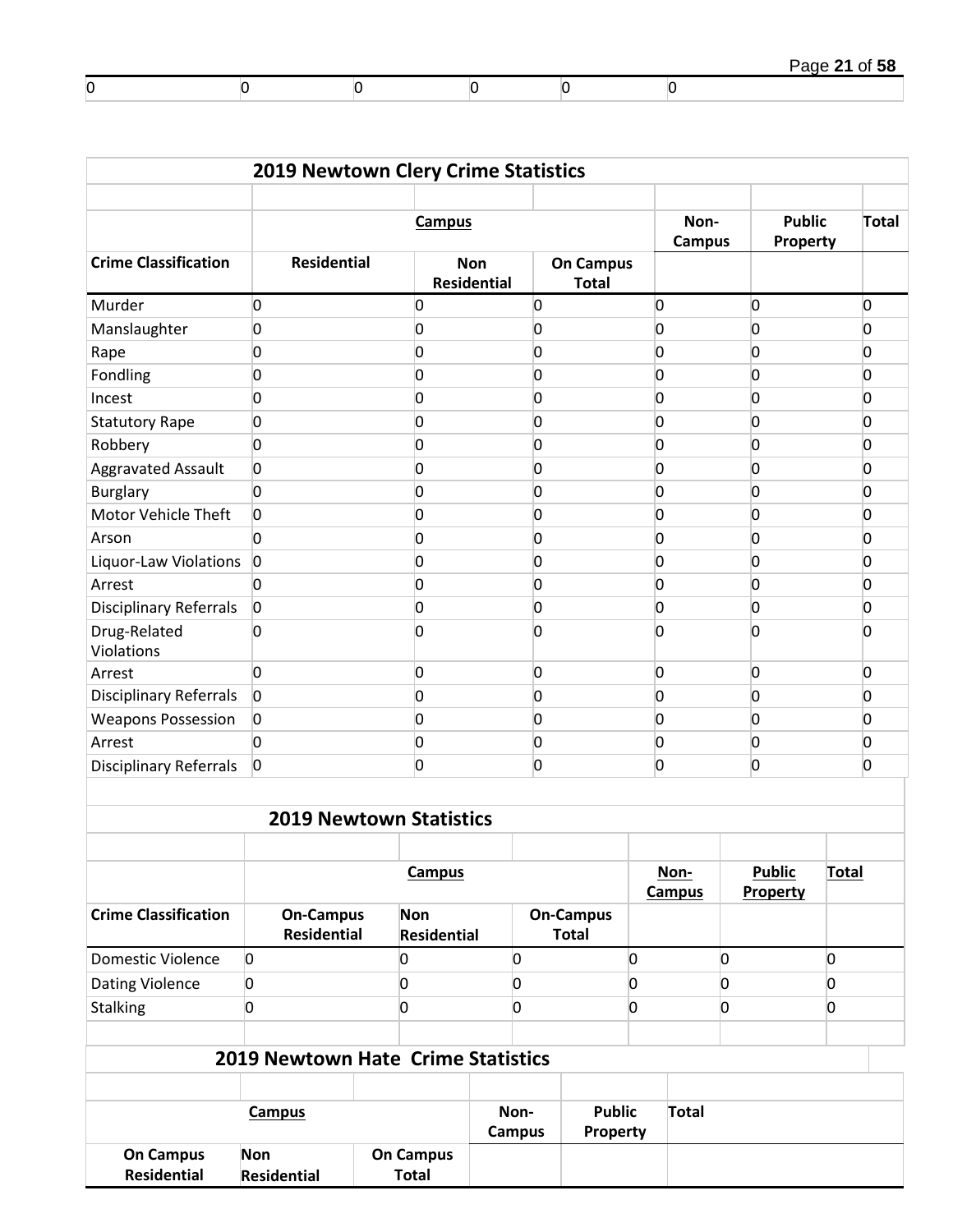|   |  |  | Page 22 of 58 |
|---|--|--|---------------|
| υ |  |  |               |

| <b>2018 Newtown Clery Crime Statistics</b> |                                        |                                  |                                  |                       |                           |                |  |  |  |  |  |  |
|--------------------------------------------|----------------------------------------|----------------------------------|----------------------------------|-----------------------|---------------------------|----------------|--|--|--|--|--|--|
|                                            |                                        | <b>Campus</b>                    |                                  | Non-<br><b>Campus</b> | <b>Public</b><br>Property | <b>Total</b>   |  |  |  |  |  |  |
| <b>Crime Classification</b>                | <b>Residential</b>                     | <b>Non</b><br><b>Residential</b> | <b>On Campus</b><br><b>Total</b> |                       |                           |                |  |  |  |  |  |  |
| Murder                                     | $\overline{0}$                         | 0                                | $\overline{0}$                   | 0                     | 0                         | 0              |  |  |  |  |  |  |
| Manslaughter                               | $\overline{0}$                         | 0                                | 0                                | 0                     | 0                         | 0              |  |  |  |  |  |  |
| Rape                                       | $\overline{0}$                         | 0                                | 0                                | 0                     | 0                         | 0              |  |  |  |  |  |  |
| Fondling                                   | $\overline{0}$                         | 0                                | 0                                | 0                     | 0                         | 0              |  |  |  |  |  |  |
| Incest                                     | $\overline{0}$                         | 0                                | 0                                | 0                     | 0                         | 0              |  |  |  |  |  |  |
| <b>Statutory Rape</b>                      | $\overline{0}$                         | 0                                | 0                                | 0                     | 0                         | 0              |  |  |  |  |  |  |
| Robbery                                    | $\overline{0}$                         | 0                                | 0                                | 0                     | 0                         | 0              |  |  |  |  |  |  |
| <b>Aggravated Assault</b>                  | $\overline{0}$                         | 0                                | 0                                | 0                     | 0                         | 0              |  |  |  |  |  |  |
| <b>Burglary</b>                            | $\overline{0}$                         | 0                                | 0                                | 0                     | 0                         | 0              |  |  |  |  |  |  |
| Motor Vehicle Theft                        | $\overline{0}$                         | 0                                | 0                                | 0                     | 0                         | 0              |  |  |  |  |  |  |
| Arson                                      | 0                                      | 0                                | 0                                | 0                     | 0                         | 0              |  |  |  |  |  |  |
| Liquor-Law Violations 0                    |                                        | 0                                | 0                                | 0                     | 0                         | 0              |  |  |  |  |  |  |
| Arrest                                     | $\overline{0}$                         | 0                                | $\overline{0}$                   | 0                     | 0                         | 0              |  |  |  |  |  |  |
| Disciplinary Referrals 0                   |                                        | 0                                | 0                                | 0                     | 0                         | 0              |  |  |  |  |  |  |
| Drug-Related<br>Violations                 | $\overline{0}$                         | 0                                | O                                | 0                     | 0                         | <sup>0</sup>   |  |  |  |  |  |  |
| Arrest                                     | $\overline{0}$                         | 0                                | $\overline{0}$                   | 0                     | $\overline{0}$            | 0              |  |  |  |  |  |  |
| Disciplinary Referrals 0                   |                                        | 0                                | 0                                | 0                     | 0                         | 0              |  |  |  |  |  |  |
| Weapons Possession 0                       |                                        | 0                                | 0                                | 0                     | 0                         | 0              |  |  |  |  |  |  |
| Arrest                                     | $\overline{0}$                         | 0                                | 0                                | 0                     | 0                         | 0              |  |  |  |  |  |  |
| Disciplinary Referrals 0                   |                                        | 0                                | $\overline{0}$                   | 0                     | 0                         | 0              |  |  |  |  |  |  |
|                                            |                                        | <b>2018 Newtown Statistics</b>   |                                  |                       |                           |                |  |  |  |  |  |  |
|                                            |                                        |                                  |                                  |                       |                           |                |  |  |  |  |  |  |
|                                            |                                        | <b>Campus</b>                    |                                  | Non-<br><b>Campus</b> | <b>Public</b><br>Property | <b>Total</b>   |  |  |  |  |  |  |
| <b>Crime Classification</b>                | <b>On-Campus</b><br><b>Residential</b> |                                  | <b>On-Campus</b><br><b>Total</b> |                       |                           |                |  |  |  |  |  |  |
| Domestic Violence                          | $\overline{0}$                         | 0                                | $\overline{0}$                   | 0                     | $\overline{0}$            | $\overline{0}$ |  |  |  |  |  |  |
| <b>Dating Violence</b>                     | $\overline{0}$                         | 0                                | $\overline{0}$                   | 0                     | 0                         | $\overline{0}$ |  |  |  |  |  |  |
| <b>Stalking</b>                            | $\overline{0}$                         | 0                                | $\overline{0}$                   | 0                     | $\overline{0}$            | $\overline{0}$ |  |  |  |  |  |  |
|                                            |                                        |                                  |                                  |                       |                           |                |  |  |  |  |  |  |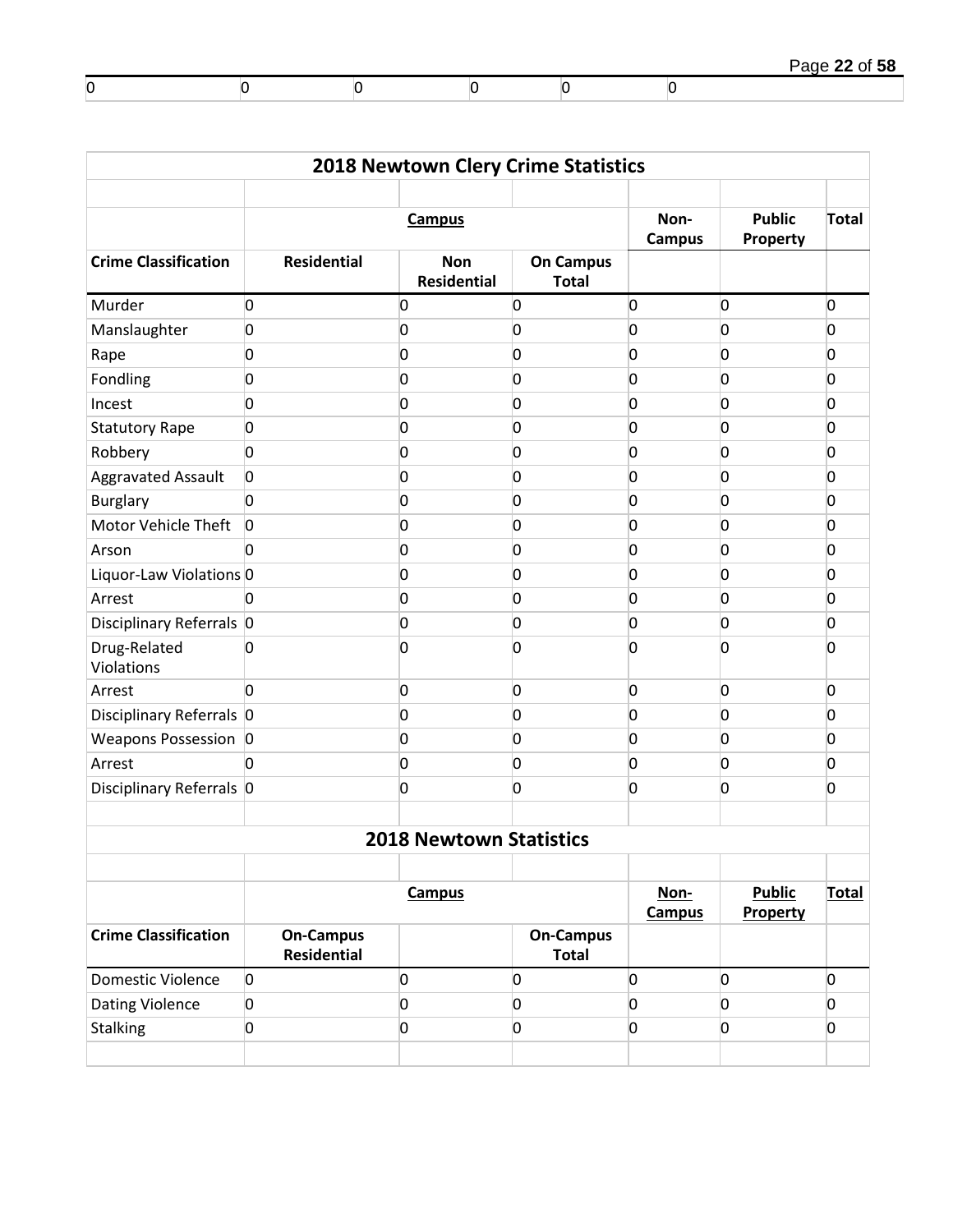| <b>2018 Newtown Hate Crime Statistics</b> |                                        |        |                                  |                |                           |              |  |  |  |  |  |
|-------------------------------------------|----------------------------------------|--------|----------------------------------|----------------|---------------------------|--------------|--|--|--|--|--|
|                                           |                                        | Campus |                                  | Non-<br>Campus | <b>Public</b><br>Property | <b>Total</b> |  |  |  |  |  |
| <b>Crime Classification</b>               | <b>On Campus</b><br><b>Residential</b> |        | <b>On Campus</b><br><b>Total</b> |                |                           |              |  |  |  |  |  |
|                                           |                                        |        |                                  |                |                           |              |  |  |  |  |  |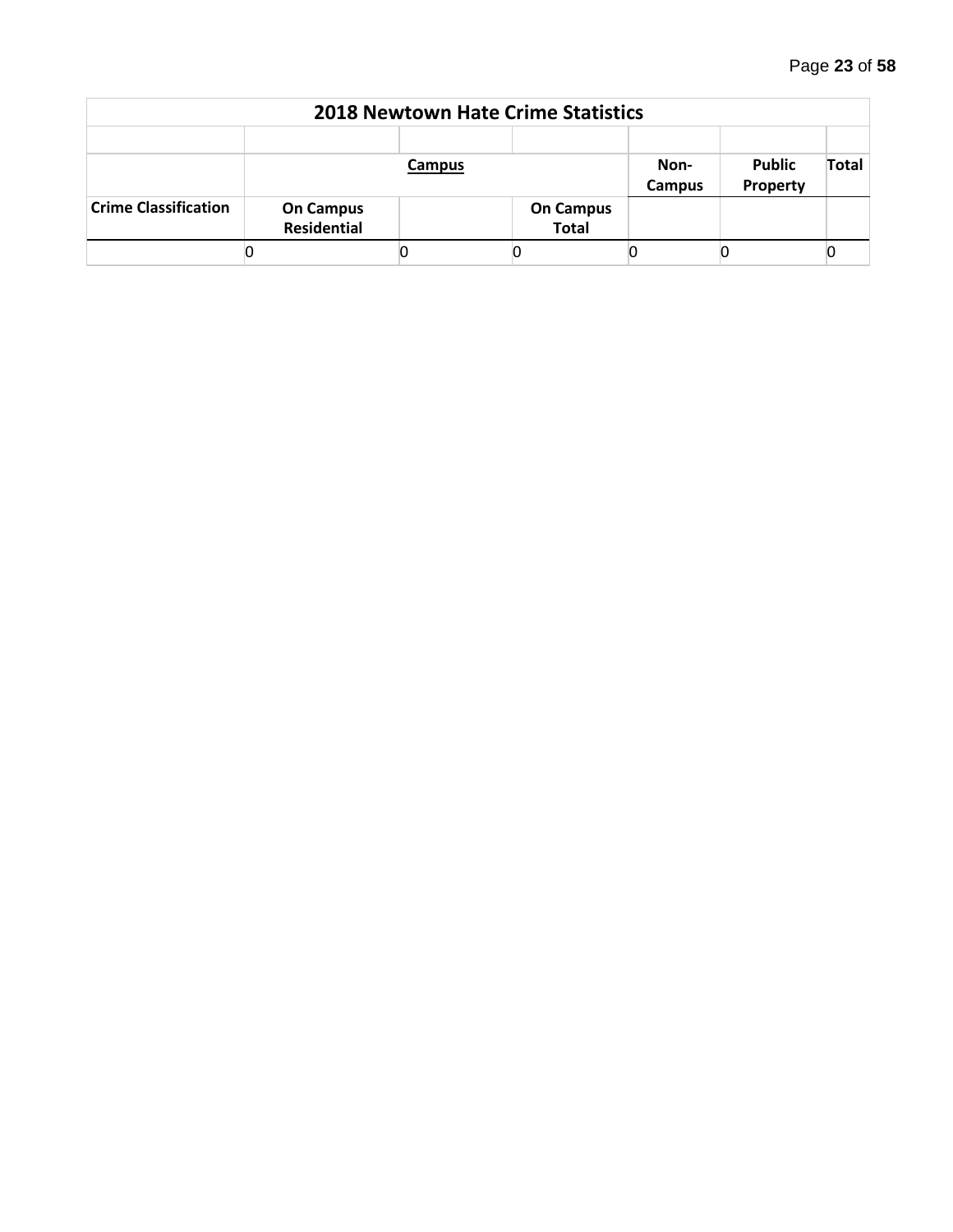# **Timely Warnings & Emergency Notification and Evacuation**

To ensure the security of Holy Family University, the university utilizes a Public Safety alert system. Dubbed "Tiger Alert", the system utilizes university e-mail, text messaging, electronic signage, and will be used for timely warnings and emergency notifications affecting the Northeast, Bensalem and/or Newtown Campus. The system is not used to distribute advertising or any other unsolicited content. Subscribers pay no fees for the service, other than the regular fees associated with text-messaging services. Up to two cell phone numbers and one email address may be registered to one person. Registration by any member of the University or campus community may register at [www.holyfamily.edu/security-safety.](http://www.holyfamily.edu/security-safety)

## **Timely Warnings**

Timely Warnings are triggered by crimes that already occurred but represent an ongoing threat. In the event that a crime occurs on or near the Northeast, Bensalem or Newtown campus, or on designated non-campus property, that in the judgment of the Department of Public Safety, constitutes a serious or continuing threat to members of the University community, the department may issue a Timely Warning notice that withholds the names of the victims as confidential and that will aid in the prevention of similar occurrences.

Timely warnings will be issued for the following crimes if the crimes are reported to Campus Security Authorities (CSA) or the Philadelphia, Bensalem or Newtown Police Department and if they are considered by the University to represent a serious or continuing threat to students and employees and occur on or near the Northeast, Bensalem and Newtown Campuses:

- Murder and non-negligent manslaughter
- Negligent manslaughter
- Forcible and non-forcible sex offenses
- Robbery
- Aggravated assault
- Burglary
- Motor vehicle theft
- Arson

Any person with information warranting a timely warning should report the circumstances to the university's Public Safety Department by phone at any campus by calling Extension 3333, or 267-341-3333 from a non-campus phone, or in person at the Public Safety CommandCenter, Campus Center Main Lobby, Philadelphia Main Campus.

Members of the campus community who suspect a crime is in progress or suspect a crime posing an imminent or serious threat should contact Public Safety immediately so a campus warning can be sent, if warranted. If community members report crimes or serious incidents to other University administrators, those administrators should notify Public Safety. The department will collaborate with these administrators to issue a timely warning, if warranted.

## **Emergency Notifications**

The Tiger Alert Emergency Notification System enables the University to quickly notify the Holy Family University community of critical information during a major emergency that affects the Northeast, Bensalem and/or Newtown campuses. This is performed without delay once a serious incident is confirmed by law enforcement and is accomplished through use of email, text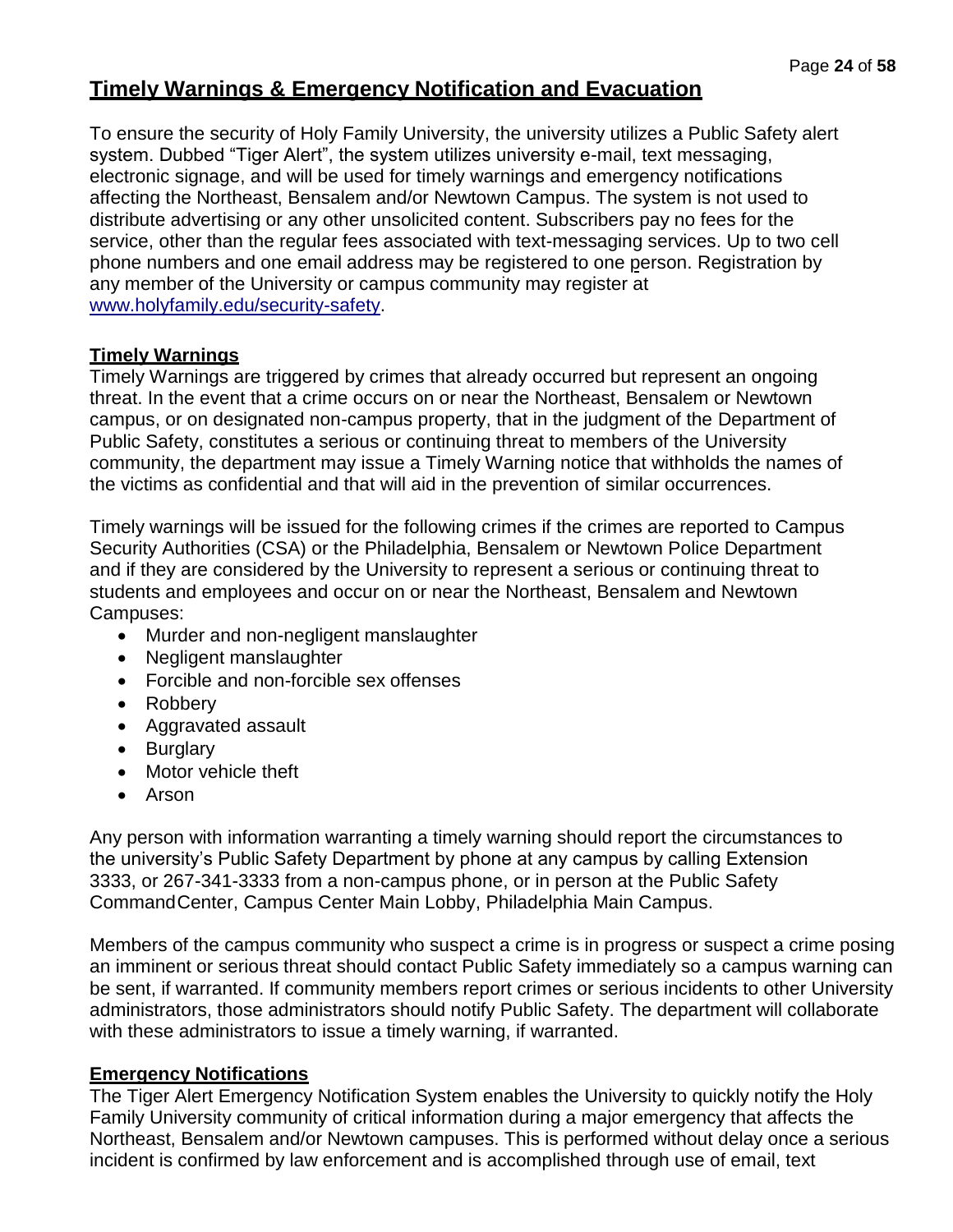messaging and digital displays. The Public Safety Department may also post a notice on the campus-wide electronic bulletin boards and the Holy Family University website, [www.holyfamily.edu, p](http://www.holyfamily.edu/)roviding the university community with more immediate notification.

The Public Safety Director will, upon receipt of notification of a significant emergency or dangerous situation involving an immediate threat to the health or safety of students and employees of the Northeast, Bensalem and/or Newtown Campus, contact the appropriate jurisdiction to confirm the situation. The Tiger Alert Emergency Notification System is only activated for significant emergencies that are confirmed by law enforcement personnel and with the approval of the University's senior leadership. The Emergency Notification System is not activated if in the professional judgment of the responsible authorities such a notification would compromise efforts to resolve the emergency. When an Emergency Alert is sent the proper message is selected from several pre-scripted messages and sent to the appropriate audience. An Emergency Alert can only be sent by one of several initiators who are trained by the Division of Public Safety.

Some examples when an Emergency Alert may be issued include:

- Outbreak of meningitis, norovirus or other serious illness
- Approaching serious weather
- Earthquake
- Gas leak
- Terrorist incident
- Armed intruder
- Bomb threat
- Civil Unrest
- Explosion

Furthermore, the Emergency Notification System is tested annually to ensure all faculty, staff and students are familiar with emergency alerts and what their individual roles are during an actual situation. The testing can be announced or unannounced. Results are documented by the Director of Public Safety and made public to the community through campus email. The Director of Public Safety is responsible for the initiation of Emergency Alerts, as well as managing the lists of who receives them.

## **Campus Assessment, Response, Evaluation (CARE) Team**

The CARE Team has the ability to set into motion interventions to mitigate behaviors. The CARE team has direct authority to take action and coordinate intervention, without university delay. Direct authority may include the ability to enact recommendation for timely warnings or to enact recommendation for emergency notification. If at any time, the CARE Team makes a recommendation for a timely warning or emergency notification, the Director of Public Safety is notified for dissemination of such alert.

## **Safety Information**

The Public Safety website provides current security and safety-related information to the Holy Family community. The website allows for instant access to policies and procedures, security tips, daily crime log, Safety Alerts, security email and information related to the Student Right to Know and Campus Security Act. The website is: [www.holyfamily.edu/security-safety.](http://www.holyfamily.edu/security-safety)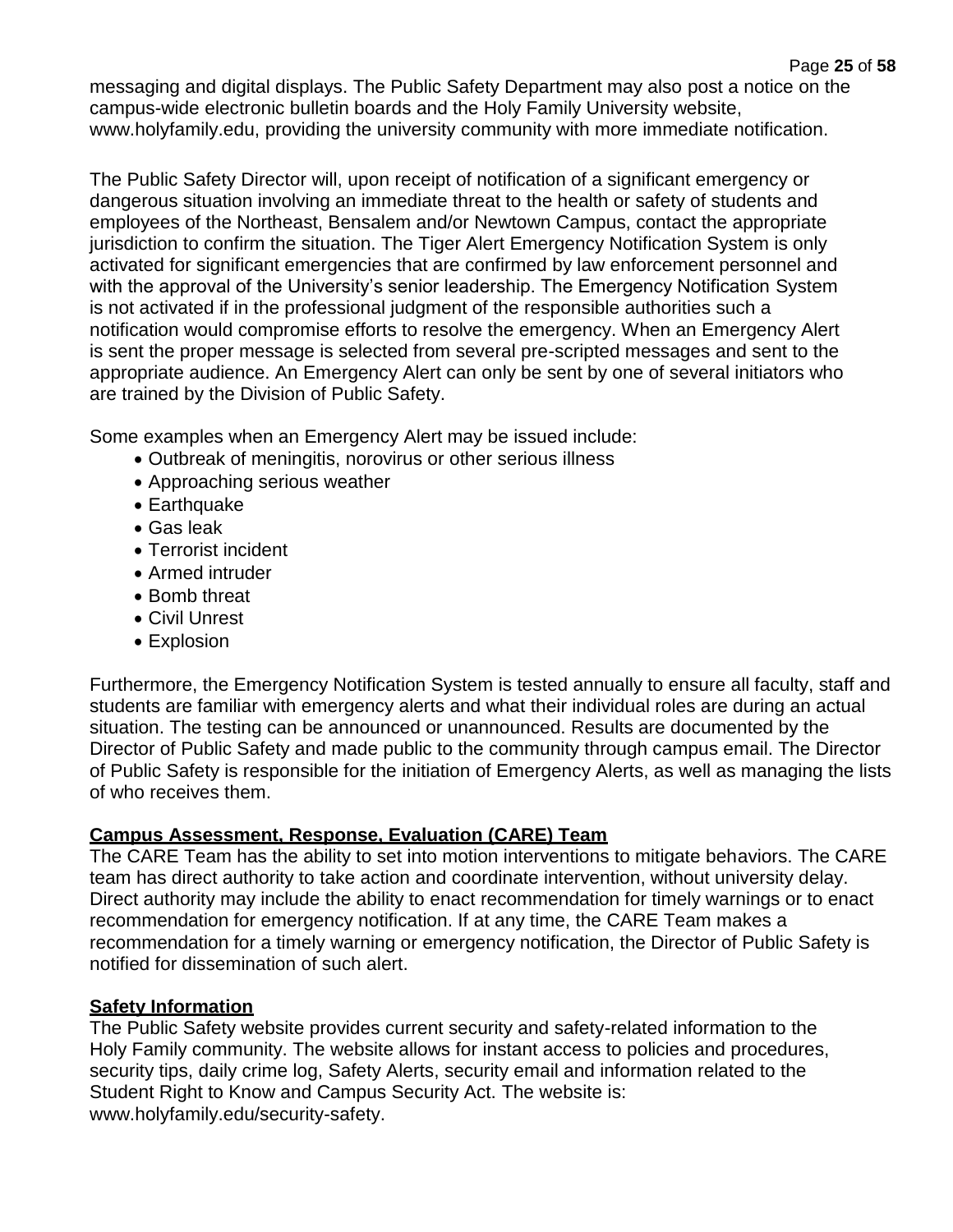## **Daily Incident Journal**

Holy Family's Public Safety Department maintains an incident journal in its office. This is a chronological listing of all crimes and significant incidents responded to and documented by Public Safety Officers. It also includes the names of persons arrested, if known, and charged in criminal situations. It is open for review by any member of our community.

#### **Emergency Drills, Testing and Evacuation Procedures**

The Public Safety Department conducts emergency drills and procedures on an annually basis. The drills are assessed to ascertain the effectiveness of the policy and safety of the campus community. These findings are published electronically through the campus email system after the annual drills.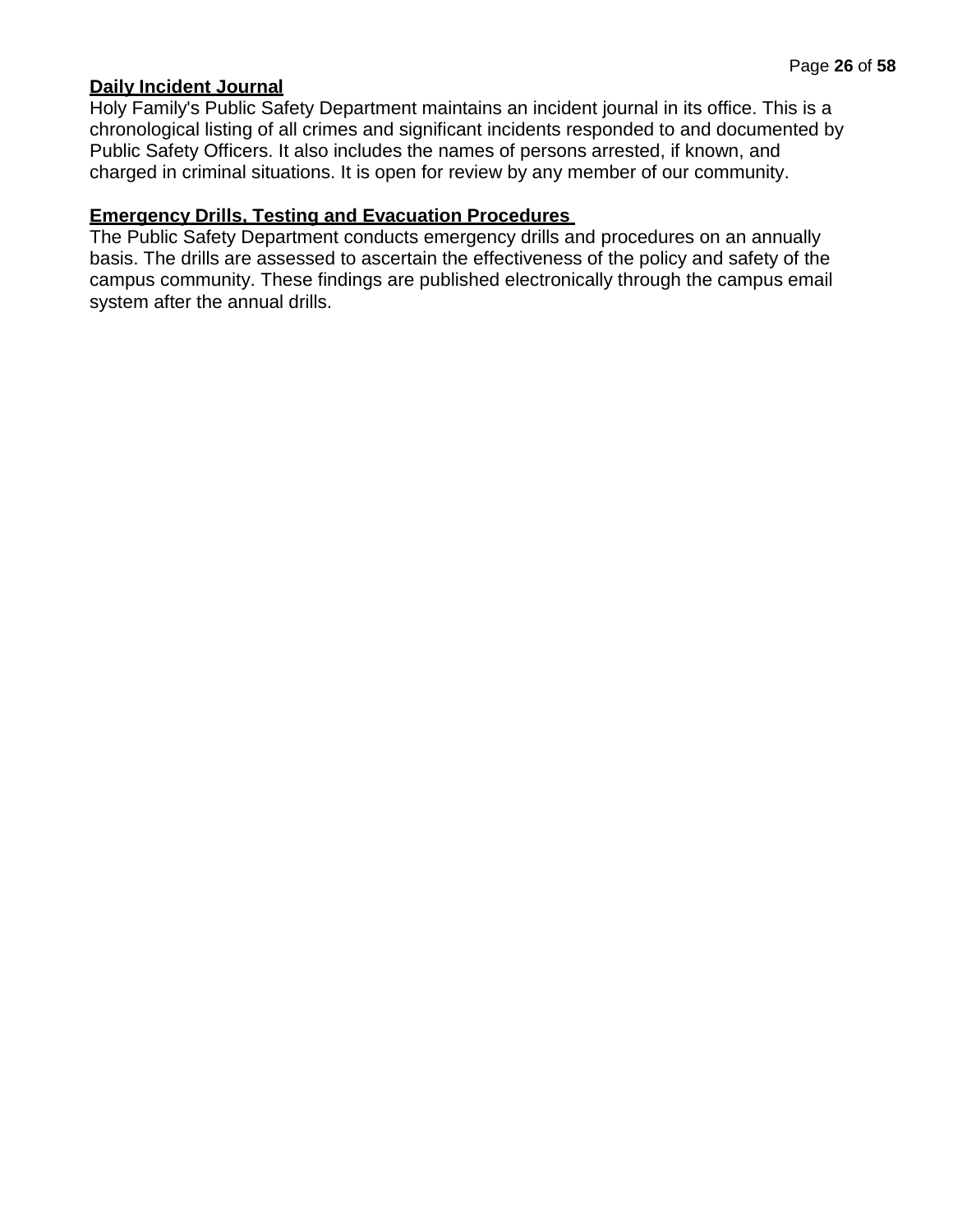## **Security Awareness & Crime Prevention Programs**

## **Installation of Panic Buttons**

As a multi-unit program, the division of Student Affairs, Informational Technology, and Public Safety have worked collaboratively in support of the installation of immediate assistance buttons located in offices across campus.

## **Maintenance of Campus Safety**

The Public Safety Department does a daily evaluation of all potential safety concerns such as campus lighting, parking lot safety, and access points. All safety concerns are reported to the Director of Public Safety, who in turn contacts the appropriate campus department for repair or replacement.

## **Assistance Call Boxes**

The university provides assistance call boxes throughout the campus for safety and convenience. These assistance call boxes, when activated, automatically contact a Public Safety Officer and notify him or her of the caller's exact location. Students, faculty and staff are encouraged to learn the location of the assistance call boxes and to use them for all security-related and emergency communications. Security Officers respond 24 hours a day, every day. Any problems regarding the condition and/or use of the emergency call boxes should be forwarded to the Director of Public Safety immediately by calling 267-341-3361.

## **Walking Escorts**

Upon request, the Public Safety Department is available to provide walking escorts to all Holy Family students, faculty, staff and visitors, 24 hours a day, every day to any location on campus. Call 267-341-3361.

## **Identification Cards**

All current Holy Family students, faculty, and staff are issued identification cards for entering campus buildings and events, as well as for access to many university services. All university faculty, staff, and students may be required to produce a proper Holy Family ID upon request from Public Safety Officer or a university official when present on any university-owned property.

## **Bike Registration**

The Public Safety Department, as part of its Campus Security Awareness program, offers members of the Holy Family community the opportunity to register their bikes. Although the program is not specifically designed to prevent the theft of bikes from campus, it should heighten the awareness of the university community, while deterring would-be-thieves.

## **Crime Prevention**

Crime Prevention seminars and orientations are conducted at the start of each semester and periodically throughout the year for all students and employees. Some of the prevention seminars include: personal safety, awareness of surroundings, securing personal property in the workplace, as well as trainings on proper use of the university identification cards in order to access locations on campus. Crime Prevention publications are available from the Public Safety Department and distributed to the campus community periodically throughout the year.

## **Campus Safety Policies**

Throughout the year, members of the Public Safety staff speak to faculty, staff, commuters and residents on topics including sexual assault, date rape, theft prevention, personal safety,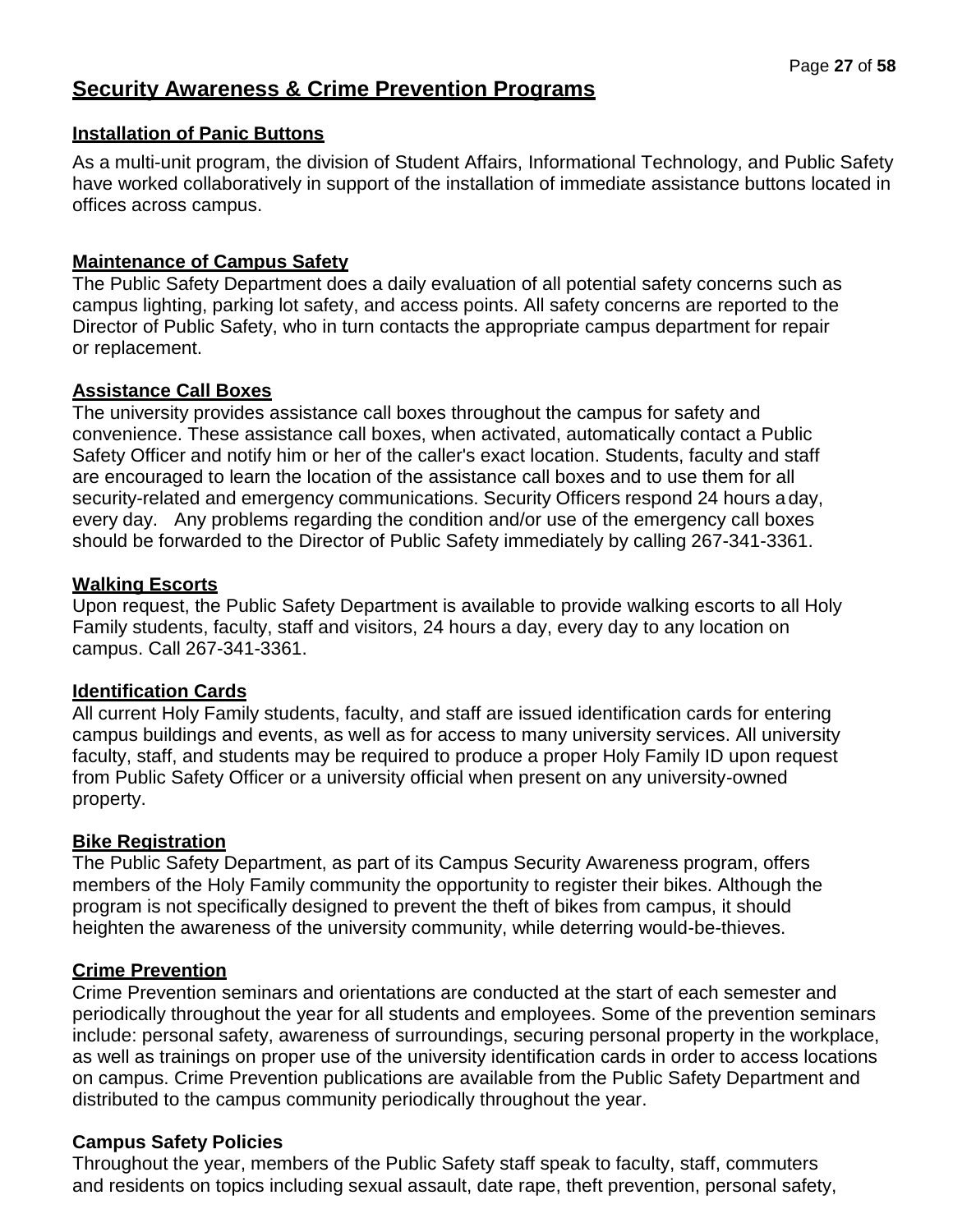victim services and alcohol and drug awareness. The Director of Public Safety conducts seminars periodically through New Hire Orientation, as well as Worksite Wellness Week and Open Enrollment.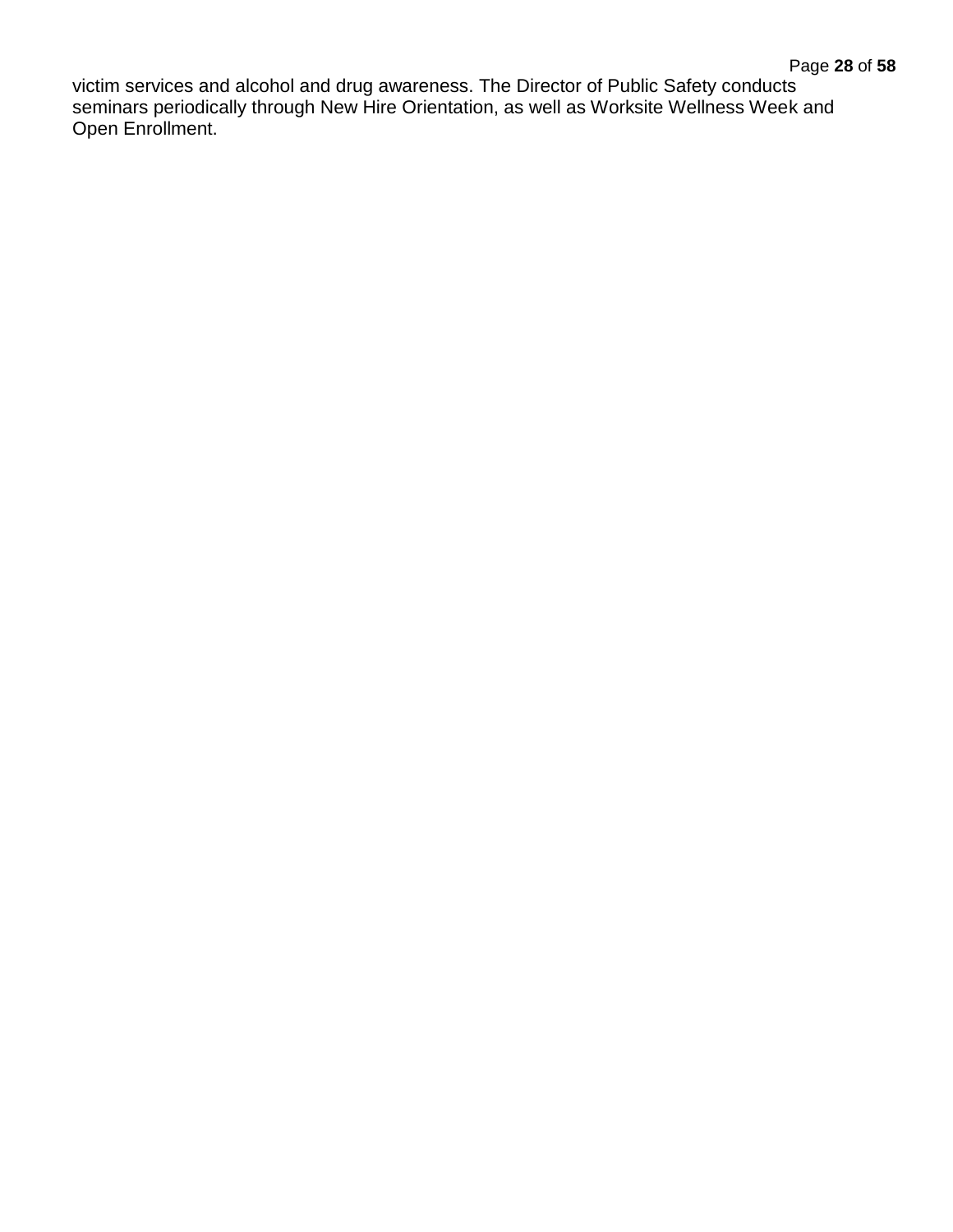# **Drug, Alcohol & Substance Abuse**

## **Alcohol and Other Drugs**

Holy Family University's educational concern is for our students to achieve the greatest level of personal and academic success by creating an environment for growth by and among its community and its commitment to the physical and emotional health and well-being of all those who work, study, or congregate at the University. The possession, use, distribution, or sale of narcotics or drugs other than those medically prescribed, and stored in the original container, by students, faculty, staff, or visitors on university grounds or while on University business is prohibited. Offcampus possession, use, distribution, or sale of narcotics or drugs by students, faculty or staff is inconsistent with the university's policies and goals, and is therefore prohibited. Any and all types of drug paraphernalia, including, but not limited to, bongs, pipes, and any items modified or adapted so they can be used to consume drugs, are not permitted on university property. It applies to all members of the University including students, faculty and staff, alumni, friends and guests on the University campus. The University reserves the right to take disciplinary action against any member of the University community for off-campus behavior that violates this policy.

Students are expected to immediately report conduct or activity which poses a danger to the community or its members. This is most important in medical emergencies due to drug or alcohol use. Students should not hesitate to seek help because of fear of disciplinary action. An individual person who actively seeks help for an intoxicated or under the influence will not, in most circumstances, be charged under the University Judicial Process for seeking help, as determined within the discretion of the University. If applicable, an investigation into the event may be deemed necessary. While Holy Family reserves the right to follow its own judicial process, Holy Family University works in collaboration with the applicable law enforcement agencies when any federal, state, or local laws are violated.

## **State Law of Pennsylvania on Alcoholic Beverages**

The following information is included in all University Policy and Procedural Handbooks, specifically in relation to alcohol on campus:

In addition to violations of University policies, there are state and local laws including, but not limited to, Title 18 (Pennsylvania Crimes Code) and Title 75 (the Pennsylvania Vehicle Code) that impose significant criminal penalties if violated. Title 18: Note, in particular, Sections 5505 (Public Drunkenness); 6307 (Misrepresentation of Age to Purchase Liquor or Malt Policies, Regulations, Statements and Guidelines Brewed Beverages (Beer)); 6308 (Purchase, Consumption, Possession or Transportation of Liquor or Malt or Brewed Beverage by a Minor); 6310.1 (Selling or Furnishing Liquor or Malt or Brewed Beverages to Minors); 6310.7 (Selling or Furnishing Non-Alcoholic Beverages to Persons Under 21); 6310.2 (Manufacture or Sale of False Identification Card); 6310.3 (Carrying a False ID); and, 3809 (Restriction on Alcoholic Beverages (Open Container)). Title 75: Note, in particular, Sections 3718 (Minor Prohibited from Operating with Any Alcohol in System); 3802 (Driving Under the Influence of Alcohol or Controlled Substance); 3802(a) (General Impairment); 3802(b) (High Rate of Alcohol); 3802(c) (Highest Rate of Alcohol); 3802(d) (Controlled Substances); 3802 (e) (Minors); 3802(f) (Commercial or School Vehicles); 3735 (Homicide by Vehicle While Driving under the Influence); and, 3735.1 (Aggravated Assault by Vehicle while Driving under the Influence).

## **Pennsylvania Liquor Laws**

The following information is included in all University Policy and Procedural Handbooks, specifically in relation to alcohol on campus: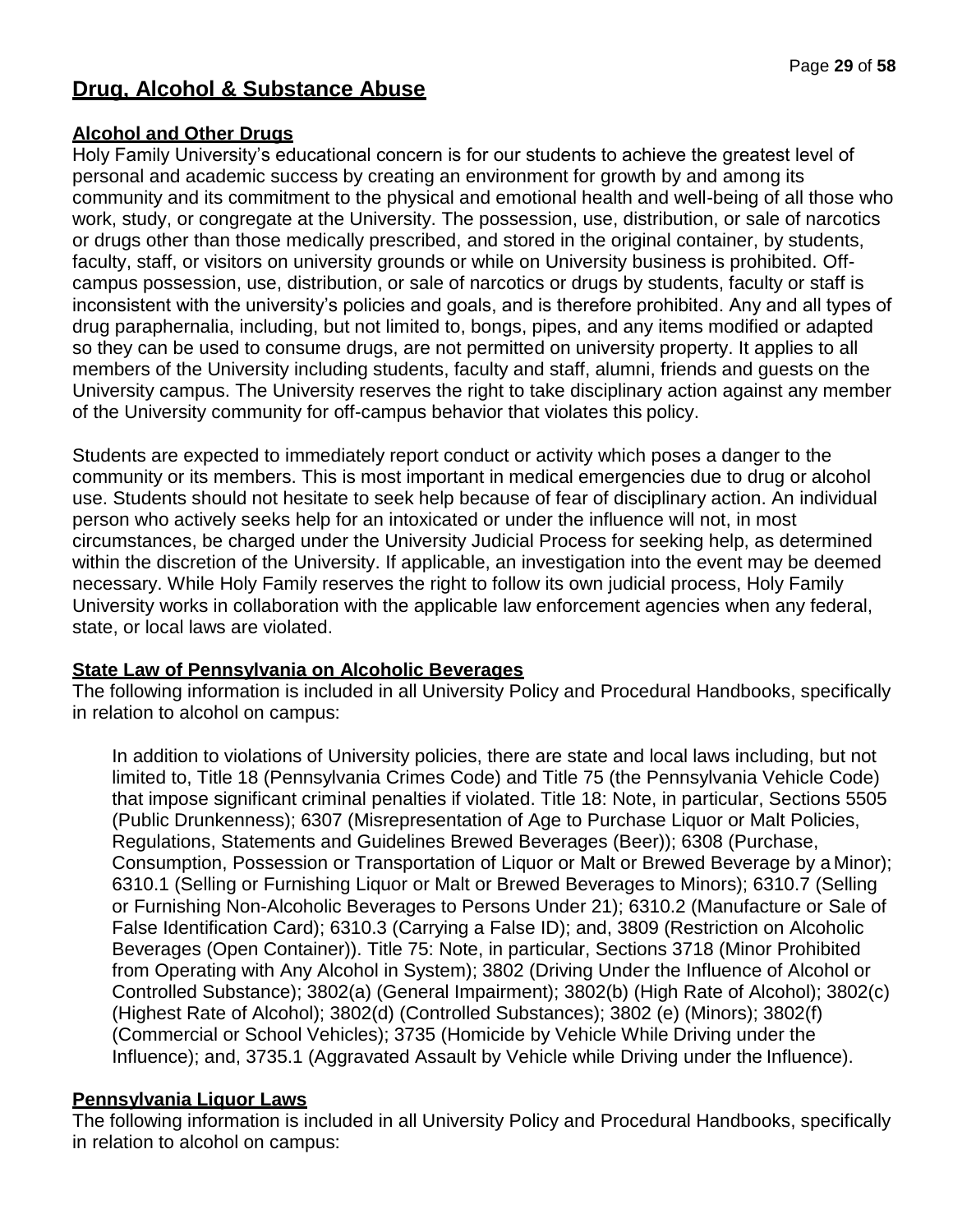It shall be unlawful for a person less than twenty-one (21) years of age to attempt to purchase, consume, possess, or knowingly and intentionally transport an alcohol or malt or brewed beverage within the commonwealth. The penalty for the second or third violations is a fine no greater than \$500.00. It is unlawful to misrepresent your age, or transfer a registration card for the purpose of falsifying age to secure malt or alcoholic beverages. The penalty for the second or third violations is a fine no greater than \$500.00. It in unlawful to sell, furnish, or give any minor under twenty-one (21) years of age any malt or alcoholic liquor. The penalty for the second or third violations is a fine no greater than \$500.00.

## **Alcohol Policy**

The University prohibits students to consume or possess alcohol under any circumstances. The possession, use, distribution of alcohol, or possession of paraphernalia by members of the University community may result in disciplinary action. Intoxication, disorderliness, or offensive behavior that may be related to alcohol will also result in disciplinary action. The policy also extends to University-related events conducted off campus. The University, under strict approval of the President, may conduct specialized events where alcohol is served; these events must be properly registered and steps must be taken to prevent under-age consumption.

It is unlawful to sell, furnish or provide alcohol to a person under the age of 21. The possession of alcohol by anyone under 21 years of age in a public place is illegal. It is also a violation of the Holy Family University policy for anyone to consume or possess alcohol in any public or private area of campus without prior University approval.

Members of the University community are expected to be aware of and obey state and municipal laws or ordinances regulating the use, possession or sale of alcoholic beverages and federal and state laws regarding controlled substances. Those who are cited for violations of laws or ordinances by state, federal, or municipal authorities may also face University disciplinary proceedings and may be required to pursue counseling, an educational program, or treatment. Resident students should reference the Residence Life Policies outlined in the Student Handbook for specific information regarding expectations of resident students with regard to the alcohol policy.

Examples of alcohol violations include, but are not limited to:

- 1. Possession and/or consumption of alcohol;
- 2. Knowingly furnishing, transporting, and/or allowing minors to consume alcohol;
- 3. Use of alcohol resulting in involuntary, erratic and/or abusive behavior;
- 4. Possession of a keg, beer ball or other common source alcohol containers;
- 5. Involvement in the high-risk use of alcohol;
- 6. Persons observed in a residence on campus or off-campus when an open container of alcohol is present;
- 7. Open container of alcohol in a public area.

## **State Law of Pennsylvania on Drugs**

State law prohibits the unauthorized manufacture, sale, delivery and possession of controlled substances. Persons may be subject to 30 days imprisonment and a \$500 fine for simple possession of a small amount of marijuana (misdemeanor), a maximum of 15 years imprisonment and a \$25,000 fine for manufacture, delivery or possession of a Schedule I or II controlled narcotic drug such as cocaine, PCP, and LSD (felony).

Sentences can be doubled for second and subsequent convictions. Sentences can also be doubled for distribution of controlled substances to persons under the age of 18. Penalties range from mandatory minimum sentence of one year and a \$5,000 fine for the first conviction or to a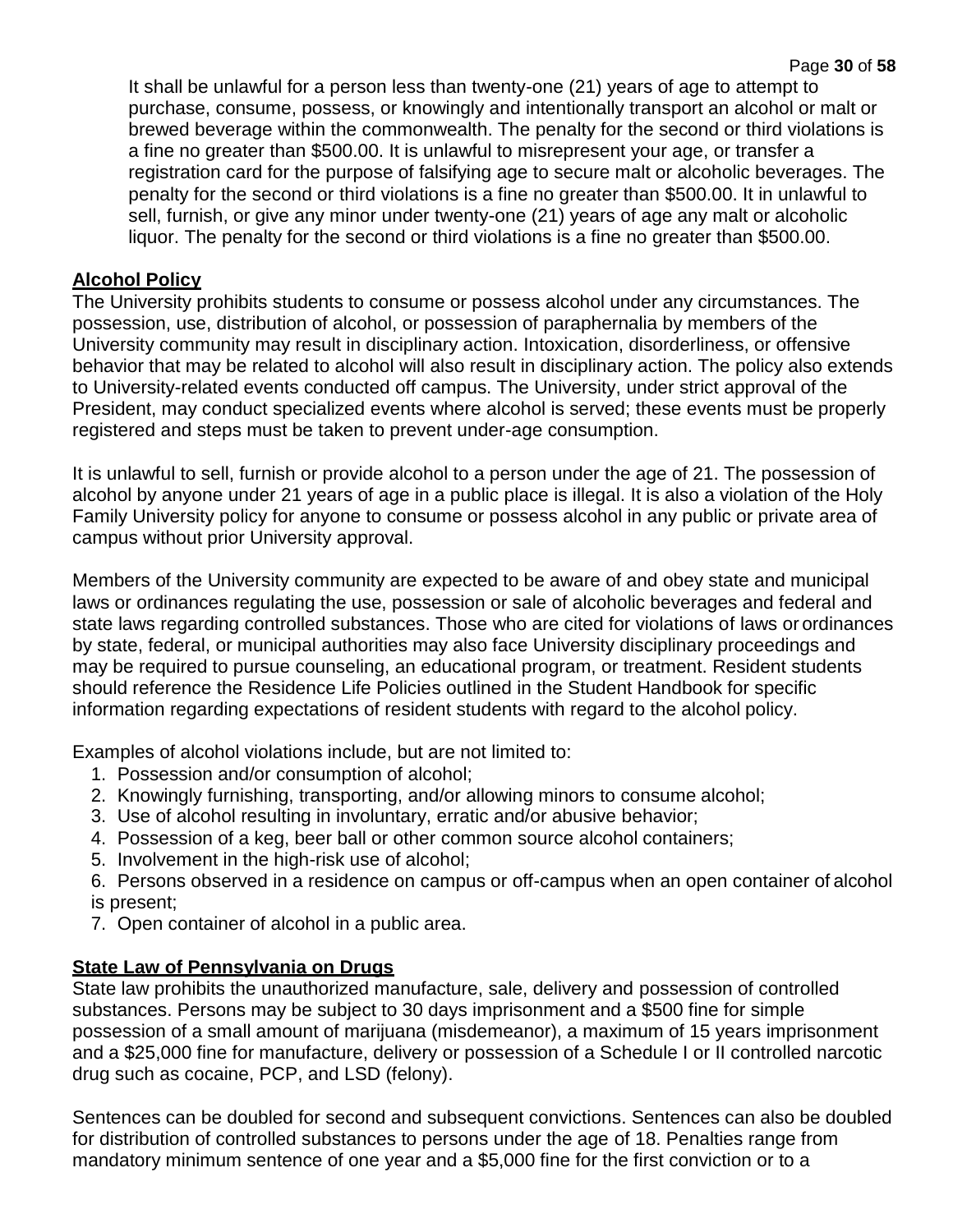mandatory minimum sentence of seven years and a \$50,000 fine for subsequent convictions for the manufacture, delivery or possession of 100 grams or more of a Schedule I or II controlled narcotic drug.

Holy Family University students are subject to prosecution under the Pennsylvania Controlled Substance; Drug, Device and Cosmetic Act for drug abuse and unlawful drug use and unlawful drug sales. The following state and federal laws concerning specific illicit drugs are drawn from the Controlled Substance, Drug, Device and Cosmetic Act, 35 p.s. section 107 708-113 et, seq. of the Commonwealth of Pennsylvania and from the Federal Drug Abuse Prevention and Control Act, 2 U.S.C.A. 801, et, seq., (specifically, the penalties for manufacturing, distributing, dispensing or possessing a controlled substance are found in section 84l of the Act).

## **Other Drugs Policy**

The use, possession, or distribution of illegal narcotics or other controlled substances except as expressly permitted by federal, state and/or local law is prohibited. The misuse of prescription drugs is also prohibited. Drug paraphernalia such as bongs, hookahs, roach clips, pipes, and other drug paraphernalia, which may indicate illegal drug use, are prohibited on campus and possession may result in disciplinary action. Students present in an incident involving drugs who have taken no action to remove themselves from, seek help for, or prevent the behavior could be subject to the same repercussions as those actively involved.

Examples of drug violations include, but are not limited to:

- 1. Illegal or improper use, possession, cultivation, distribution, manufacture, or sale of any drug(s), including prescribed medications;
- 2. Illegal or improper use of solvents, aerosols, or propellants;
- 3. Administration or employment of drugs or intoxicants causing another person to become impaired without his or her knowledge.

## **Disciplinary Process**

A student who is alleged to have engaged in an alcohol or drug violation receives communication of the alleged violation and is scheduled for a meeting with an Administrative Hearing Officer or Judicial Hearing Board, as outlined in the Student Handbook.

If a student is found in a hearing to violate a policy, a sanction shall be imposed on the responsible person or party. Potential sanctions for students violating the Alcohol and other Drug Policy may include:

- Warning: Written or verbal notice given that is kept on file
- Program Attendance or Facilitation: Expectation to attend or facilitate an educational program(s)
- Writing Assignment: Requirement to complete a relevant research and/or reflection paper
- Discretionary Sanctions: Requirement to complete and or participate in work assignments, community service, University services or programs, or other related discretionary assignments
- Loss of Privileges: Denial of specific privileges for a defined period of time (e.g., guest, computer, housing selection, visitation, dining services, University representation, cocurricular activities, athletic participation, work study position, leadership role)
- Counseling Assessment/Meetings: Complete a number of counseling or assessment sessions
- Fines: Requirement to pay a specified monetary fee to the University
- Restitution: Requirement to make payment to the University, other persons, groups, or organizations for damage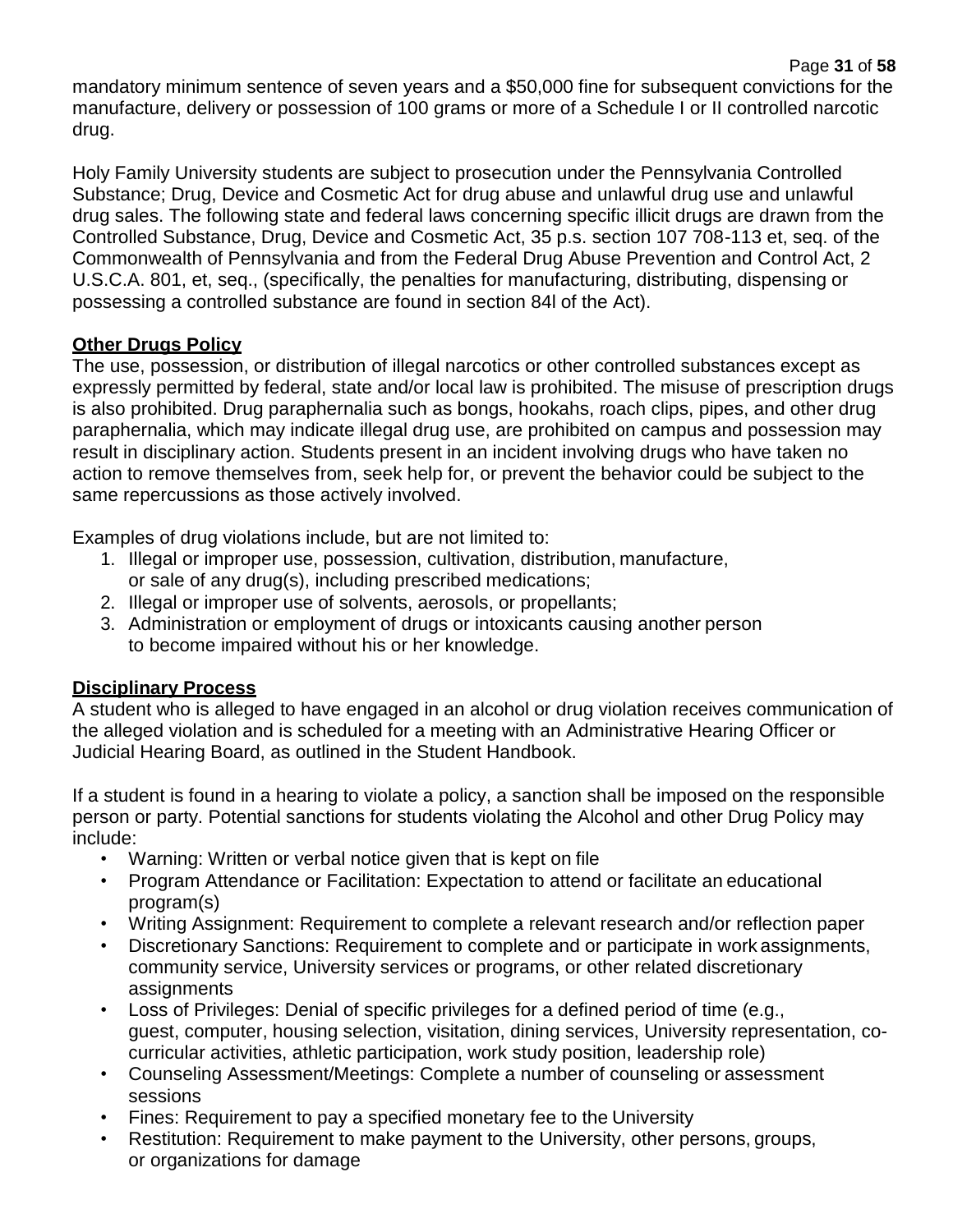- Administrative Relocation in University Housing: Requirement to be placed in an assigned or relocated space in University Housing
- Disciplinary Probation: A period of fixed duration, during which the status of a student at the University may be evaluated. This includes the possibility of more severe sanctions if the student is found responsible for violating University policy during the probationary period.
- Deferred Suspension: A designated period of time during which a student is giventhe opportunity to demonstrate the ability to abide by University policies. If the student is found in violation of any University policy during the time of deferred suspension, a suspension may take effect immediately without further review. Additional sanctions appropriate to the new violation may also be issued.
- Removal from University Residence: Separation from the residence halls for a defined period of time. The student may be prohibited from participating in the University dining program. The student will be barred from entering all residences within the University residential community during the time of removal from campus housing.
- Suspension: Separation from the University for a specified period of time. The student shall not participate in any University-sponsored activity and may be banned from the University premises. The University will not accept any credits earned from another institution during this period towards a University degree. In case of residence hall groups, this sanction may include the disbanding of a living unit, and in the case of student organization, this may include the removal of recognition. Reinstatements shall require the approval of the Vice President for Student Affairs, or other Senior-level Administrator, as designated.
- Expulsion: Permanent separation from the University and University facilities. Revocation of Admission and/or Degree: Admission to or a degree awarded from the university may be revoked at any time of fraud, misrepresentation, or another violation of the Code of Conduct in obtaining the degree, or for other serious violations committed prior to graduation or admission.
- Withholding Degree: University may withhold awarding a degree otherwise earned until the completion of the process set forth in the Judicial Process, including the completion of all sanctions imposed, if any.

Suggested Sanctions for alcohol violations

- 1st incident: Administrative hearing, written warning, and fine.
- 2nd Incident: Administrative hearing, increase of fines, educational program/ reflection paper, or Counseling Assessment.
- 3rd Incident: Administrative hearing, increase of fines, Counseling Assessment, educational program/ reflection paper, parental involvement, or probationary status.
- 4th Incident or more: Administrative hearing/ Judicial Hearing Board, increase of fines, removal from housing, suspension, or expulsion.

Suggested sanctions for low-level drug violations (copied from the Hearing Office Manual)

- Drug 1: education, disciplinary probation
- Drug 2: suspension (considered for higher-level drug violations)

A complete report can be found on the Higher Education Opportunity Act website, <http://www.holyfamily.edu/about-holy-family-u/general-info/339-heoa>

## **Alcohol and Other Drug Abuse Prevention**

Research on the abuse of alcohol and the use of other drugs by college students indicates that these behaviors pose a serious threat to the educational environment, which includes not only the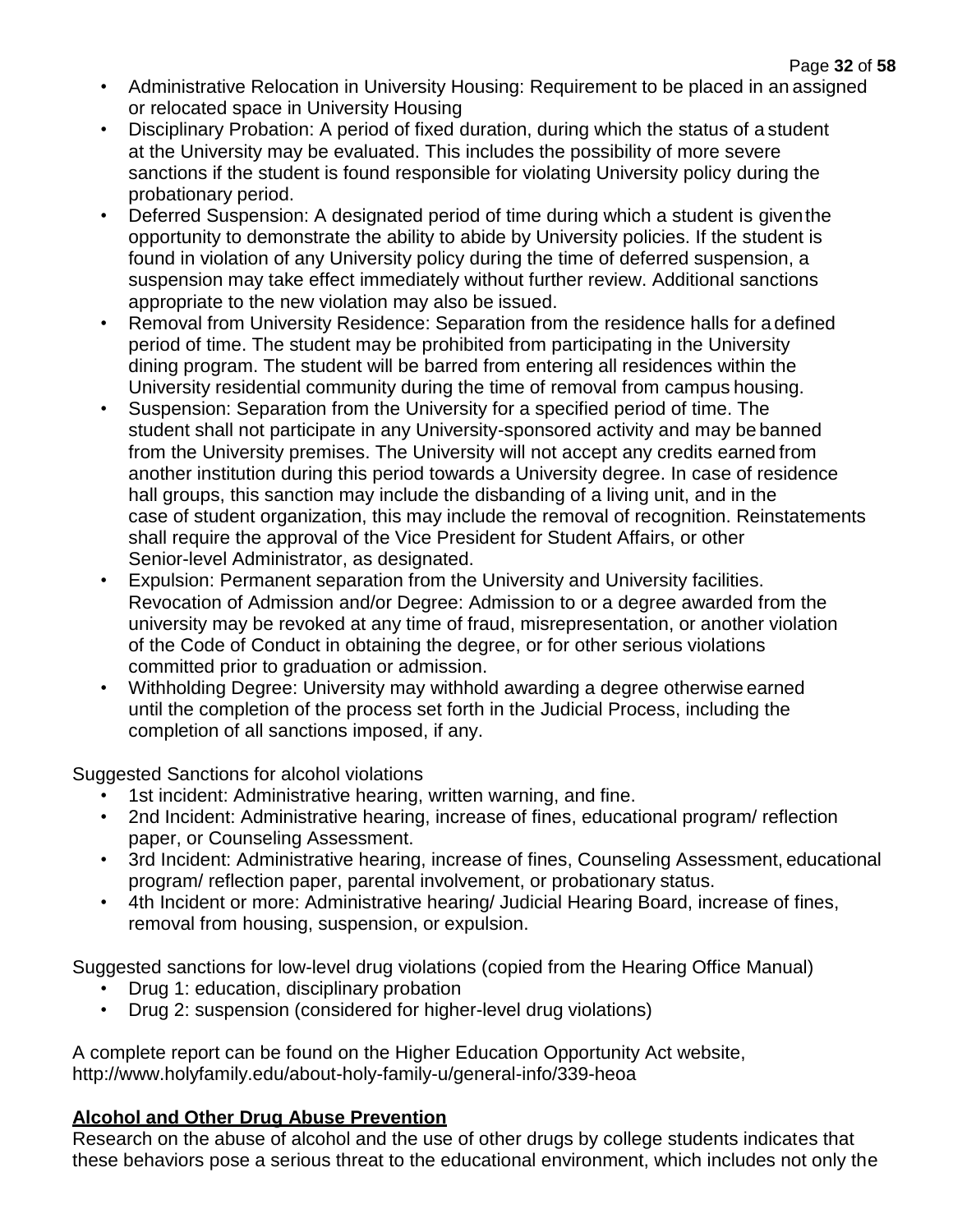Health risks associated with the use of illicit drugs and alcohol abuse may include but not limited to heart problems, malnutrition, convulsions, cancer, hepatitis, liver damage, coma and death.Related and equally serious risks include: impaired judgment, sexual assault, unplanned pregnancy, inability to manage academic stress, and academic failure. Recognizing that students may need to seek support for addressing difficulties that can arise from alcohol and/or other drug use, Holy Family University encourages them to visit the Counseling Center, University Health Services, or Campus Ministry. Confidentiality will be strictly enforced as required by the code of ethics of the individual professional.

All students are encouraged to seek early help if they feel they have a problem with alcohol and/or other drugs, and to learn how to assist others with substance abuse problems. It is less likely that serious consequences will result from an alcohol or other drug problem with early assistance. Through the Counseling Services, students have free access to licensed counselors on campus for initial screening/consultation in regards to a concern around substance use, with possible referral to an outside agency. A Resource Room has been established and maintained by the Counseling Services which provide literature and a directory of available local organizations and agencies.

Other resources which are available within the community for assistance include:

- Alcoholics Anonymous www.aa.org;
- College and Universities Alcoholics Anonymous -
- [www.jeremyfrankphd.com/college-and-university-alcoholics-anonymous-meetings;](http://www.jeremyfrankphd.com/college-and-university-alcoholics-anonymous-meetings%3B)
- Southeastern Pennsylvania Intergroup Association of Alcoholics Anonymous www.sepennaa.org;
- Al-Anon www.pa-al-anon.org;
- Narcotics Anonymous naworks.org;
- ULifeline [www.ulifeline.org/](http://www.ulifeline.org/)
- Friends Hospital CRC 1- (800) 889-0548 or (215) 831-2600
- Bucks County Mental Health Delegate 1-800-499-7455

Referrals to a community agency are provided if a student's behavioral history, objective assessment, and individual and/or family interviews indicate more appropriate services are needed than can be provided by the Counseling Center. Counseling is available to students who have successfully completed a rehabilitation program and wish to return. Students may remain on campus if they are capable of maintaining a satisfactory level of performance while participating in a substance rehabilitation program that provides confidential communication to the counseling or health services. Students taking prescription drugs that may affect their class performance or behavior on campus should report this fact to the Counseling Center and Health Services.

## **Support Services for Employees**

Holy Family University provides a confidential employee assistance program for full-time and part-time eligible employees with life coaching and counseling including but not limited to mental health and well-being assistance that includes drug and alcohol counseling. For more information, employees can refer to the Holy Family Benefits Portal, or contact human resources for guidance. In addition, benefit eligible employees can take advantage of the confidential mental health benefits available through the health insurance provided by PAISBOA Health Benefit Trust, and administered by Independence Blue Cross, by contacting 1-800-688-1911. Additionally, the Campus Minister is available as a resource and may be contacted at 267-341-3261.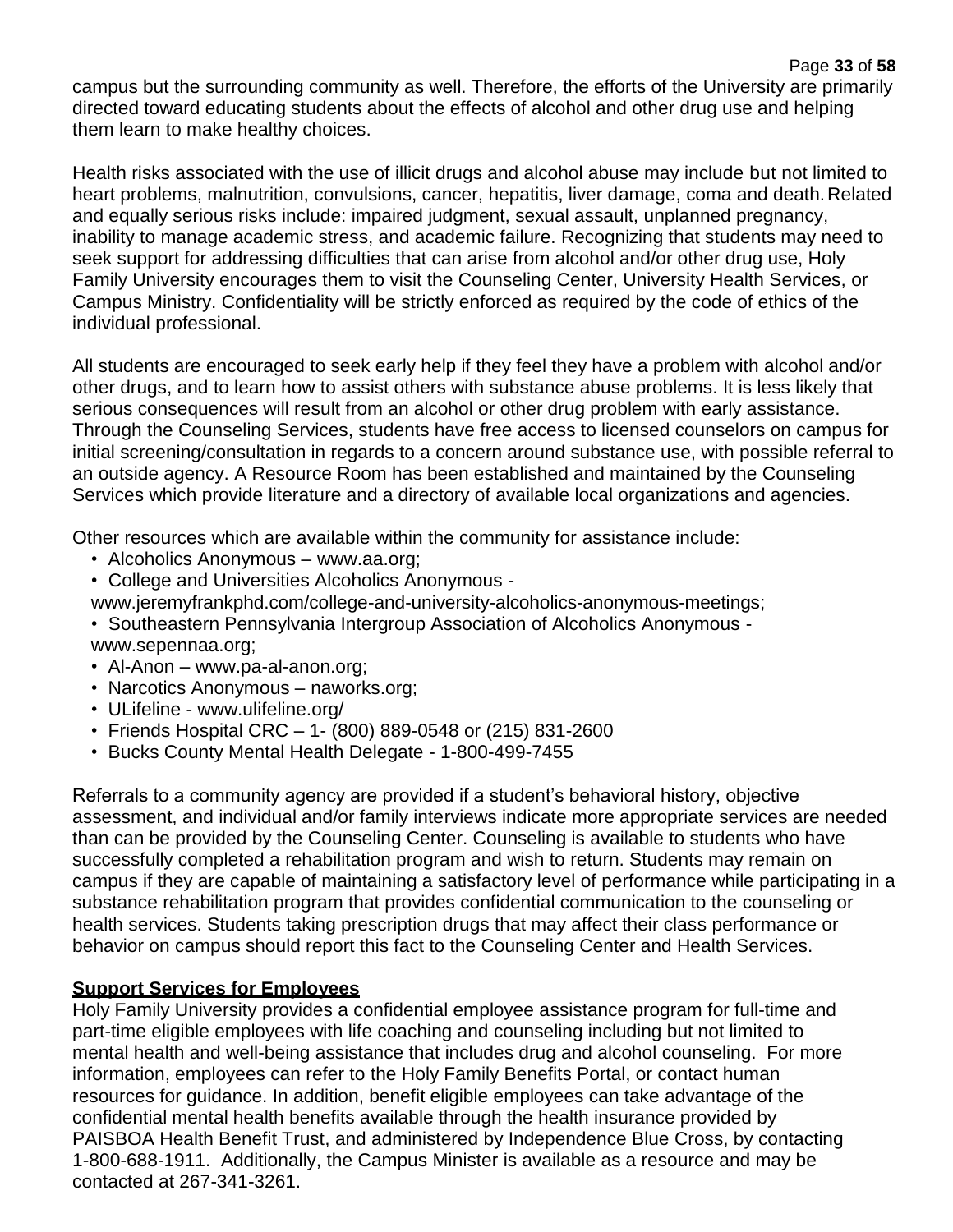Other external resources include:

Employees can call "First Call for Help" which is United Way's free confidential referral service for 3,000 local health and human services agencies. Representatives are available for phone consultations Monday-Friday, 8:30AM- 5:00PM. Also a message service is available evenings, holidays, and weekends: In PA call 215- 568-3750, and in NJ call 856-663-2255.

Substance Abuse and Mental Health Services Association (SAMHSA) National Helpline is available at 1-800-662- HELP (4357), (also known as the Treatment Referral Routing Service) or TTY: 1-800- 487-4889 is a confidential, free, 24-hour-a-day, 365-day-a-year, information service, in English and Spanish, for individuals and family members facing mental and/or substance use disorders. This service provides referrals to local treatment facilities, support groups, and community-based organizations. Callers can also order free publications and other information..

#### **Student Notification**

Emails are delivered to all enrolled students regarding a variety of topics around safety, as well as rights and responsibilities. These emails are circulated by the Director of Public Safety, the Director of Counseling, and University Wellness Offices in an effort to assure students are knowledgeable about issues around drug and alcohol safety, and prevention resources.

Students are also made aware of the university's biennial report focusing on drug and alcohol-abuse programs sponsored by Holy Family University, which is required by the Drug-Free Schools and Communities Act. The complete document can be found at: https:/[/www.holyfamily.edu/images/about/HEOA/biennial-report.pdf.](http://www.holyfamily.edu/images/about/HEOA/biennial-report.pdf)

Students have free access to licensed counselors on campus for initial screening/consultation in regards to a concern around substance use, with possible referral to an outside agency.

## **First Year Students**

First Year Students are high at risk for alcohol and drug use and abuse due to the transitional issues they face. These students also enter the University community without much knowledge of the policies and procedures that will impact their lives. In order to combat this, Holy Family University has developed a program to reach the students where they are. The First Year Experience Course is designed to help students with their transition to the University, and allows an opportunity to focus on many topics students may face throughout their college career. During this course, students will be required to attend a Wellness Session with the Counseling Center. This workshop is designed to increase knowledge regarding state laws and university policy, increase understanding of how alcohol and other drugs affect them, increase knowledge of healthy decision making, increase awareness of bystander intervention, and offers information on where to get help and resources for alcohol and substance use issues.

#### **Student Athletes**

Every August, prior to the beginning of the academic year, student athletes are required to read through the Department of Athletics' policies that offer information on random/suspicious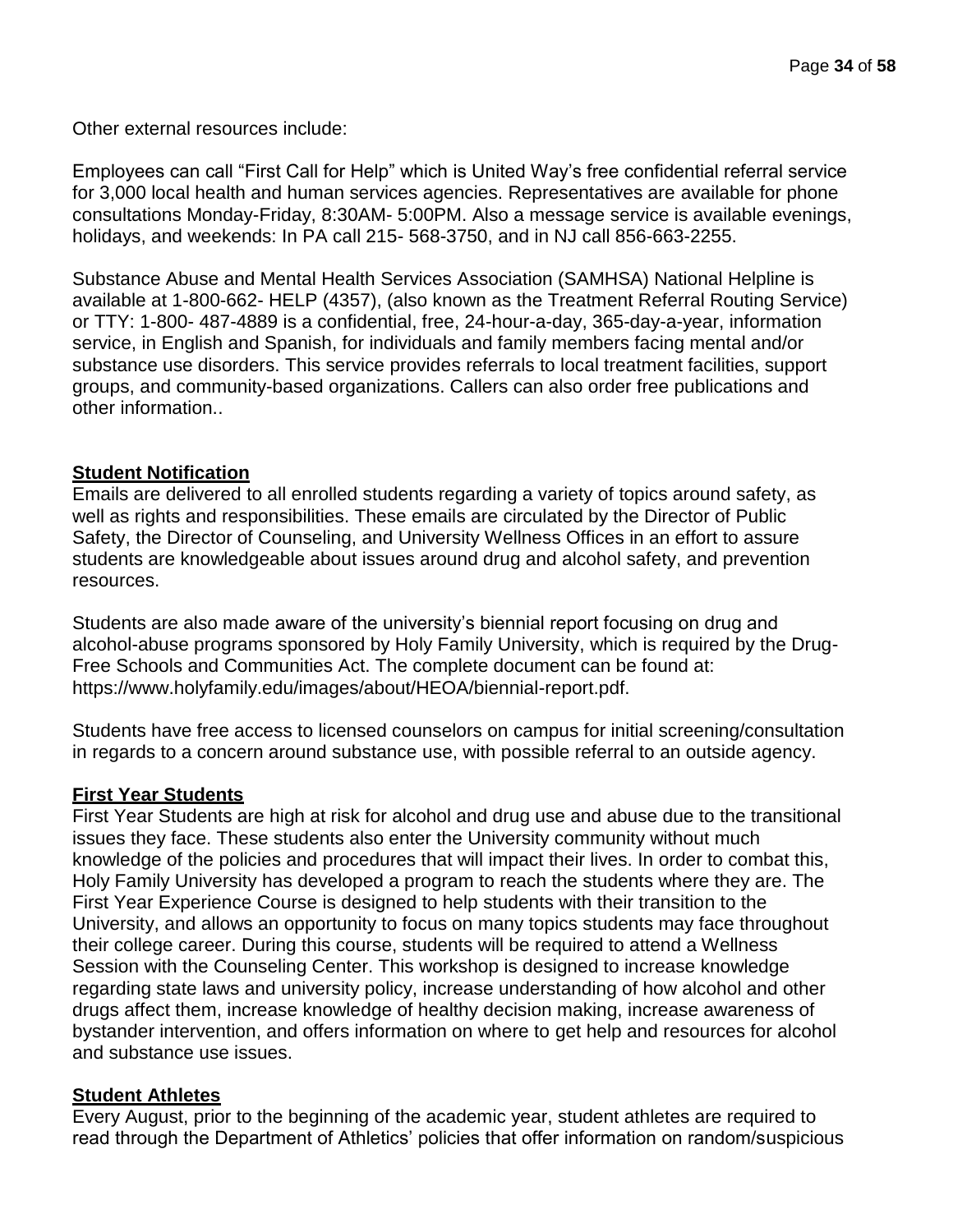drug testing.

The topic areas covered are as follows:

- 1. Department of Athletics Random / Suspicious Drug Testing Policy
- 2. Department of Athletics Reinstatement Policy
- 3. Department of Athletics Missed Class Policy
- 4. Department of Athletics Mandatory Athletic Department Meetings Policy
- 5. Department of Athletics Mandatory Study Hall Policy for All Freshman and At-Risk Student Athletes
- 6. Department of Athletics Online Social Networking Websites Policy

Other alcohol and drug-related initiatives occur during both the academic and calendar year. Drug-testing is done randomly in-house (or based upon suspicion) throughout the academic year. Drug testing is also conducted through the NCAA via Drug-Free Sport on a random basis throughout the calendar year.

The Student Athlete Advisory Committee (SAAC) discusses drug-related policies and legislation at conference meetings in September and March during the calendar year. Such drug policy discussions occur institutionally at each SAAC meeting which is held bi-weekly. SAAC addressing drug policies and related legislation is vital as they have a direct impact on the creation or amending of NCAA drug policy legislation.

At the Department of Athletics' opening meeting in September of each academic year, information is relayed regarding drug-testing policies.

Furthermore, each head coach, at the beginning of the academic year, implements specific team policies that set policies for consequences associated with drug use and drug testing. The team policies are in line with the Department of Athletics' policy regarding drug use and testing.

As a community engagement initiative, they conduct their Build-A-Library program in November and April of the academic year. During the presentation of the collected books to the respective school in which the department is donating to, student-athletes speak to the young students about avoiding the perils associated with drug use and having the courage to not engage in drug use. Messages delivered by student athletes touch upon avoiding drugs, studying hard, and pushing toward continuing their education to attend college.

## **Residential Students**

Residence Life conducts an extensive training each fall and winter with all Resident Advisors to discuss personal responsibility, as well as how to talk with their residents about alcohol and other drug issues. Working with the Counseling Center, Public Safety, Title IX, and Health Services, workshops are focused on how to spot the signs of abuse, overdose and possible addiction. Resident Advisors are trained with necessary skills needed to mentor their residents. Throughout the year, Resident Advisors are given access to the Counseling Center for questions, information, and other resources.

Resident Advisors are required to provide educational bulletin boards on topics related to alcohol, drugs and wellness education, and support alcohol-free alternative events.

## **Campus-wide Programming Efforts**

Every student on campus will come in contact with alcohol at some point and will have to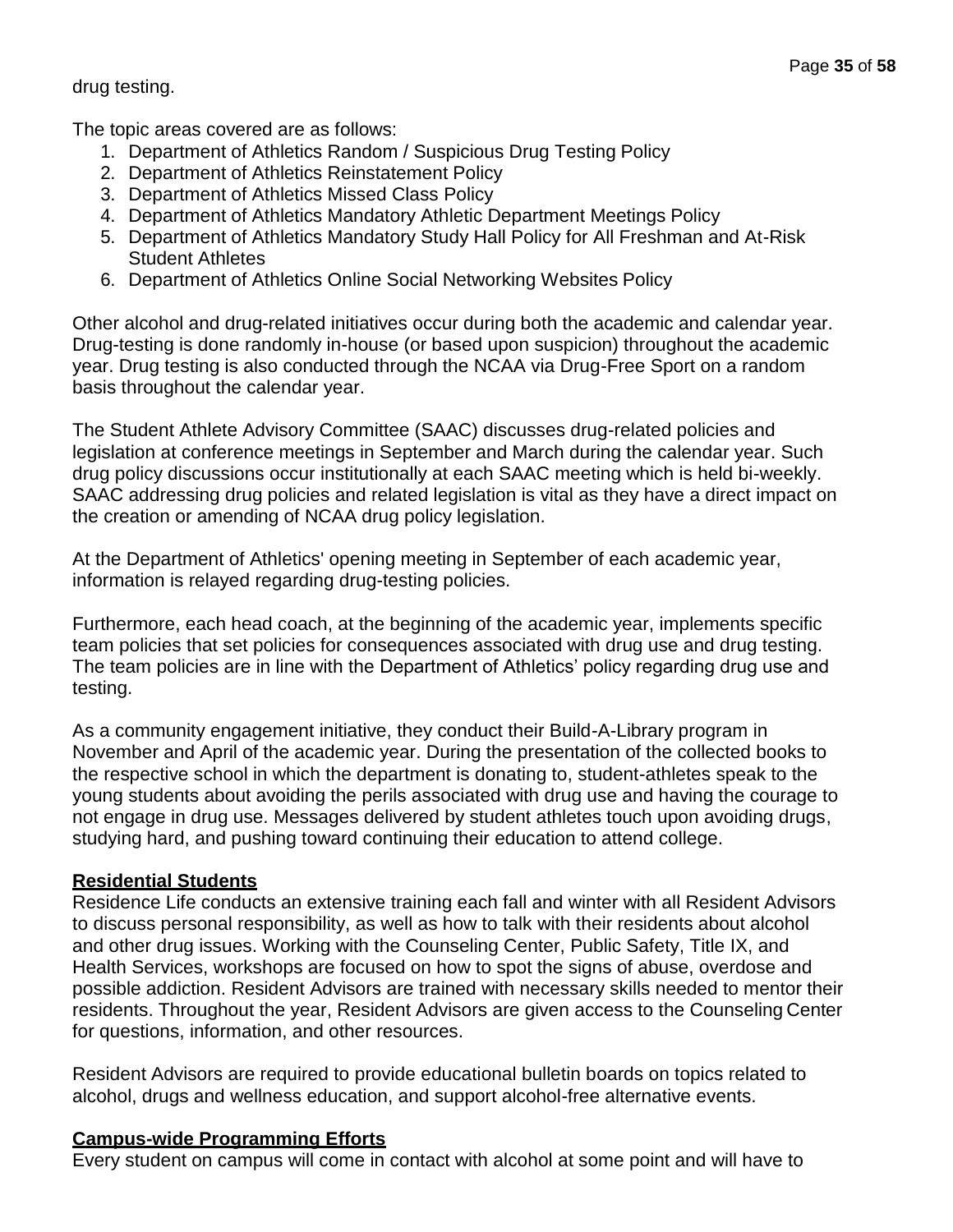make decisions whether to drink or not. To help our students make appropriate decisions, it is our responsibility to educate students about the impact of alcohol and other drugs, as well as, how to make responsible choices. Holy Family University uses a variety of platforms to reach all students where they live, work and socialize. All resources available for designated student populations are available to the entire campus.

Campus organizations partner to provide collective activities for Awareness Weeks or Awareness Days during the year. Each Awareness Week or Day has some outreach event and education surrounding the issues at hand.

Suicide Prevention: October Campus Safety Month: October Domestic Violence Awareness Month: October Alcohol Awareness Month: March Sexual Assault Awareness Month: April

## Late nights and Weekends

Student Government Association has committees dedicated to providing weekend nighttime programming. Each weekend there is an on-campus event or an off-campus trip to provide an alcohol-free alternative to students. The Campus Center is open every night until midnight. Students have access to basketball courts (when not in use by athletics), pool tables, ping pong, as well as the Upper and Lower Level of the Campus Center Commons.

## Campus Clubs and Organizations

There are currently 27 clubs and organizations who plan events throughout the week for students to get involved.

## Alternative Spring Break

Students are selected for an opportunity to work with Habitat for Humanity and utilize their spring break as a way to dedicate their time to service for others. The group meets regularly working on leadership workshops, fundraising opportunities, service awareness opportunities as well as local project "build days" throughout the year leading up to the trip.

## **Environmental Approaches Off-Campus and 8th Police District Advisory Council**

The Vice President for Student Affairs and Director of Public Safety sit on a standing monthly council board to discuss the safety concerns of the police district. This is a council to address and hear the concerns of the district and its constituents in the area as well as for the 8th Police District report on local crime in the area.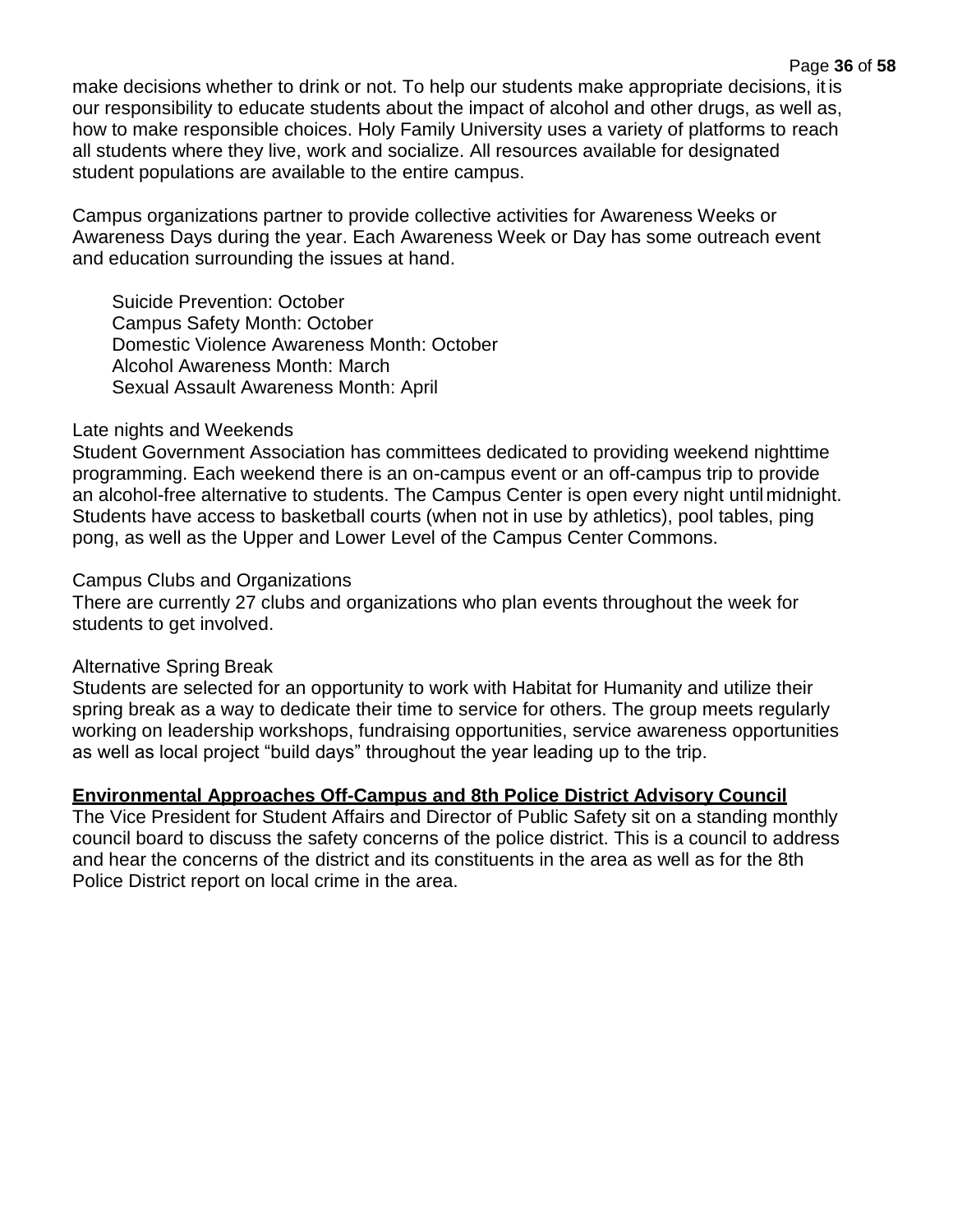# **Sexual Assault, Domestic Violence, Dating Violence, and Stalking**

## **Policy Availability**

[https://www.holyfamily.edu/images/pdfs/title-ix/Aug2020-](https://www.holyfamily.edu/images/pdfs/title-ix/Aug2020-Feb2021_Holy_Family_University_Sexual_Harassment_and_Nondiscrimination_Policy.pdf) Feb2021 Holy Family University Sexual Harassment and Nondiscrimination Policy.pdf

## **Sexual Harassment & Nondiscrimination Policy**

Holy Family University is committed to providing a workplace and educational environment, as well as other benefits, programs, and activities, that are free from discrimination, harassment, and retaliation. To ensure compliance with federal and state civil rights laws and regulations, and to affirm its commitment to promoting the goals of fairness and equity in all aspects of the educational program or activity, Holy Family University has developed internal policies and procedures that provide a prompt, fair, and impartial process for those involved in an allegation of discrimination or harassment on the basis of protected class status, and for allegations of retaliation. Holy Family University values and upholds the equal dignity of all members of its community and strives to balance the rights of the parties in the grievance process during what is often a difficult time for all those involved.

Policy was adopted July 2020.

## **Policy Application**

The core purpose of this policy is the prohibition of all forms of discrimination. Sometimes, discrimination involves exclusion from or different treatment in activities, such as admission, athletics, or employment. Other times, discrimination takes the form of harassment or, in the case of sex-based discrimination, can encompass sexual harassment, sexual assault, stalking, sexual exploitation, dating violence or domestic violence. When an alleged violation of this antidiscrimination policy is reported, the allegations are subject to resolution using Holy Family University's "Title IX Grievance Policy" or "Code of Conduct/Allegation of Violation of Nondiscrimination Policy," as determined by the Title IX Coordinator, and as detailed below.

To the extent that alleged misconduct falls outside the Title IX Grievance Policy, or misconduct falling outside of the Title IX Grievance Policy is discovered in the course of investigating covered Title IX misconduct, the institution retains authority to investigate and adjudicate the allegations under the policies and procedures defined within the Student Code of Conduct, Employee Code of Conduct, the Student Code of Conduct, Employee Code of Conduct, or those policies established for allegations of non-sex based discrimination and harassment through a separate grievance proceeding.

When the Respondent is a member of the Holy Family University community, a grievance process may be available regardless of the status of the Complainant, who may or may not be a member of the Holy Family University community. This community includes, but is not limited to, students, student organizations, faculty, administrators, staff, and third parties such as guests, visitors, volunteers, invitees, and campers. The procedures below may be applied to incidents, to patterns, and/or to the campus climate, all of which may be addressed and investigated in accordance with this policy.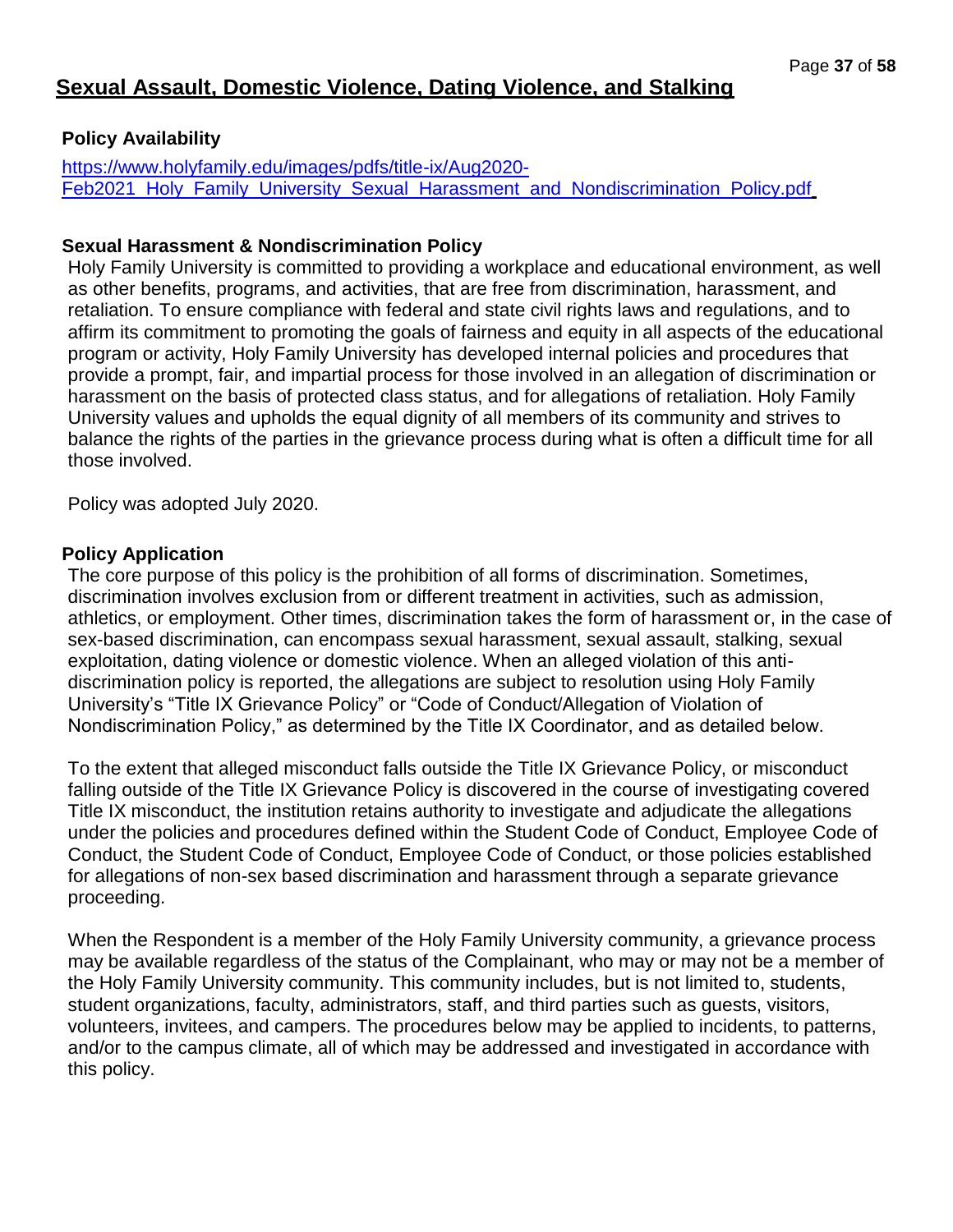The requirements and protections of this policy apply equally regardless of sex, sexual orientation, gender identity, gender expression, or other protected classes covered by federal or state law. All requirements and protections are equitably provided to individuals regardless of such status or status as a Complainant, Respondent, or Witness. Individuals who wish to file a complaint about the institution's policy or process may contact the Department of Education's Office for Civil Rights using contact information available at https://ocrcas.ed.gov/contact-ocr.

Page **38** of **58**

## **University Title IX Coordinator**

Marianne Price, M.S. serves as the Title IX Coordinator for Holy Family University. The Title IX Coordinator oversees implementation of the University's Sexual Harassment and Nondiscrimination Policy, and has the primary responsibility for coordinating Holy Family University's efforts related to the intake, investigation, resolution, and implementation of supportive measures to stop, remediate, and prevent discrimination, harassment, and retaliation prohibited under this policy.

The Title IX Coordinator acts with independence and authority free from bias and conflicts of interest. The Title IX Coordinator oversees all resolutions under this policy and these procedures. The members of the Title IX Team are vetted and trained to ensure they are not biased for or against any party in a specific case, or for or against Complainants and/or Respondents, generally. To raise any concern involving bias or conflict of interest by the Title IX Coordinator, or to report misconduct or discrimination committed by the Title IX Coordinator, contact the Vice President for Student Affairs. Concerns of bias or a potential conflict of interest by any other Title IX Team member, or reports of misconduct or discrimination by a Title IX Team member, should be raised with the Title IX Coordinator.

## **Contact Information**

Complaints or notice of alleged policy violations, or inquiries about or concerns regarding this policy and procedures, may be made internally to:

Marianne Price, Dean of Students & Title IX Coordinator Campus Center Room 208, Philadelphia Main Campus 9801 Frankford Avenue, Philadelphia, PA 19114 267-341-3204 [mprice@holyfamily.edu](mailto:mprice@holyfamily.edu) | [titleix@holyfamily.edu](mailto:titleix@holyfamily.edu) <https://www.holyfamily.edu/title-ix>

## **Deputy Title IX Coordinator and Nondiscrimination Coordinator**

The Deputy Title IX Coordinator supports the coordination and implementation of the University's compliance efforts for the Sexual Harassment and Nondiscrimination Policy, and provides assistance to the Title IX Coordinator for intake meetings, initial assessment, oversight of investigations, and training and prevention efforts. The Deputy Title IX Coordinator also serves as a Title IX & Civil Rights Investigator.

Aoril Jackson, MSRC, Director of Equity & Inclusion / Deputy Title IX Coordinator Campus Center Room 205, Philadelphia Main Campus 9801 Frankford Avenue, Philadelphia, PA 19114 267-341-3504 [ajackson3@holyfamily.edu](mailto:ajackson3@holyfamily.edu)

## **Title IX & Civil Rights Investigators**

Under direction of the Title IX Coordinator, Title IX & Civil Rights Investigators investigate complaints filed by students and employees involving civil rights and discrimination issues, as well as sex-based discrimination, sexual harassment, sexual assault, stalking, sexual exploitation, dating violence or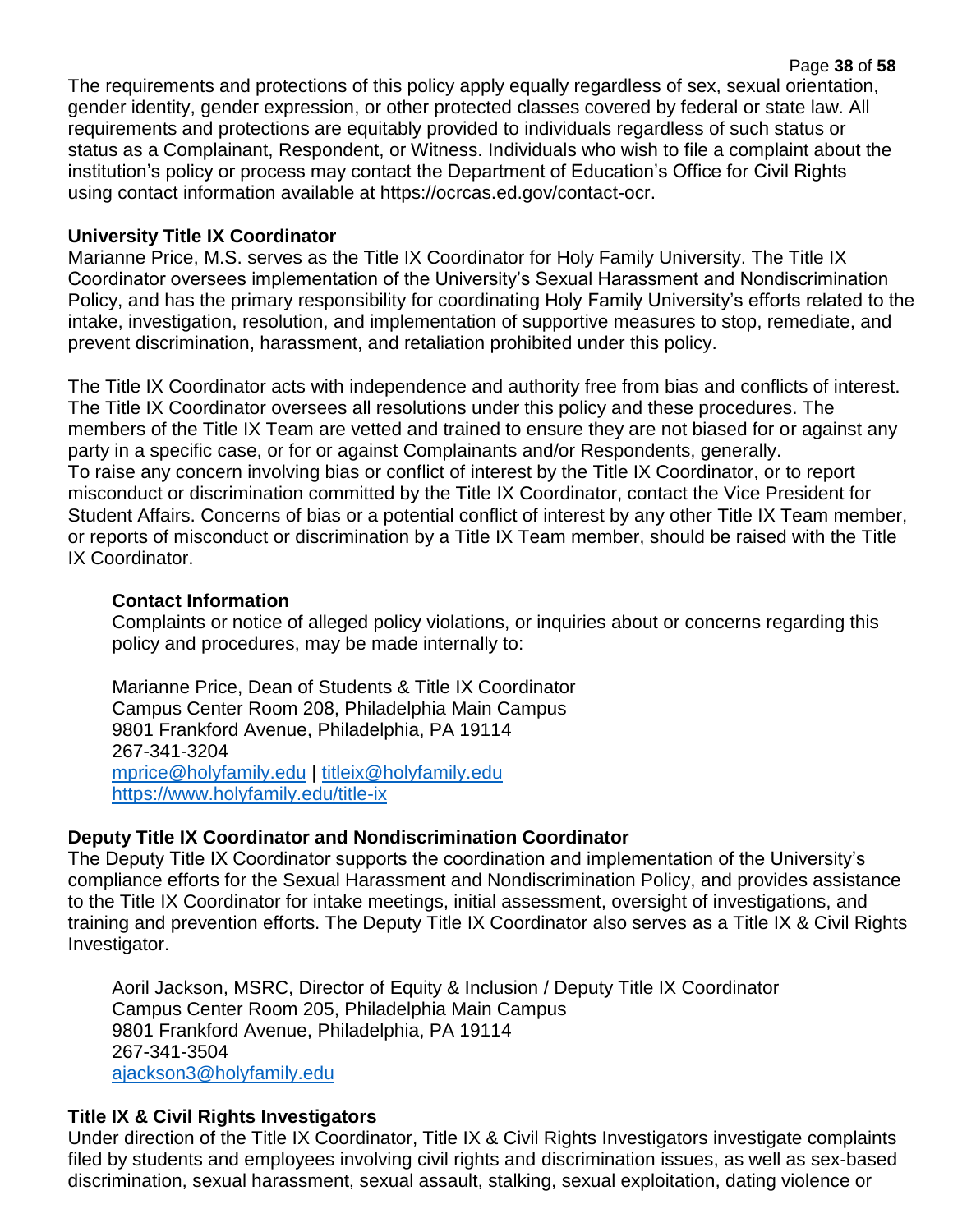Page **39** of **58** domestic violence and retaliation. Investigators complete in-depth and ongoing training, and assist the University in ensuring a timely response and resolution of complaints. The University retains the right to utilize external Investigators when it deems necessary.

## **Policy on Nondiscrimination**

Holy Family University adheres to all federal and state civil rights laws and regulations prohibiting discrimination in private institutions of higher education. The University does not discriminate against any employee, applicant for employment, student, or applicant for admission on the basis of: race, color, religion, age, sex, sexual orientation, gender identity or expression, national or ethnic origin, ancestry, disability, marital status, military/veteran status, or any other protected category under applicable local, state, or federal law, including protections for those opposing discrimination or participating in any grievance process on campus, with the Equal Employment Opportunity Commission, or other human rights agencies.

This policy covers nondiscrimination in both employment and access to educational opportunities. Therefore, any member of the Holy Family University community whose acts deny, deprive, or limit the educational, employment, residential and/or social access, benefits, and/or opportunities of any member of the University community, guest, or visitor on the basis of that person's actual or perceived membership in the protected classes listed above is in violation of the University's policy on nondiscrimination.

When brought to the attention of Holy Family University, any such discrimination will be promptly and fairly addressed and remedied by the University according to the Nondiscrimination Policy grievance process described below.

## **Policy on Disability Discrimination and Accommodation**

Holy Family University is committed to full compliance with the Americans with Disabilities Act of 1990 (ADA), as amended, and Section 504 of the Rehabilitation Act of 1973, which prohibit discrimination against qualified persons with disabilities, as well as other federal and state laws and regulations pertaining to individuals with disabilities.

An Jackson, Director of Equity & Inclusion / Deputy Title IX Coordinator, [titleix@holyfamily.edu](mailto:titleix@holyfamily.edu) has been designated as the University's ADA/Section 504 Coordinator responsible for overseeing efforts to comply with these disability laws, including responding to grievances and conducting investigations of any allegation of noncompliance or discrimination based on disability.

Grievances related to disability status and/or accommodations will be addressed using the Section 504/ADA Grievance Procedures as outlined in the Student Handbook.

## **Policy on Discriminatory Harassment**

Students, staff, administrators, and faculty are entitled to an employment and educational environment that is free of discriminatory harassment. Holy Family University's harassment policy is not meant to inhibit or prohibit educational content or discussions inside or outside of the classroom that include germane but controversial or sensitive subject matters protected by academic freedom.

The sections below describe the specific forms of legally prohibited harassment that are also prohibited under the Sexual Harassment and Nondiscrimination policy. When speech or conduct is protected by academic freedom and/or the First Amendment, it will not be considered a violation of this policy, though supportive measures will be offered to those impacted. All policies encompass actual and/or attempted offenses.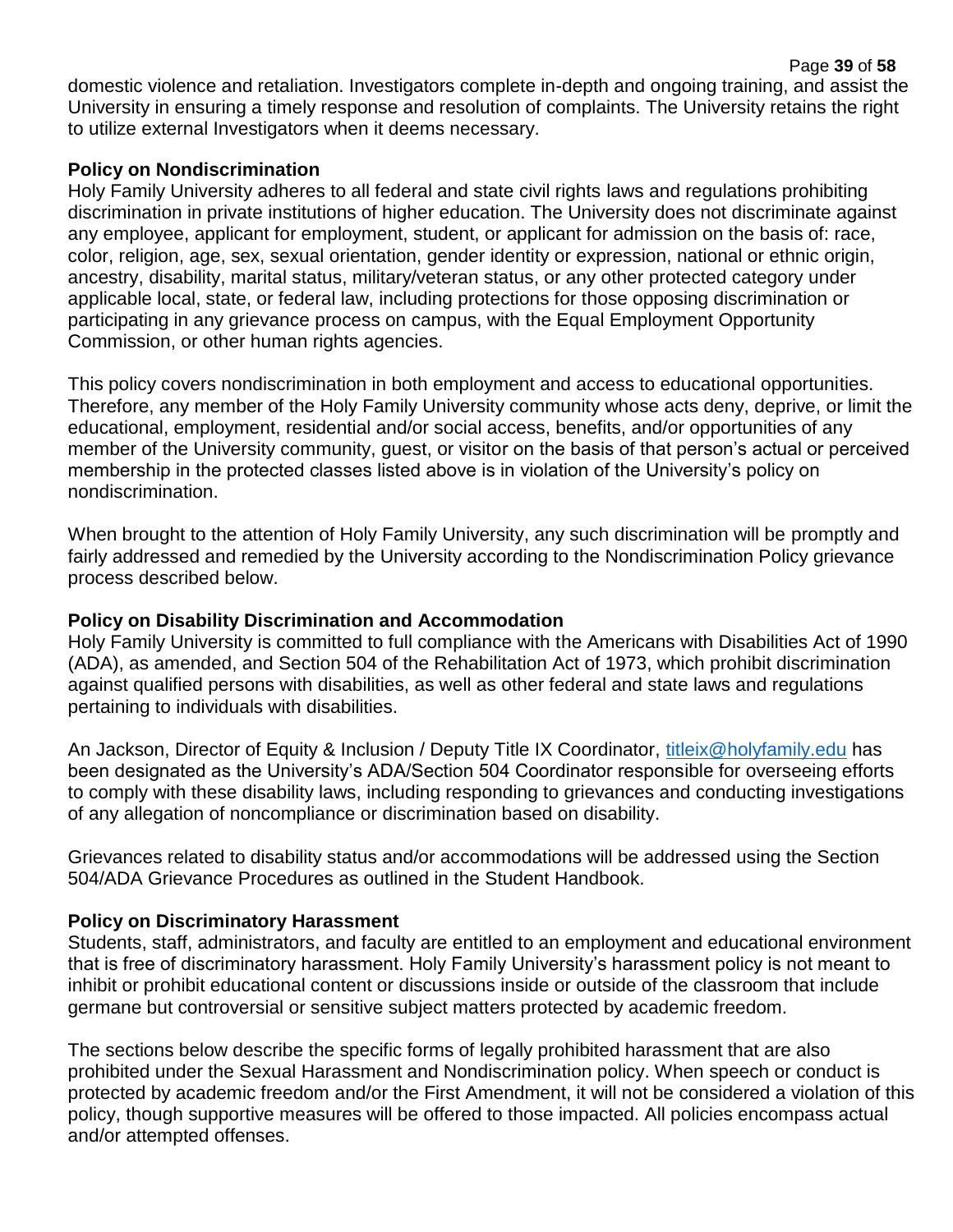## **Discriminatory Harassment**

Discriminatory harassment constitutes a form of discrimination that is prohibited by University policy. Discriminatory harassment is defined as unwelcome conduct by any member or group of the community on the basis of actual or perceived membership in a class protected by policy or law.

Holy Family University does not tolerate discriminatory harassment of any employee, student, visitor, or guest. The University will act to remedy all forms of harassment when reported, whether or not the harassment rises to the level of creating a "hostile environment."

A hostile environment is one that unreasonably interferes with, limits, or effectively denies an individual's educational or employment access, benefits, or opportunities. This discriminatory effect results from harassing verbal, written, graphic, or physical conduct that is severe or pervasive and objectively offensive.

When discriminatory harassment rises to the level of creating a hostile environment, the University may also impose sanctions on the Respondent through application of the [appropriate] grievance process below.

Holy Family University reserves the right to address offensive conduct and/or harassment that 1) does not rise to the level of creating a hostile environment, or 2) that is of a generic nature and not based on a protected status. Addressing such conduct will not result in the imposition of discipline under University policy, but may be addressed through respectful conversation, remedial actions, education, effective Alternate Resolution, and/or other informal resolution mechanisms.

For assistance with Alternate Resolution and other informal resolution techniques and approaches, employees should contact Human Resources, and students should contact the Director of Equity & Inclusion / Deputy Title IX Coordinator.

## **Policy on Sexual Harassment**

The Department of Education's Office for Civil Rights (OCR), the Equal Employment Opportunity Commission (EEOC), and the State/Commonwealth/District of Pennsylvania regard Sexual Harassment, a specific form of discriminatory harassment, as an unlawful discriminatory practice. Acts of sexual harassment may be committed by any person upon any other person, regardless of the sex, sexual orientation, and/or gender identity of those involved. Sexual Harassment, as an umbrella category, includes the offenses of sexual harassment, sexual assault, domestic violence, dating violence, and stalking, and is defined as:

- 1. Quid Pro Quo: An employee conditioning educational benefits on participation in unwelcome sexual conduct;
- 2. Sexual Harassment, which includes unwelcome conduct that a reasonable person would determine is so severe, pervasive, and objectively offensive that it effectively denies a person equal access to the educational institution's education program or activity;
- 3. Sexual assault (as defined in the Clery Act), which includes any sexual act directed against another person, without the consent of the victim including instances where the victim is incapable of giving consent;
- 4. Dating violence (as defined in the Violence Against Women Act (VAWA) amendments to the Clery Act), which includes any violence committed by a person:
	- a. who is or has been in a social relationship of a romantic or intimate nature with the victim; and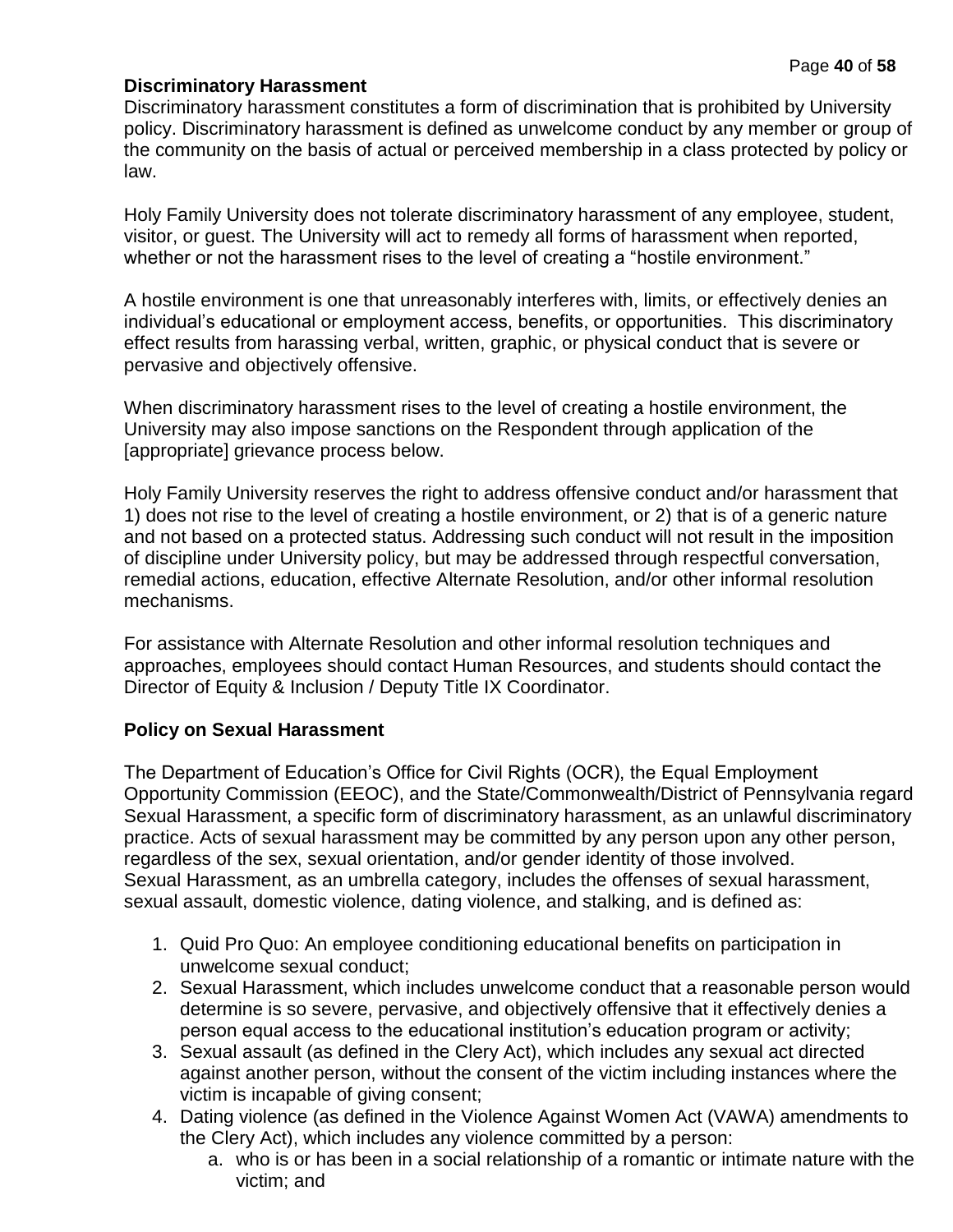- b. where the existence of such a relationship shall be determined based on a consideration of the following factors:
	- i. The length of the relationship;
	- ii. The type of relationship;
	- iii. The frequency of interaction between the persons involved in the relationship.
- 5. Domestic violence (as defined in the VAWA amendments to the Clery Act), which includes any felony or misdemeanor crimes of violence committed by a current or former spouse or intimate partner of the victim, by a person with whom the victim shares a child in common, by a person who is cohabitating with or has cohabitated with the victim as a spouse or intimate partner, by a person similarly situated to a spouse of the victim under Pennsylvania's domestic or family violence laws or by any other person against an adult or youth victim who is protected from that person's acts under the domestic or family violence laws of Pennsylvania.
- 6. Stalking (as defined in the VAWA amendments to the Clery Act), meaning engaging in a course of conduct directed at a specific person that would cause a reasonable person to
	- a. fear for their safety or the safety of others; or
	- b. suffer substantial emotional distress.

For the purposes of this definition:

- i. Course of conduct means two or more acts, including, but not limited to, acts in which the Respondent directly, indirectly, or through third parties, by any action, method, device, or means, follows, monitors, observes, surveils, threatens, or communicates to or about a person, or interferes with a person's property.
- ii. Reasonable person means a reasonable person under similar circumstances and with similar identities to the Complainant.
- iii. Substantial emotional distress means significant mental suffering or anguish that may but does not necessarily require medical or other professional treatment or counseling.

Note that conduct that does not meet one or more of these criteria may still be prohibited under the Student Code of Conduct or Employee Code of Conduct.

## **Consent**

For the purposes of this Title IX Grievance Policy, consent is defined by the University as an action that is:

- clear, knowing and voluntary;
- active, not passive;
- words or actions, as long as those words or actions create mutually understandable clear permission regarding willingness to engage in (and the conditions of) sexual activity.

Consent is:

- Explicitly communicated
- Reversible at any time
- Informed
- Voluntary
- Specific

Consent to any one form of sexual activity cannot automatically imply consent to any other forms of sexual activity.

Consent cannot be given:

- While asleep
- When unconscious
- If physically or mentally helpless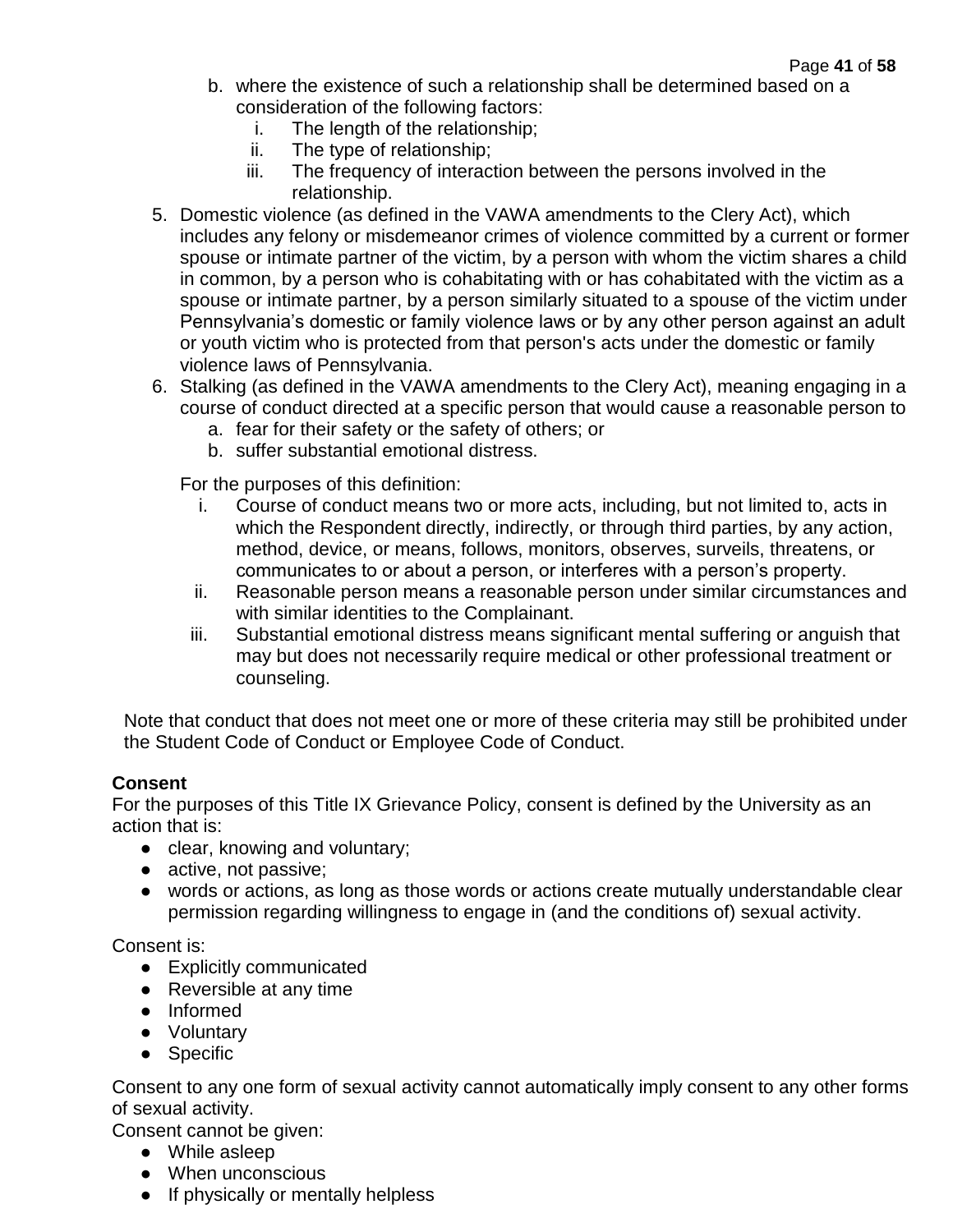- If disoriented or unable to understand what is happening for any reason, including due to alcohol or drug use
- If under the applicable legal age of consent.

## **Sexual Misconduct Education and Prevention**

## **Sexual Misconduct Resource Guide**

All members of the community are provided access to a community resource guide. This guide outlines University sexual misconduct policies and related adjudication procedures. Additionally, the guide includes risk reduction tips, bystander intervention knowledge, and how to support victims of sexual violence.

## **Risk reduction tips are outlined below.**

Risk Reduction: Staying Safe

- Consider Safety Planning: If you are being affected by sexual violence, current and longterm safety can be a concern. Safety planning is about brainstorming ways to stay safe, and thinking about ways to reduce the risk of future harm.
- Social Media Safety: What you choose to share on social media is always your decision, but what others choose to do with your information is not always in your control. Take charge of your personal safety by: using privacy settings, considering what you post before you post, turning off your location settings, and using private internet connections only.
- Using Technology to Hurt Others: Some people use technology, such as digital photos, videos, apps, and social media, to engage in harassing, unsolicited, or non-consensual sexual interactions.
- Think about Prevention: The only person responsible for committing sexual assault is a perpetrator, but all of us have the ability to look out for each other's safety. Whether it's giving someone a safe ride home or directly confronting a person who is engaging in threatening behavior, anyone can help prevent sexual violence.
- Visit https:[//www.rainn.org/safety-prevention f](http://www.rainn.org/safety-prevention)or useful tools in staying safe and protecting others.

Risk Reduction: Consent Matters

• Consent is about communication. It's important to clearly communicate what you are comfortable with, and the best way to ensure all parties respect each other's boundaries is to talk about it. Consent is an agreement between participants to engage in an intimate activity, and it should happen every time.

Bystander Intervention Strategies

- Directly approach the situation and attempt to prevent the situation from escalating further.
- Disrupt the situation through distraction of the harasser or insert yourself into their interaction to help the targeted person get out of the situation.
- Create a distraction and potentially prevent a situation from escalating.
- Don't act alone, and call upon others to help to assure your safety.
- Step up, set an expectation, and say something when you hear or see something by commenting that a behavior is unacceptable and show others it will not be tolerated.
- Use your privilege positions to create change. Your age, race, sex or gender may make it safer for you to speak up and be vocal about harassment – especially when you are not the target or representative of the target group.

If You Have Experienced Sexual Violence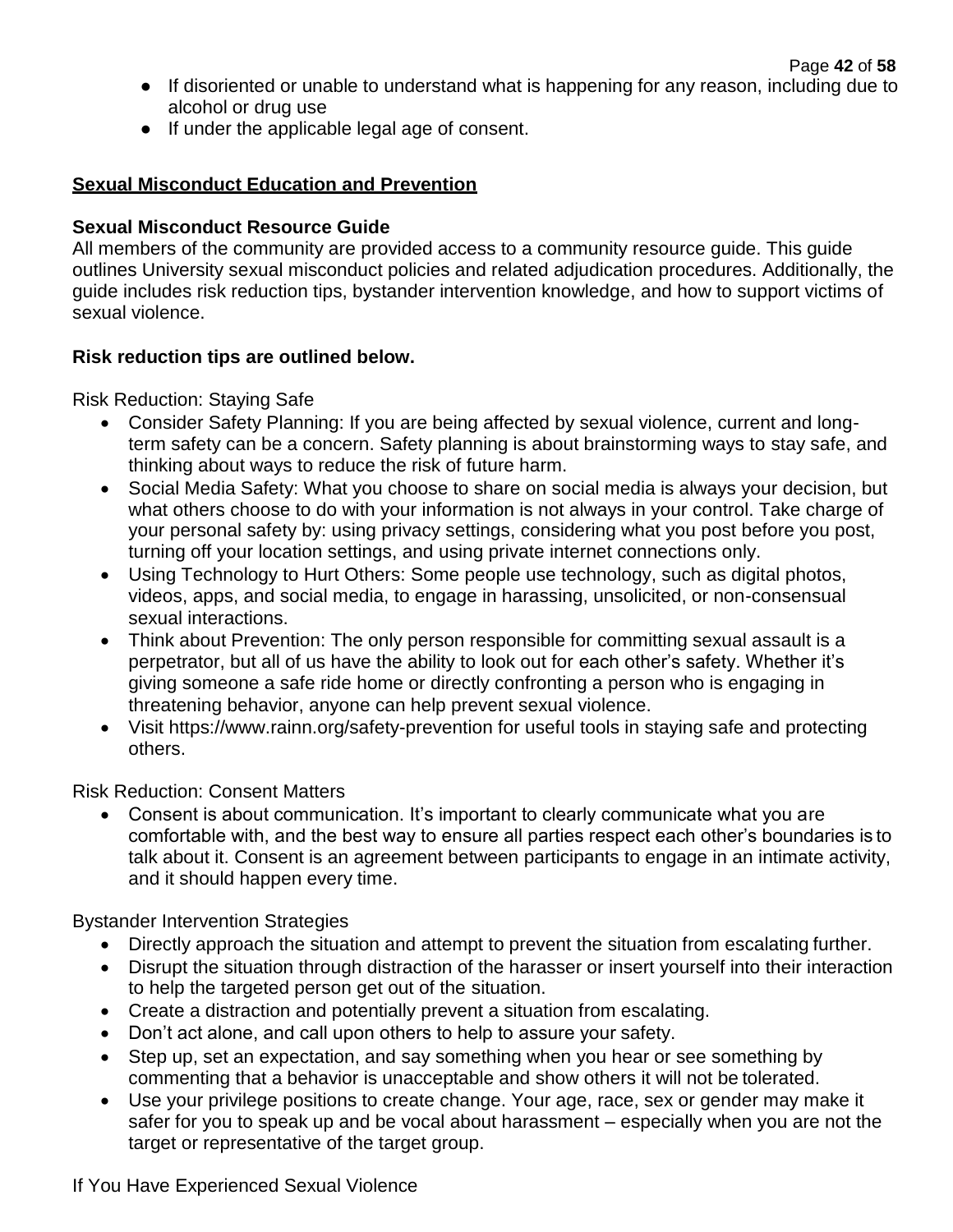- Remain calm and alert.
- Find a safe location as soon as possible. Get to a place that you feel is with persons you trust: your home, a friend's home, a residence hall room.
- If you have been assaulted or raped, get medical attention as soon as possible. The Philadelphia Sexual Assault Response Center (PSARC) located at 300 E. Hunting Park Avenue in Philadelphia is a free medical resource. Contact PSARC at 215-425-1625.
- Preserve physical evidence. Collect tissue and fluid samples on towels, sheets, clothing, etc. Avoid showering or bathing until you have been examined. If you change your clothing, collect relevant evidence in a paper bag.
- Contact Public Safety at 267-341-3361 for 24/7 assistance.
- Call the local police to report an act of violence or assault.
- Contact the Title IX Coordinator at 267-341-3204 to report your incidence of sexual violence. Public Safety can contact the Title IX Coordinator at any time for 24/7 assistance.
- If you are seeking a Confidential Resource, visit the University Counseling Center, Health Services, or Campus Ministry for support.
- Students are urged to seek free, confidential counseling at the University Counseling Center by calling 267-341-3232 or visiting the Campus Center Room 204.

Helping Someone Who Has Experienced Sexual Violence

- Listen carefully.
- Provide a private and safe space.
- Let them know that what they have experienced is not their fault.
- Help connect them to campus resources.
- Support their choice in regard to their reporting options.
- Provide the information for the University Counseling Center.
- If you are a University faculty or staff member, share your requirement to report, and offer to guide the person to the appropriate University personnel. A person has the option not to report their instance of violence to law enforcement. While the Title IX Coordinator will help support a student in their reporting to local law enforcement, the University is not required to report to law enforcement on behalf of a student.

## **Tigers that ROAR: Reach Out and Recognize. Respond. Report.**

At Holy Family University, our goal is simple – engage our entire campus community in the conversation around sexual violence. We want our students, faculty, and staff to have the knowledge to recognize instances of sexual violence. We want to empower our campus community to respond. We strive to encourage an active bystander approach to make sexual violence each person's responsibility. Through knowledge and education and a call to action, we look to foster a safe and supportive community in any effort or level of reporting on our campus.

Tigers that ROAR: Reach Out and Recognize.

Bystanders play a critical role in the prevention of sexual violence. At Holy Family University, we encourage our campus community members to take responsible and comfortable actions to prevent or stop an act of sexual violence. The first step is to recognize the behavior.

Preventing sexual harassment is every person's responsibility. An active bystander is someone who lives up to that responsibility by intervening before, during, or after a situation when they see or hear behaviors that threaten, harass, or otherwise encourage sexual violence.

Tigers that ROAR: Reach Out and Respond.

Taking action might look different to each person. Bystanders are encouraged to directly intervene, call Public Safety or law enforcement, or seek advice from a person of authority at the University. Community members who choose to exercise a moral obligation such as this will be supported by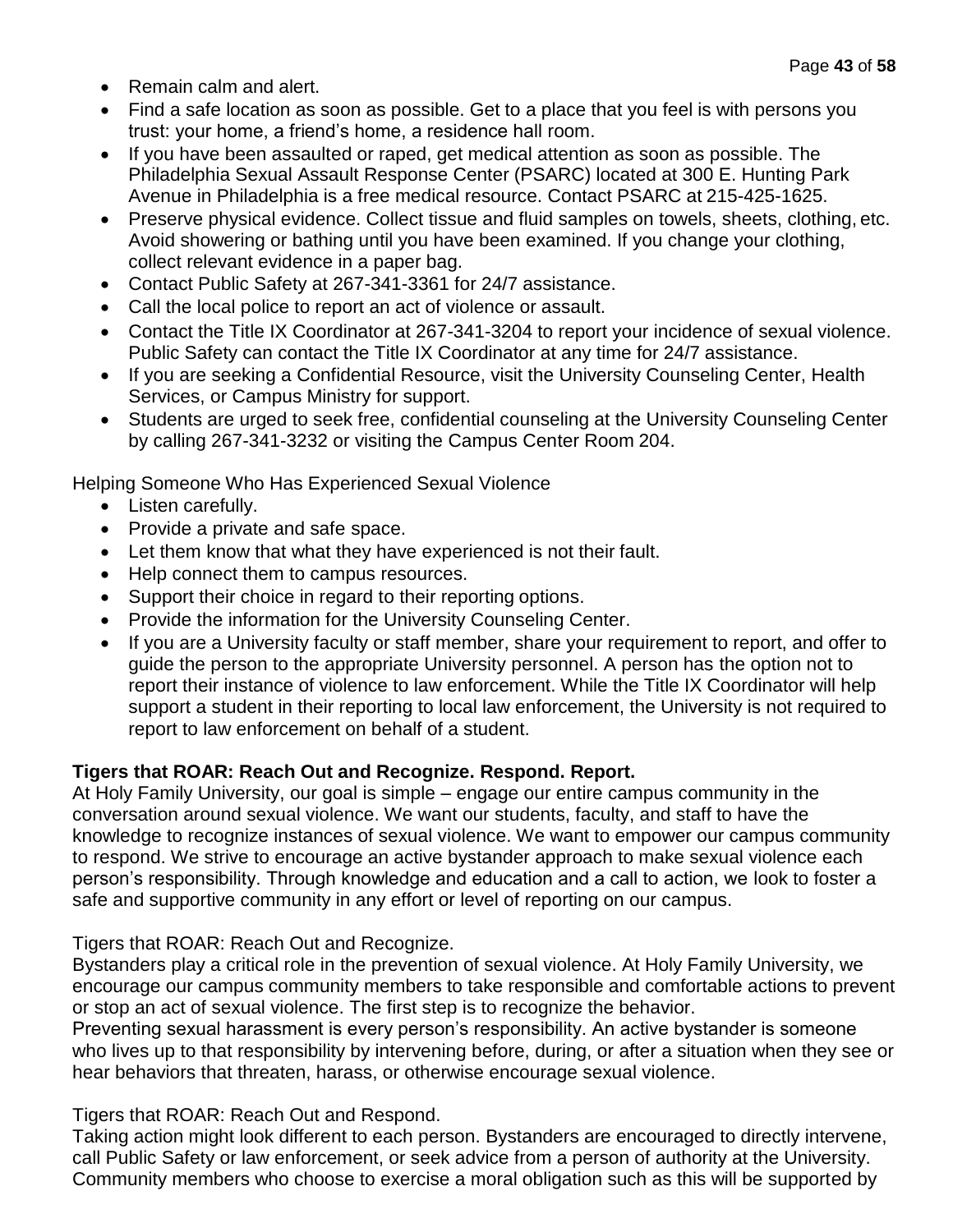Page **44** of **58** the University. It may not be safe or effective to directly confront the harasser in every case, but there are a range of ways can be involved before, during, or after a situation when they see or hear behaviors that promote sexual violence.

Tigers that ROAR: Reach Out and Report.

Holy Family University is committed to supporting the rights of a person reporting an incident of sexual violence. We encourage your ability to make informed choices and decision by providing you with the resources and information to make such decisions. The Title IX Coordinator can help quide you through your options, resources, rights, and support services.

## **Assistance Following an Incident of Sexual Misconduct**

Holy Family University offers on-campus support services even if an individual chooses not to report the incident. The Counseling Center provides confidential services, and provides information for victims in a safe, supportive and confidential setting. Contact the Holy Family University Counseling Center at 267-341-3232 and at 267-341-3333 for after-hours support.

## **Additional Support Services**

Local to Campus Support Services

- Aria Hospital Crisis Center: 215-949-5252
- Aria Health Bucks County: 215-949-5180

Medical Care for Sexual Assault

• Philadelphia Sexual Assault Response Center (PSARC) 300 E. Hunting Park Avenue Philadelphia, PA 19124 Hotline: 215-425-1625

24 Hour Hotlines/Organizations

- Philadelphia Center Against Sexual Violence (WOAR): 215-985-3333
- National Sexual Assault Hotline: 800-656-4673
- National Sexual Assault Online Hotline: online.rainn.org
- Philadelphia Domestic Violence Hotline: 866-723-3041
- Love is Respect: 1-866-331-9474
- Women in Transition: 215-751-1111
- Woman Organized Against Rape: 215-985-3333
- Women Against Abuse: 866-723-3014
- Support Services for the LGBTQ+ Community
- The Anti-Violence Project: 212-714-1124tel:2156868083
- GLBT National Help Center: 800-246-7743
- GLBTQ Domestic Violence Project Hotline: 800-832-1901

## **Support in Philadelphia**

- Special Victims Unit 215-685-3251
- Police Sex Crimes Unit 215-685-1180, 215-685-1181, 215-685-1182
- Rape Prosecution Unit 215-686-8083
- Women's Law Project: 215-928-9801
- Philadelphia Commission on Human Relations: 215-686-4692
- Menergy: 215-242-2235
- Men's Resource Center: 215-564-0488

## **Training**

Holy Family University has developed a comprehensive, annual training plan that includes information for all currently enrolled students, faculty, and staff.

All University faculty and staff are required to complete annual Title IX Training. This training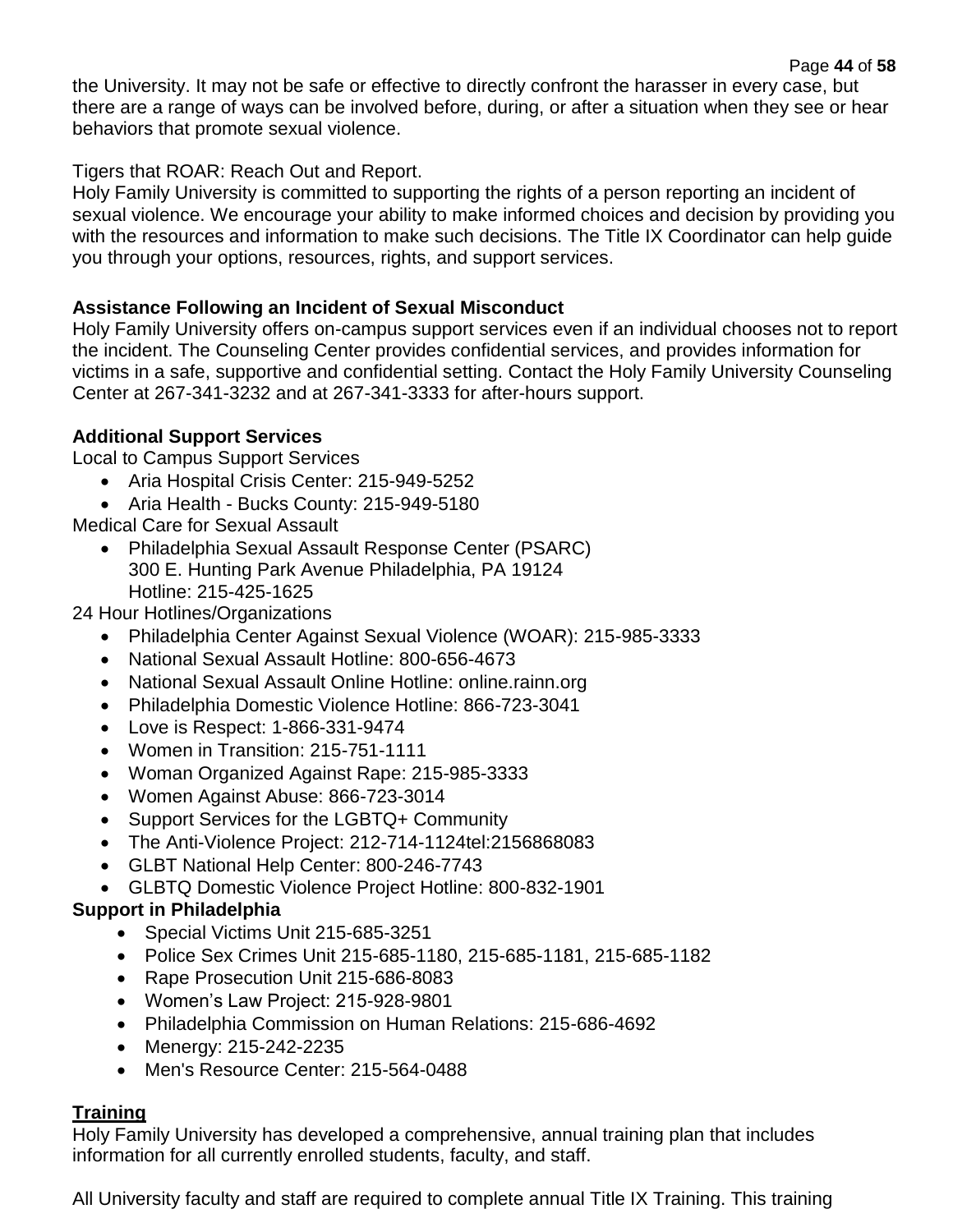includes information on Clery Act requirements, Responsible Employee designation, and information regarding VAWA. The annual training is completed utilizing a Canvas Learning Module and is assessed by the Title IX Office. All Campus Security Authorities are required to review an additional training Module, and confirm understanding of requirements as a CSA.

During the AY17-18, the University purchased an online training system, SafeColleges, that will be utilized to manage annual training moving forward. This applies to all faculty, staff, and students. This training program was fully implemented in calendar year 2018.

All University Freshman (via the FEXP course), Campus Leaders, Student Athletes are required to complete an in-person training workshop through the Title IX Office. This workshop reviews the following:

- Identify domestic violence, dating violence, sexual assault and stalking as prohibited conduct;
- Define what behavior constitutes domestic violence, dating violence, sexual assault, and stalking;
- Define what behavior and actions constitute consent to sexual activity;
- Provide a description of safe and positive options for bystander intervention that may be carried out by an individual to prevent harm or intervene when there is a risk of domestic violence, dating violence, sexual assault, or stalking against a person other than the bystander
- Provide information on risk reduction so that students and employees may recognize warning signs of abusive behavior and how to minimize the risk of potential attacks;
- Provide an overview of information contained in the Annual Security Report in compliance with the Clery Act.
- Identify key ways in which student leaders can engage the campus community in discussions on these topics.
- Provide an understanding of why heightened roles on campus may be utilize for support and reporting.

## **Programming**

Holy Family University is committed to providing opportunity for discussion and exposure to topics and concepts related to sexual violence and prevention. The University Title IX Office is the primary host and sponsor for educational programming on topics of consent, bystander intervention, risk reduction, identification of prohibited conduct, and healthy relationships.

Annual programming includes:

- Summer Orientation Workshop
- Domestic Violence Awareness Month
- Spring Orientation Workshop
- Sexual Assault Awareness Month

The Title IX Office frequently partners in collaboration with Student Engagement, Residence Life, Public Safety and the Counseling Center to provided wellness-based programming opportunities for students.

## **Reporting**

## **Mandated Reporters**

Holy Family University has also classified all employees as Mandated Reporters of any knowledge they have that a member of the community is experiencing harassment, discrimination, and/or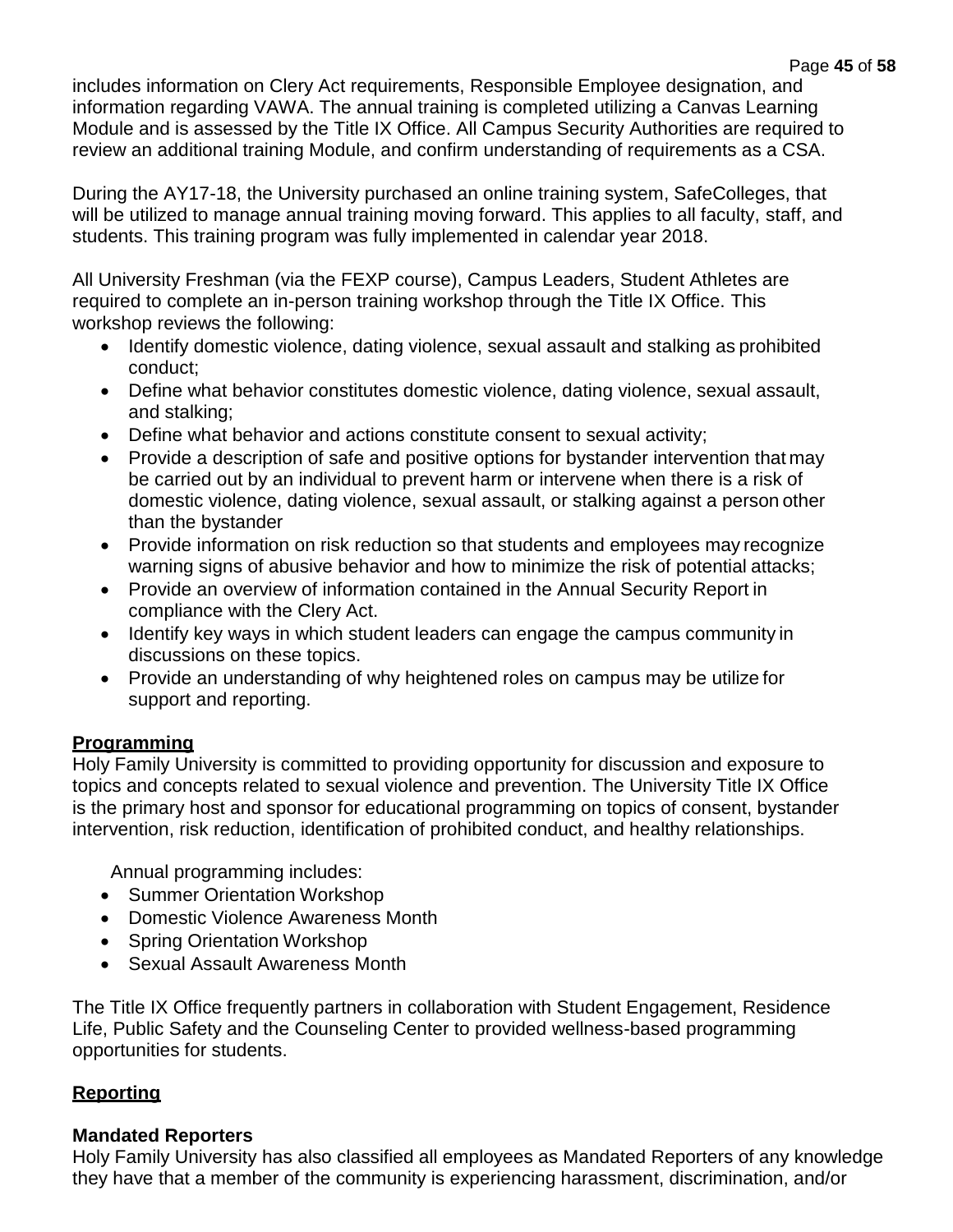#### retaliation.

## **Confidential Reporting**

Holy Family University encourages all members of the community to report any incident of sexual misconduct as promptly as possible so that the University can respond effectively. The University recognizes, however, that not every person will choose to make a formal report with the University or with local law enforcement. When consulting campus resources, community members should be aware of confidentiality and mandatory reporting in order to make informed choices. On campus, some resources can offer confidentiality, sharing options and advice without any obligation to tell anyone unless the Complainant wants them to do so. Other resources are expressly required to report incidents of sexual misconduct to the Title IX Coordinator.

For those 18 or older who are not yet prepared to make a report or pursue a complaint under this Policy, the University provides confidential professional and pastoral counseling. Complainants may use these resources to talk to someone about an incident of sexual misconduct in a confidential manner whether or not they decide to make an official report, or to participate in the University complaint resolution process or the criminal justice system. Conferring with these resources will not trigger an investigation by the University or law enforcement.

Licensed mental health counselors, medical providers, and pastoral counselors are examples of University employees who may offer confidentiality. Only those University employees designated as outlined below can offer legally protected confidentiality.

Confidential professional and pastoral counselors can:

- Explain the reporting and resolution process.
- Provide support while the University or criminal processes are ongoing and/or pending.
- Explain options for obtaining additional support from the University and off-campus resources.
- Arrange for medical care and accompany complainants, or arrange for someone to accompany complainants to seek such care.
- Should the Complainant decide to file a complaint with the University or law enforcement, these individuals will direct the Complainant to the appropriate individuals to do so.

Professional counselors who provide mental-health counseling to members of the school community (and including those who act in that role under the supervision of a licensed counselor) are not required to report any information about an incident to the Title IX Coordinator without a Complainant's permission.

Professional counselors and confidential resources:

Director of Counseling Services and Staff Counselor Philadelphia Main Campus, Campus Center Rooms 202 & 204 267-341-3222

A Pastoral Counselor is an employee of an institution, who is associated with a religious order or denomination, recognized by that religious order or denomination as someone who provides confidential counseling, and who is functioning within the scope of that recognition as a pastoral counselor. A Pastoral Counselor who provides pastoral counseling to members of the school community are not required to report any information about an incident to the Title IX Coordinator without a Complainant's permission.

Pastoral counselor and confidential resource: Reverend James MacNew, OSFS Director of Campus Ministry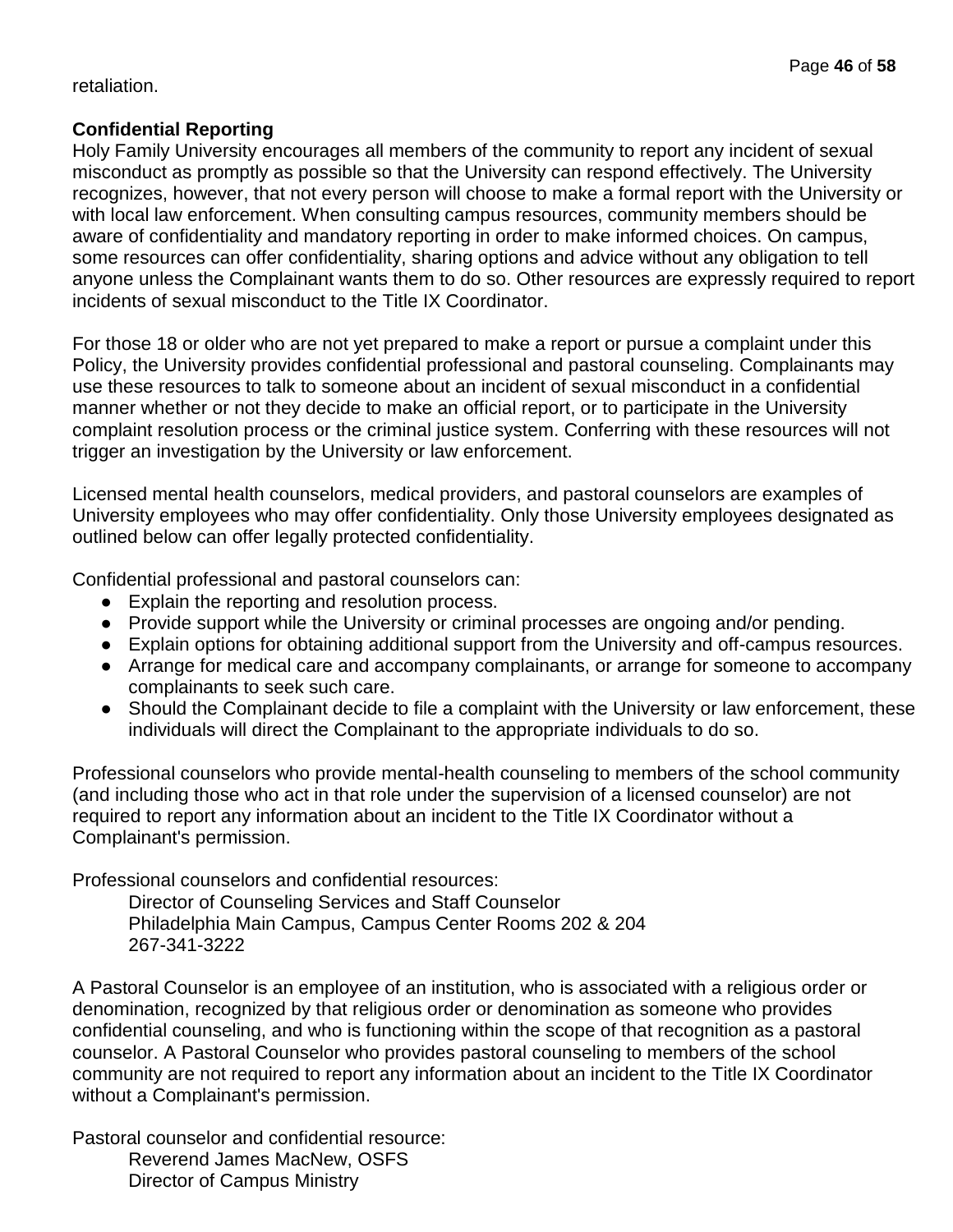Philadelphia Main Campus, Campus Center, Room 224 267-341-3261

A Complainant can seek assistance and support from individuals who work or volunteer in the Campus Health Services. While these individuals must report that an incident occurred to the Title IX Coordinator, they are not required to reveal any personally identifying information about an incident to the University.

Following is contact information for these non-professional counselors and advocates:

Dr. Tracy Boyle Director of Health Services Stevenson Lane Residence Hall Office 113 267-341-3262

## **Notice/Complaints of Discrimination, Harassment, and/or Retaliation**

Notice or complaints of discrimination, harassment, and/or retaliation may be made using any of the following options:

- 1. File a complaint with, or give verbal notice to, the Title IX Coordinator, Deputy Title IX Coordinator, or Officials with Authority. Such a report may be made at any time (including during non-business hours) by using the telephone number or email address, or by mail to the office address, listed for the Title IX Coordinator or any other official listed.
- 2. Report online, using the reporting form posted at [https://holyfamily](https://holyfamily-pa.safecollegesincident.com/)[pa.safecollegesincident.com.](https://holyfamily-pa.safecollegesincident.com/)

Anonymous reports are accepted but can give rise to a need to investigate. The University tries to provide supportive measures to all Complainants, which is impossible with an anonymous report. Because reporting carries no obligation to initiate a formal response, and as the University respects Complainant requests to dismiss complaints unless there is a compelling threat to health and/or safety, the Complainant is largely in control and should not fear a loss of privacy by making a report that allows the University to discuss and/or provide supportive measures.

## **Formal Complaint**

A Formal Complaint means a document submitted or signed by the Complainant or signed by the Title IX Coordinator alleging a policy violation by a Respondent and requesting that the University investigate the allegation(s). A complaint may be filed with the Title IX Coordinator in person, by mail, or by electronic mail, by using the contact information in the section titled "Contact Information", or as described in this section. As used in this paragraph, the phrase "document filed by a Complainant" means a document or electronic submission (such as by electronic mail or through the University's online portal at [https://holyfamily-pa.safecollegesincident.com\)](https://holyfamily-pa.safecollegesincident.com/) that contains the Complainant's physical or digital signature, or otherwise indicates that the Complainant is the person filing the complaint, and requests that the University investigate the allegations.

If notice is submitted in a form that does not meet this standard, the Title IX Coordinator will contact the Complainant to ensure that it is filed correctly.

## **Non-Investigatory Measures Available**

## **Supportive Measures**

Holy Family University will offer and implement appropriate and reasonable supportive measures to the parties upon notice of alleged harassment, discrimination, and/or retaliation.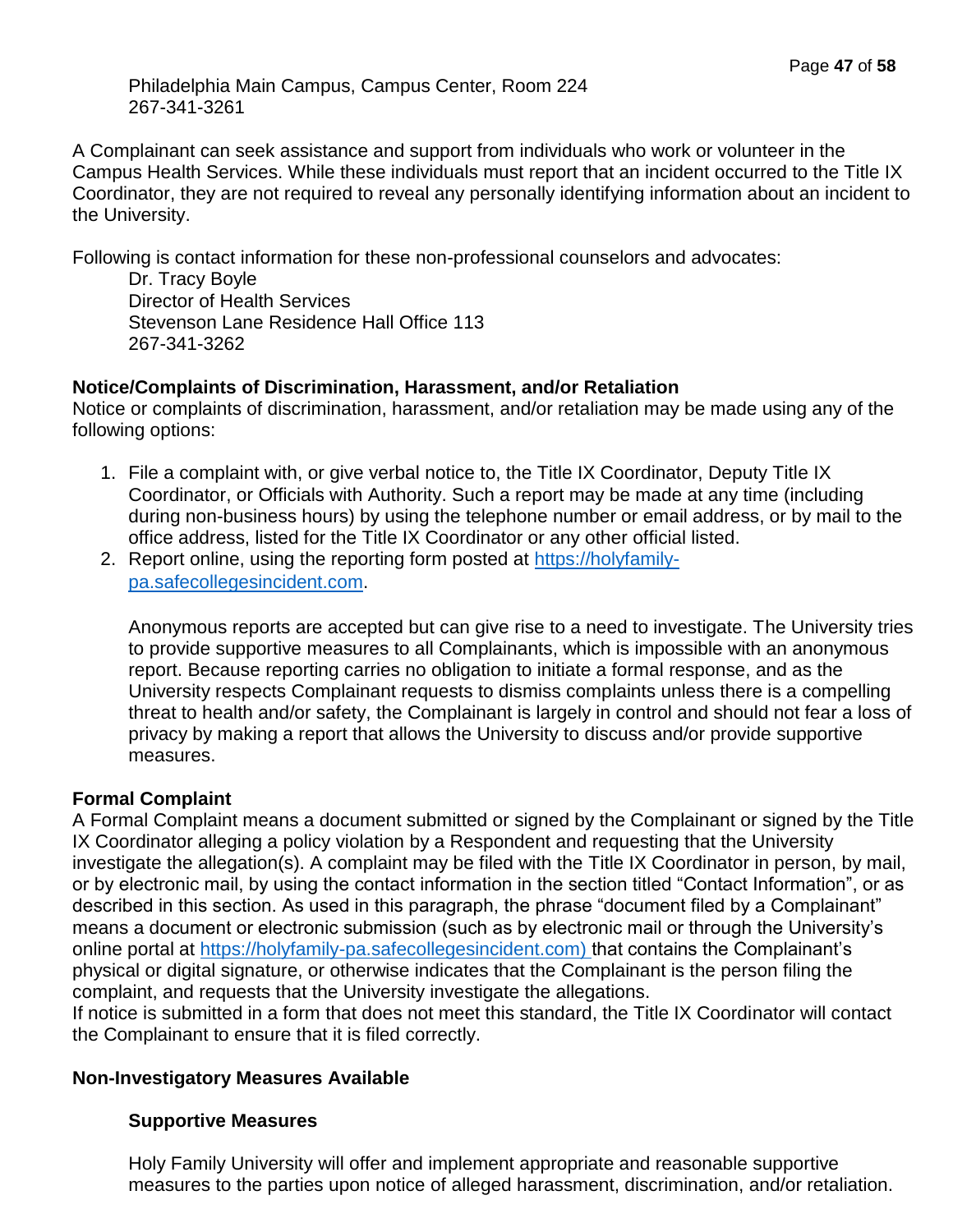Page **48** of **58** Supportive measures are non-disciplinary, non-punitive individualized services offered as appropriate, as reasonably available, and without fee or charge to the parties to restore or preserve access to the University's education program or activity, including measures designed to protect the safety of all parties or the University's educational environment, and/or deter harassment, discrimination, and/or retaliation.

The Title IX Coordinator promptly makes supportive measures available to the parties upon receiving notice or a complaint. At the time that supportive measures are offered, the University will inform the Complainant, in writing, that they may file a formal complaint with the University either at that time or in the future, if they have not done so already. The Title IX Coordinator works with the Complainant to ensure that their wishes are taken into account with respect to the supportive measures that are planned and implemented.

The University will maintain the privacy of the supportive measures, provided that privacy does not impair the University's ability to provide the supportive measures. The University will act to ensure as minimal an academic/occupational impact on the parties as possible. The University will implement measures in a way that does not unreasonably burden the other party. These actions may include, but are not limited to:

- Referral to counseling, medical, and/or other healthcare services
- Referral to the Employee Assistance Program
- Referral to community-based service providers
- Visa and immigration assistance
- Student financial aid counseling
- Education to the institutional community or community subgroup(s)
- Altering campus housing assignment(s)
- Altering work arrangements for employees or student-employees
- Safety planning
- Providing campus safety escorts
- Providing transportation accommodations
- Implementing contact limitations (no contact orders) between the parties
- Academic support, extensions of deadlines, or other course/program-related adiustments
- Persona Non Grata (PNG) orders
- Timely Warnings
- Class schedule modifications, withdrawals, or leaves of absence
- Increased security and monitoring of certain areas of the campus
- Any other actions deemed appropriate by the Title IX Coordinator

Violations of no contact orders will be referred to appropriate student or employee conduct processes for enforcement.

## **Emergency Removal**

Holy Family University can act to remove a student Respondent entirely or partially from its education program or activities on an emergency basis when an individualized safety and risk analysis has determined that an immediate threat to the physical health or safety of any student or other individual justifies removal. This risk analysis is performed by the Title IX Coordinator in conjunction with the Campus Assessment, Response and Evaluation (CARE) Team using its standard objective violence risk assessment procedures.

In all cases in which an emergency removal is imposed, the student/employee will be given notice of the action and the option to request to meet with the Title IX Coordinator prior to such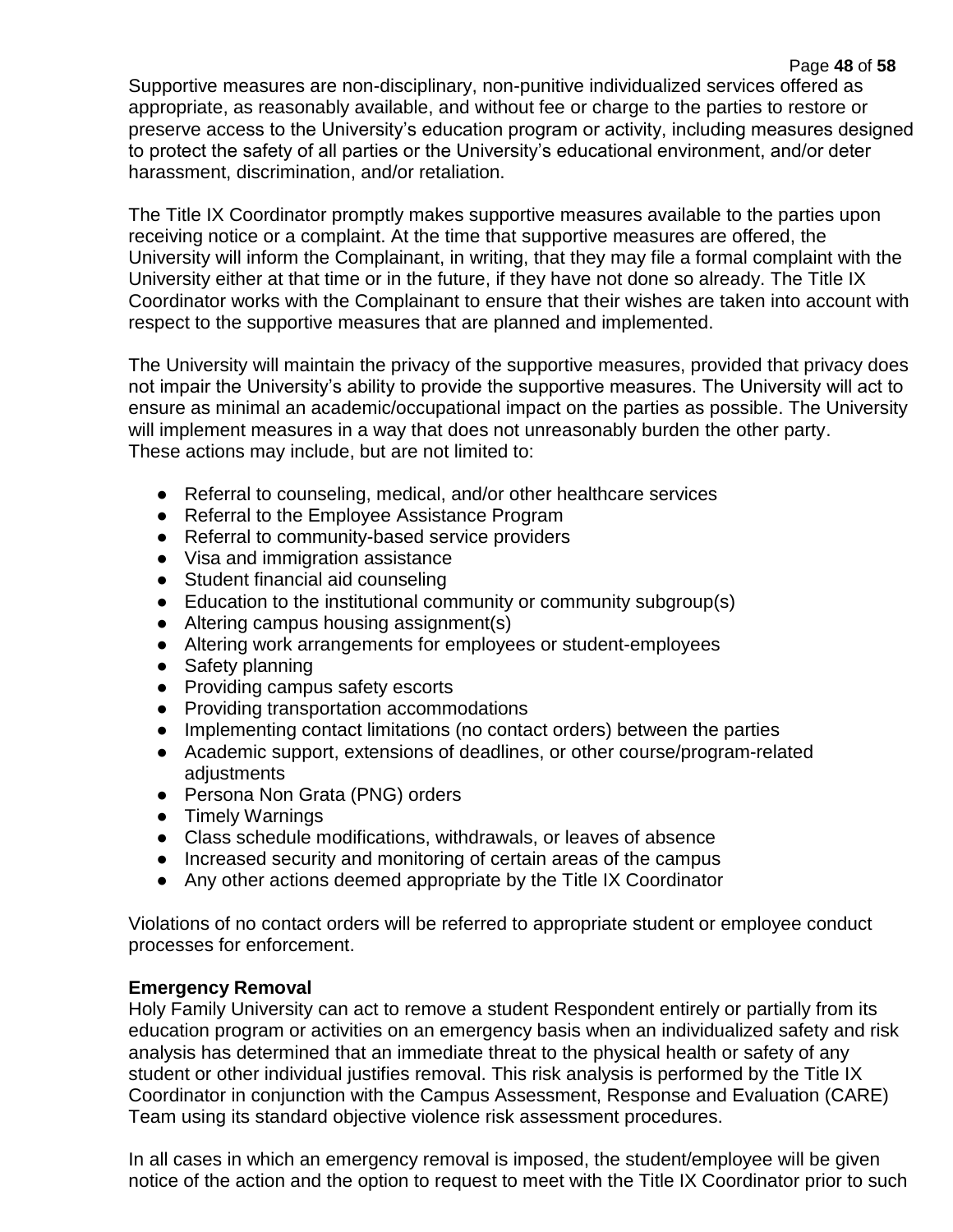#### Page **49** of **58**

action/removal being imposed, or as soon thereafter as reasonably possible, to show cause why the action/removal should not be implemented or should be modified. A Respondent may be accompanied by an Advisor of their choice when meeting with the Title IX Coordinator for the show cause meeting. The Respondent will be given access to a written summary of the basis for the emergency removal prior to the meeting to allow for adequate preparation.

This meeting is not a hearing on the merits of the allegation(s), but rather is an administrative process intended to determine solely whether the emergency removal is appropriate. When this meeting is not requested in a timely manner, objections to the emergency removal will be deemed waived. A Complainant and their Advisor may be permitted to participate in this meeting if the Title IX Coordinator determines it is equitable to do so.

The Title IX Coordinator has sole discretion under this policy to implement or stay an emergency removal and to determine the conditions and duration. Violation of an emergency removal under this policy will be grounds for discipline, which may include expulsion. There is no appeal process for emergency removal decisions.

The University will implement the least restrictive emergency actions possible in light of the circumstances and safety concerns. As determined by the Title IX Coordinator, these actions could include, but are not limited to: removing a student from a residence hall, temporarily reassigning an employee, restricting a student's or employee's access to or use of facilities or equipment, allowing a student to withdraw or take grades of incomplete without financial penalty, authorizing an administrative leave, and suspending a student's participation in extracurricular activities, student employment, student organizational leadership, or intercollegiate/intramural athletics.

At the discretion of the Title IX Coordinator, alternative coursework options may be pursued to ensure as minimal an academic impact as possible on the parties. This section also applies to any restrictions that a coach or athletic administrator may place on a student-athlete arising from allegations related to Title IX.

Where the Respondent is an employee, existing provisions for interim action are applicable.

#### **Administrative Leave**

Holy Family University retains the authority to place a non-student employee Respondent on administrative leave during the Title IX Grievance Process.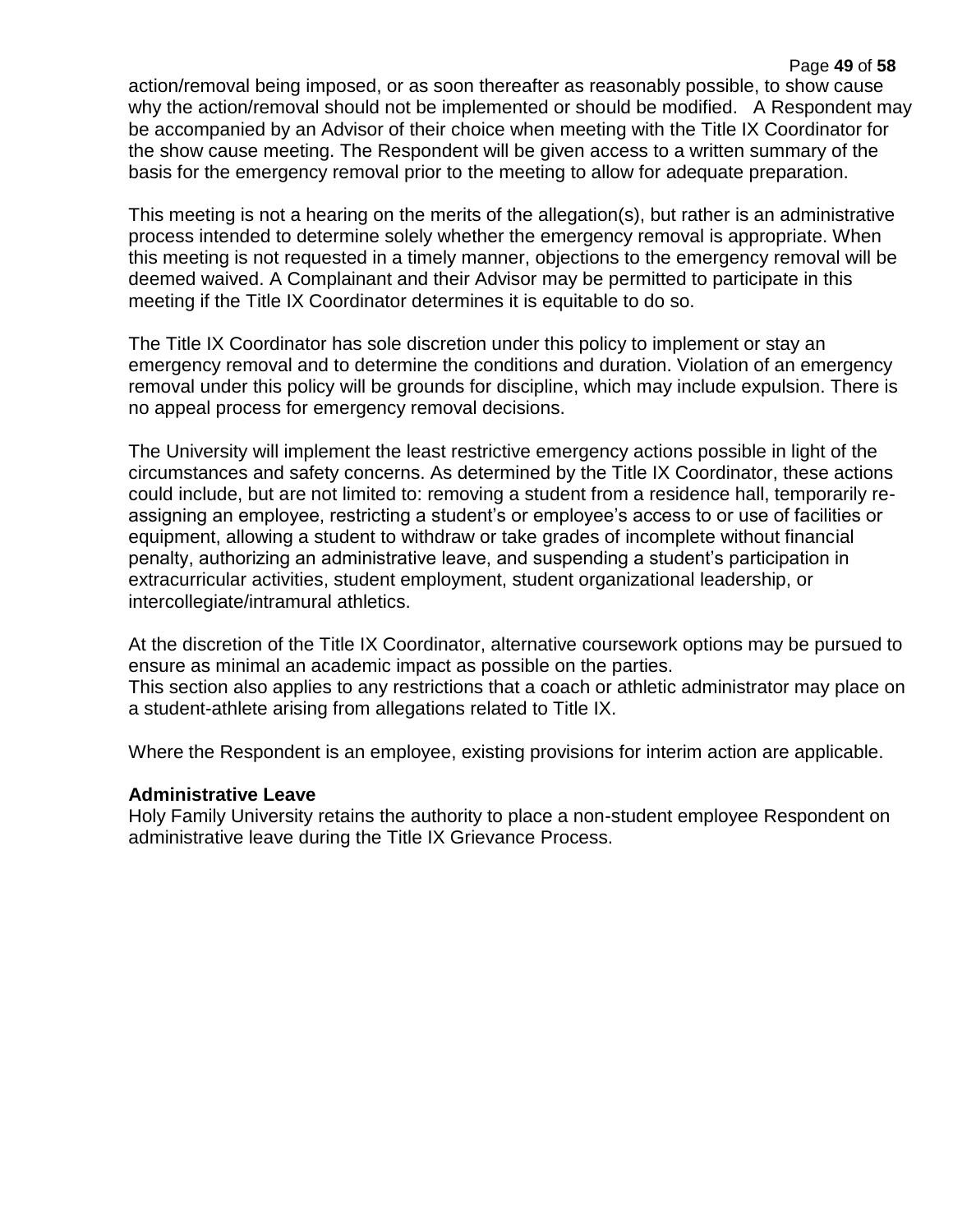## **Investigation and Adjudication Procedures**

#### **Overview**

Holy Family University will act on any formal or informal notice/complaint of violation of the policy on Sexual Harassment and Nondiscrimination that is received by the Title IX Coordinator or any other Official with Authority.

Title IX Grievance Process apply **only** to qualifying allegations of sexual harassment (including sexual assault, dating violence, domestic violence, and stalking, as defined above) involving students, staff, administrator, or faculty members. This Process can also apply to sexual harassment (including sexual assault, dating violence, domestic violence, and stalking, as defined above) when jurisdiction does not fall within this Process, as determined by the Title IX Coordinator.

#### **Filing a Formal Complaint**

The timeframe for the Title IX Grievance Process begins with the filing of a Formal Complaint. The Grievance Process will be concluded within a reasonably prompt manner, and no longer than ninety (90) calendar days after the filing of the Formal Complaint, provided that the Process may be extended for a good reason, including but not limited to the absence of a party, a party's advisor, or a witness; concurrent law enforcement activity; or the need for language assistance or accommodation of disabilities.

#### **Initial Assessment**

Following receipt of notice or a complaint of an alleged violation, the Title IX Coordinator engages in an initial assessment, typically within one to five business days.

#### **Determining Jurisdiction**

The Title IX Coordinator will determine if the instant Title IX Grievance Process should apply to a Formal Complaint.

## **Mandatory Dismissal**

If any one of these elements are not met, the Title IX Coordinator will notify the parties that the Formal Complaint is being dismissed for the purposes of the Title IX Grievance Policy. Each party may appeal this dismissal using the procedure outlined below.

#### **Discretionary Dismissal**

The Title IX Coordinator may dismiss a Formal Complaint brought under the Title IX Grievance Policy, or any specific allegations raised within that Formal Complaint, at any time during the investigation or hearing.

#### **Notice of Dismissal**

Upon reaching a decision that the Formal Complaint will be dismissed, the institution will promptly send written notice of the dismissal of the Formal Complaint or any specific allegation within the Formal Complaint, and the reason for the dismissal, simultaneously to the parties through their institutional email accounts.

#### **Right to an Advisor**

The parties may each have an Advisor of their choice present with them for all meetings, interviews, and hearings within the resolution process, if they so choose. The parties may select whoever they wish to serve as their Advisor as long as the Advisor is eligible and available.

#### **Notice of Allegations**

The Title IX Coordinator will draft and provide the Notice of Allegations to any party to the allegations of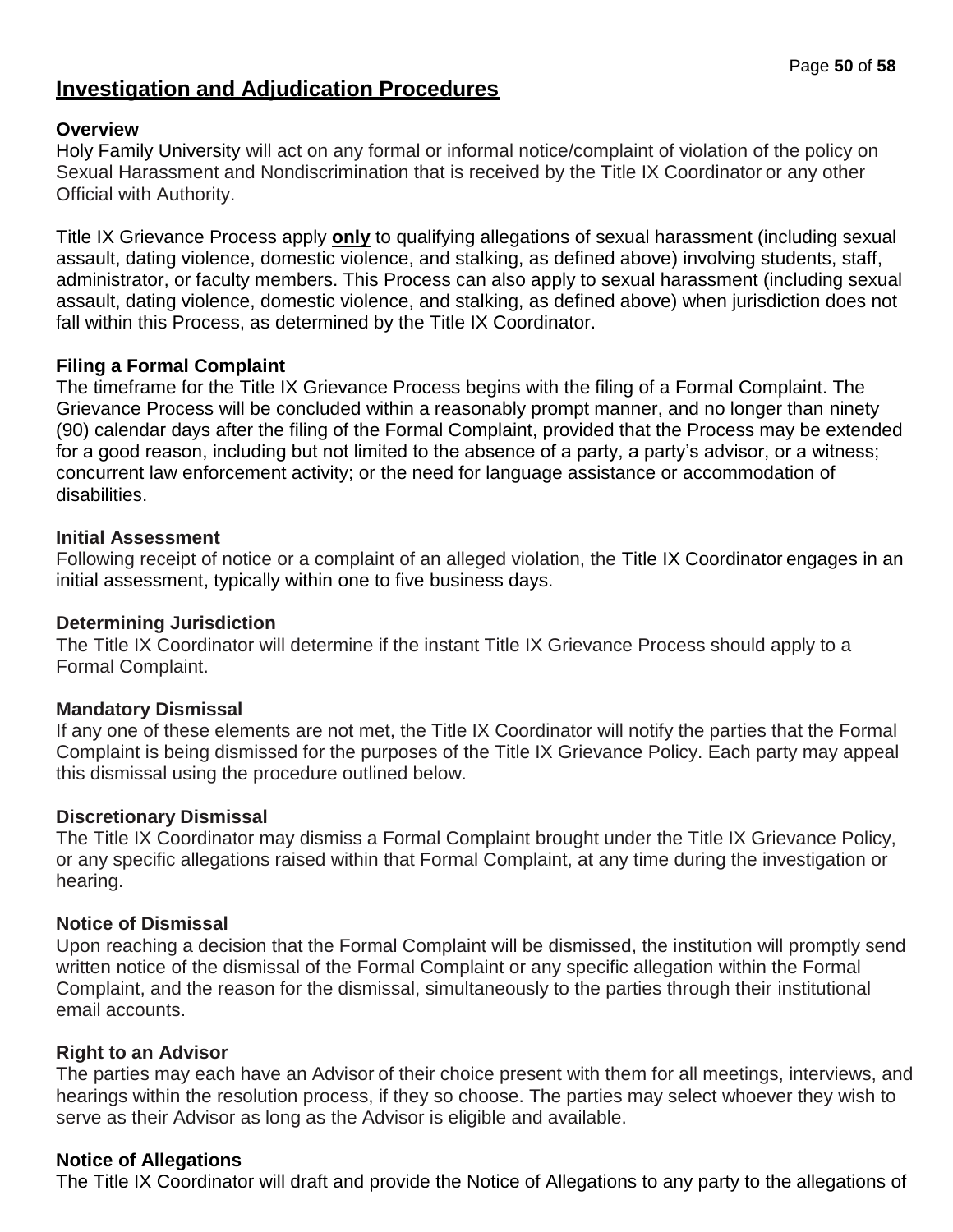sexual harassment. Such notice will occur as soon as practicable, after the institution receives a Formal Complaint of the allegations, if there are no extenuating circumstances.

#### **Notice of Meetings and Interviews**

Holy Family University will provide, to a party whose participation is invited or expected, written notice of the date, time, location, participants, and purpose of all hearings, investigative interviews, or other meetings with a party, with sufficient time for the party to prepare to participate.

#### **Resolution Processes**

Resolution proceedings are private. All persons present at any time during the resolution process are expected to maintain the privacy of the proceedings in accordance with University policy. Although there is an expectation of privacy around what Investigators share with parties during interviews, the parties have discretion to share their own knowledge and evidence with others if they so choose, with the exception of information the parties agree not to disclose related to Informal Resolution, discussed below.

#### **Informal Resolution**

To initiate Informal Resolution, a Complainant needs to submit a formal complaint, as defined above. A Respondent who wishes to initiate Informal Resolution should contact the Title IX Coordinator.

It is not necessary to pursue Informal Resolution first in order to pursue a Formal Grievance Process, and any party participating in Informal Resolution can stop the process at any time and begin or resume the Formal Grievance Process.

Prior to implementing Informal Resolution, the University will provide the parties with written notice of the reported misconduct and any sanctions or measures that may result from participating in such a process, including information regarding any records that will be maintained or shared by the University.

The University will obtain voluntary, written confirmation that all parties wish to resolve the matter through Informal Resolution before proceeding and will not pressure the parties to participate in Informal Resolution.

## **Respondent Accepts Responsibility for Alleged Violations**

The Respondent may accept responsibility for all or part of the alleged policy violations at any point during the resolution process. If the Respondent indicates an intent to accept responsibility for all of the alleged misconduct, the formal process will be paused, and the Title IX Coordinator will determine whether Informal Resolution can be used according to the criteria above.

If Informal Resolution is applicable, the Title IX Coordinator will determine whether all parties and the University are able to agree on responsibility, sanctions, and/or remedies. If so, the Title IX Coordinator implements the accepted finding that the Respondent is in violation of University policy and implements agreed-upon sanctions and/or remedies, in coordination with other appropriate administrator(s), as necessary.

This result is not subject to appeal once all parties indicate their written assent to all agreed upon terms of resolution. When the parties cannot agree on all terms of resolution, the Formal Grievance Process will resume at the same point where it was paused.

When a resolution is accomplished, the appropriate sanction or responsive actions are promptly implemented in order to effectively stop the harassment or discrimination, prevent its recurrence,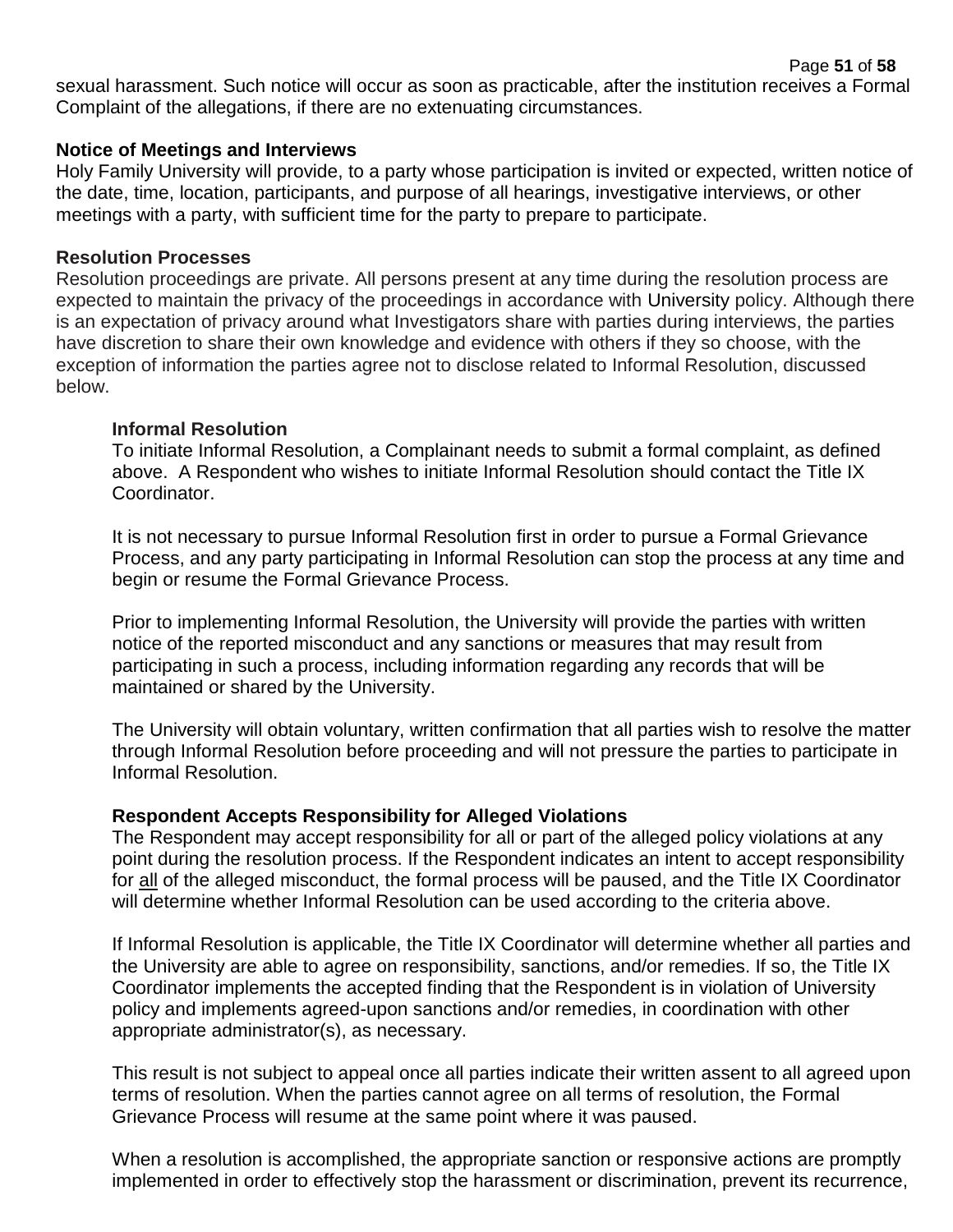and remedy the effects of the discriminatory conduct, both on the Complainant and the community.

## **Negotiated Resolution**

The Title IX Coordinator, with the consent of the parties, may negotiate and implement an agreement to resolve the allegations that satisfies all parties and the University. Negotiated Resolutions are not appealable.

## **Resolution Timeline**

Holy Family University will make a good faith effort to complete the resolution process within a sixty-toninety (60-90) business day time period which can be extended as necessary for appropriate cause by the Title IX Coordinator, who will provide notice and rationale for any extensions or delays to the parties as appropriate, as well as an estimate of how much additional time will be needed to complete the process.

## **Appointment of Investigators**

Once the decision to commence a formal investigation is made, the Title IX Coordinator appoints persons to conduct the investigation, typically using a team of two Investigators, usually within two (2) business days of determining that an investigation should proceed.

The Title IX Coordinator will vet the assigned Investigator(s) to ensure impartiality by ensuring there are no actual or apparent conflicts of interest or disqualifying biases. The parties may, at any time during the resolution process, raise a concern regarding bias or conflict of interest, and the Title IX Coordinator will determine whether the concern is reasonable and supportable. If so, another person will be assigned and the impact of the bias or conflict, if any, will be remedied.

The University reserves the right to exercise the utilization of external Investigators where it deems necessary or required. External Investigators will be held to the same training, bias and conflict of interest standards.

## **Impartiality**

The Formal Grievance Process involves an objective evaluation of all relevant evidence obtained, including evidence that supports that the Respondent engaged in a policy violation and evidence that supports that the Respondent did not engage in a policy violation. Credibility determinations may not be based solely on an individual's status or participation as a Complainant, Respondent, or Witness. The University operates with the presumption that the Respondent is not responsible for the reported misconduct unless and until the Respondent is determined to be responsible for a policy violation by the applicable standard of proof.

## **Standard of Proof**

Holy Family University uses the preponderance of the evidence standard investigations and determinations regarding responsibility of formal complaints covered under this Policy. This means that the investigation and hearing determines whether it is more likely than not that a violation of the Policy occurred.

## **Investigation Process**

Investigations are completed expeditiously, normally within thirty (30) business days, though some investigations may take weeks or even months, depending on the nature, extent, and complexity of the allegations, availability of witnesses, police involvement, etc.

The University will make a good faith effort to complete investigations as promptly as circumstances permit and will communicate regularly with the parties to update them on the progress and timing of the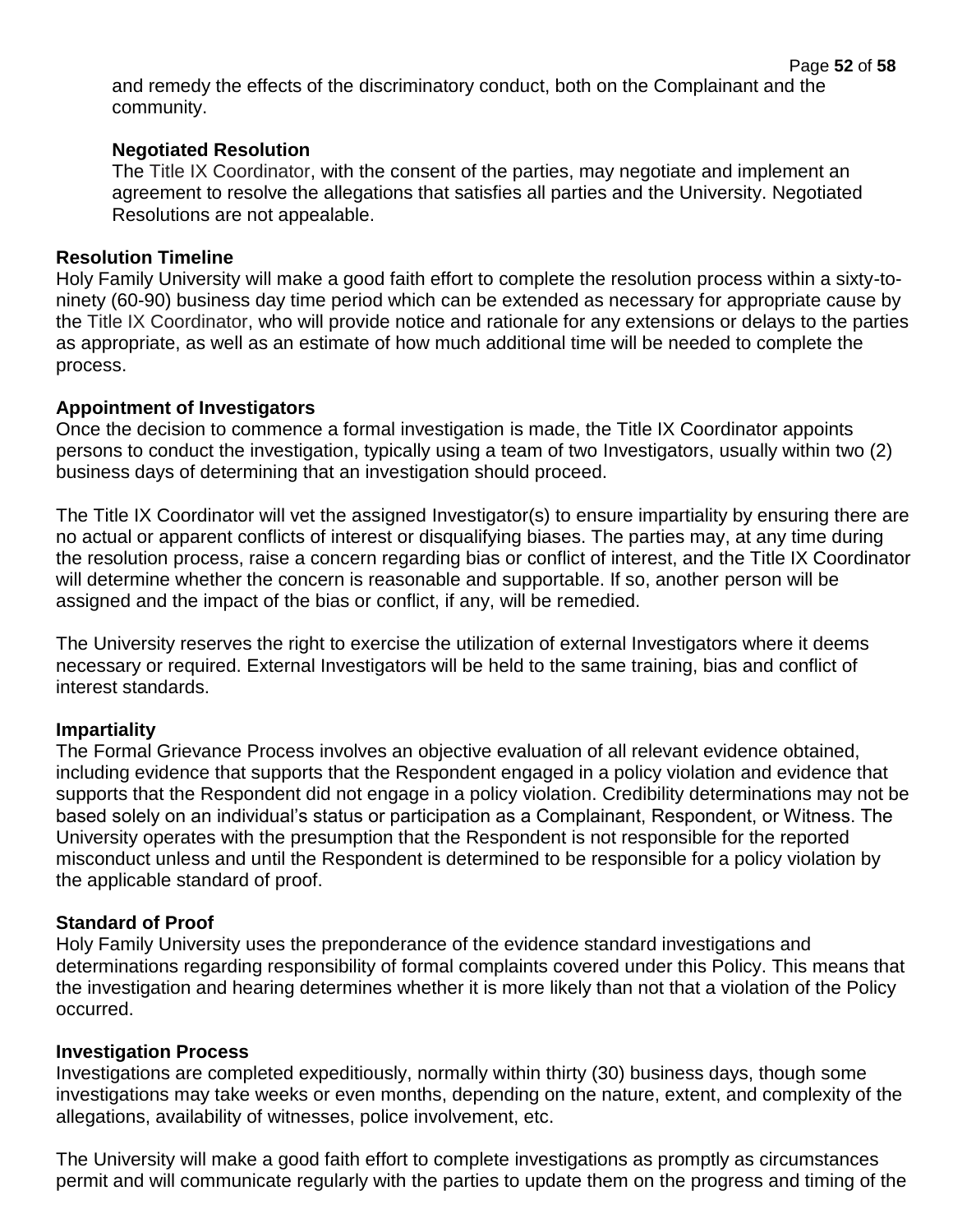## investigation.

All investigations are thorough, reliable, impartial, prompt, and fair. Investigations involve interviews with all relevant parties and witnesses; obtaining available, relevant evidence; and identifying sources of expert information, as necessary.

All parties have a full and fair opportunity, through the investigation process, to suggest witnesses and questions, to provide evidence and expert witnesses, and to fully review and respond to all evidence on the record.

Holy Family University, not the parties, has the burden of proof and the burden of gathering evidence, i.e. the responsibility of showing a violation of this Policy has occurred. This burden does not rest with either party, and either party may decide not to share their account of what occurred or may decide not to participate in an investigation or hearing. This does not shift the burden of proof away from the University and does not indicate responsibility.

No unauthorized audio or video recording of any kind is permitted during investigation meetings. If Investigators elect to audio and/or video record interviews, all involved parties must be made aware of and consent to audio and/or video recording.

The Investigators typically take the following steps, if not already completed (not necessarily in this order):

- Determine the identity and contact information of the Complainant.
- In coordination with campus partners (e.g., the Title IX Coordinator), initiate or assist with any necessary supportive measures.
- Commence a thorough, reliable, and impartial investigation by identifying issues and developing a strategic investigation plan, including a witness list, evidence list, intended investigation timeframe, and order of interviews for all witnesses and the parties.
- Meet with the Complainant to finalize their interview/statement, if necessary.
- Prepare the initial Notice of Investigation and Allegation (NOIA). The NOIA may be amended with any additional or dismissed allegations.
	- o Notice should inform the parties of their right to have the assistance of an Advisor, who could be a member of the University-provided pool or an Advisor of their choosing, present for all meetings attended by the party
- Provide each interviewed party and Witness an opportunity to review and verify the Investigator's summary notes (or transcript) of the relevant evidence/testimony from their respective interviews and meetings.
- Make good faith efforts to notify the parties of any meeting or interview involving the other party, in advance when possible.
- When participation of a party is expected, provide that party with written notice of the date, time, and location of the meeting, as well as the expected participants and purpose.
- Interview all available, relevant witnesses and conduct follow-up interviews as necessary.
- Allow each party the opportunity to suggest witnesses and questions they wish the Investigator(s) to ask of the other party and witnesses, and document in the report which questions were asked, with a rationale for any changes or omissions.
- Complete the investigation promptly and without unreasonable deviation from the intended timeline
- Provide regular status updates to the parties throughout the investigation.
- Prior to the conclusion of the investigation, provide the parties and their respective Advisors (if so desired by the parties) with a list of witnesses whose information will be used to render a finding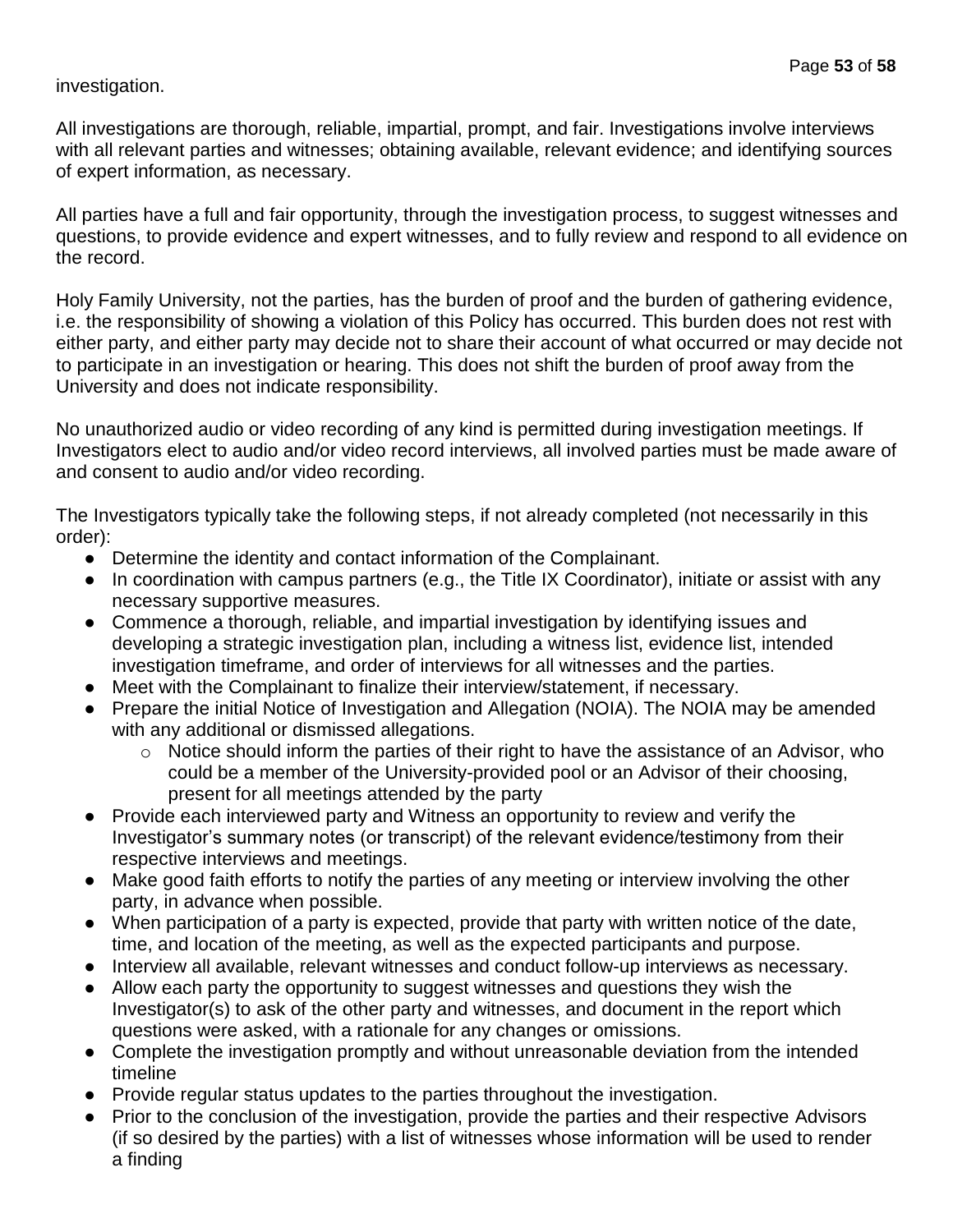- Write a comprehensive investigation report fully summarizing the investigation, all witness interviews, and addressing all relevant evidence. Appendices including relevant physical or documentary evidence will be included.
- The Investigators gather, assess, and synthesize evidence, but make no conclusions, engage in no policy analysis, and render no recommendations as part of their report.
- Prior to the conclusion of the investigation, provide the parties and their respective Advisors (if so desired by the parties) a secured electronic or hard copy of the draft investigation report as well as an opportunity to inspect and review all of the evidence obtained as part of the investigation that is directly related to the reported misconduct, including evidence upon which the Recipient does not intend to rely in reaching a determination, for a ten (10) business day review and comment period so that each party may meaningfully respond to the evidence. The parties may elect to waive the full ten days. Each copy of the materials shared will be watermarked on each page with the role of the person receiving it (e.g., Complainant, Respondent, Complainant's Advisor, Respondent's Advisor).
- The Investigators may elect to respond in writing in the investigation report to the parties' submitted responses and/or to share the responses between the parties for additional responses.
- The Investigators will incorporate relevant elements of the parties' written responses into the final investigation report, include any additional relevant evidence, make any necessary revisions, and finalize the report. The Investigators should document all rationales for any changes made after the review and comment period.
- The Investigator shares the report with the Title IX Coordinator for their review and feedback.
- The Investigator will incorporate any relevant feedback, and the final report is then shared with all parties and their Advisors through secure electronic transmission or hard copy at least ten (10) business days prior to a hearing. The parties are also provided with a file of any directly related evidence that was not included in the report.

Witnesses (as distinguished from the parties) who are employees of the University are expected to cooperate with and participate in the University's investigation and resolution process. Failure of such witnesses to cooperate with and/or participate in the investigation or resolution process constitutes a violation of policy and may warrant discipline.

Although in-person interviews for parties and all potential witnesses are ideal, circumstances (e.g., study abroad, summer break) may require individuals to be interviewed remotely. Skype, Zoom, FaceTime, WebEx, or similar technologies may be used for interviews if the Investigator(s) determine that timeliness or efficiency dictate a need for remote interviewing. The Recipient will take appropriate steps to reasonably ensure the security/privacy of remote interviews.

Witnesses may also provide written statements in lieu of interviews or choose to respond to written questions, if deemed appropriate by the Investigator(s), though not preferred. If a witness submits a written statement but does not intend to be and is not present for cross examination at a hearing, their written statement may not be used as evidence.

## **Live Hearing Process**

Provided that the complaint is not resolved through Informal Resolution, once the final investigation report is shared with the parties, the Title IX Coordinator will refer the matter for a live hearing.

The hearing cannot be less than ten (10) business days from the conclusion of the investigation –when the final investigation report is transmitted to the parties and the Decision-maker–unless all parties and the Decision-maker agree to an expedited timeline.

The Title IX Coordinator will select an appropriate Decision-maker depending on whether the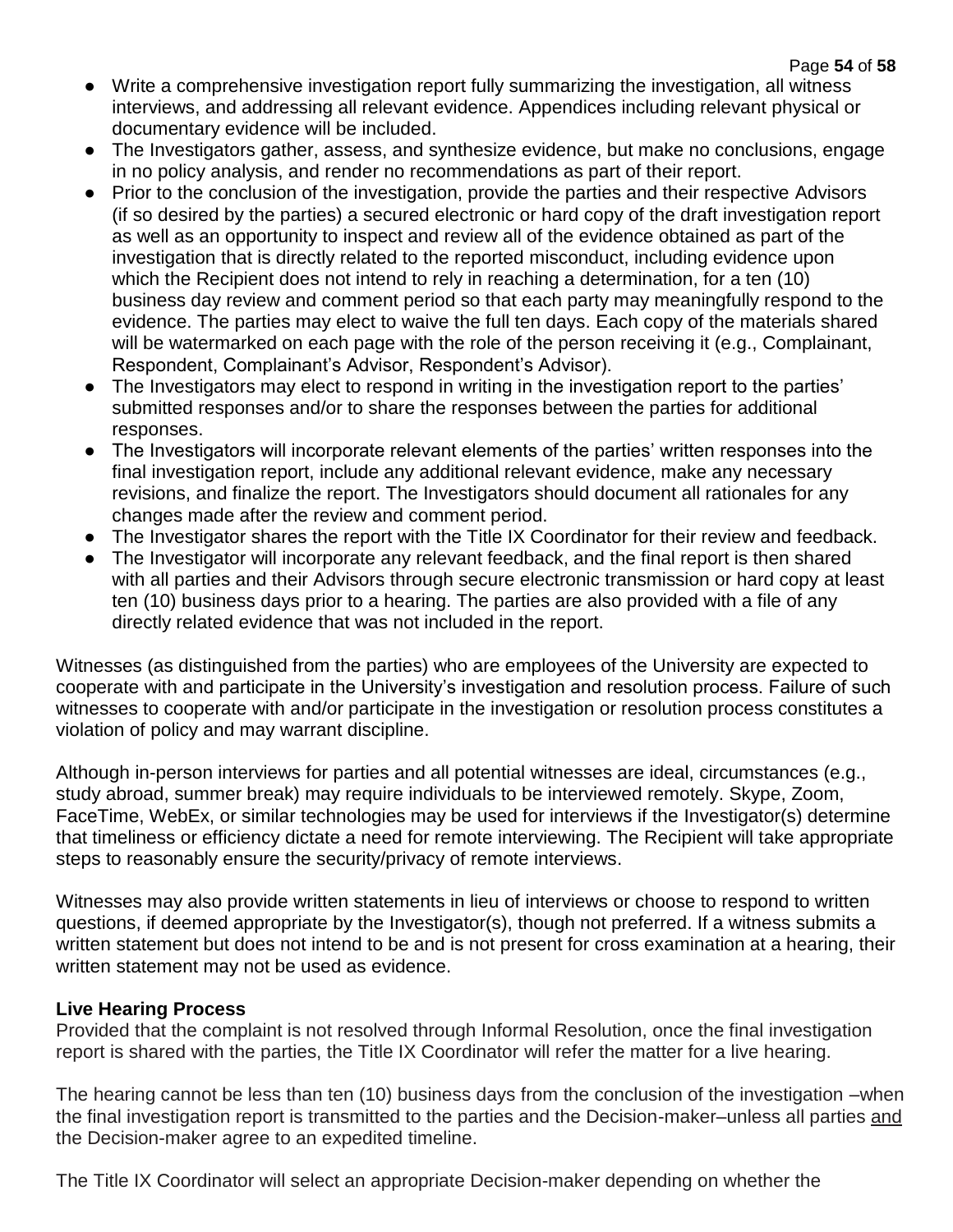Respondent is an employee or a student. The University reserves the right to exercise the utilization of an external Decision-maker where it deems necessary or required. A Decision-maker will be held to the same standard of training.

The University will not issue a disciplinary sanction arising from an allegation of covered sexual harassment without holding a live hearing unless otherwise resolved through an Informal Resolution process.

The live hearing may be conducted with all parties physically present in the same geographic location, or, at the University's discretion, any or all parties, witnesses, and other participants may appear at the live hearing virtually through remote video conferencing options. This technology will enable participants simultaneously to see and hear each other. At its discretion, the University may delay or adjourn a hearing based on technological errors not within a party's control. All proceedings will be recorded through audio recording, audiovisual recording, and transcript. That recording and transcript will be made available to the parties for inspection and review.

The University may determine that multiple sessions or a continuance (i.e. a pause on the continuation of the hearing until a later date or time) is needed to complete a hearing. If so, the University will notify all participants and endeavor to accommodate all participants' schedules and complete the hearing as promptly as practicable.

As a general rule, no new evidence or witnesses may be submitted during the live hearing. If a party identifies new evidence or witnesses that were not reasonably available prior to the live hearing and could affect the outcome of the matter, the party may request that such evidence or witnesses be considered at the live hearing.

The Decision-maker will consider this request and make a determination regarding (1) whether such evidence or witness testimony was actually unavailable by reasonable effort prior to the hearing, and (2) whether such evidence or witness testimony could affect the outcome of the matter. The party offering the newly-discovered evidence or witness has the burden of establishing these questions by the preponderance of the evidence. If the Decision-maker answers in the affirmative to both questions, then the parties will be granted a reasonable pause in the hearing to review the evidence or prepare for questioning of the witness.

Live hearings are not public, and the only individuals permitted to participate in the hearing are as follows:

Complainant and Respondent (The Parties)

- $\circ$  The parties cannot waive the right to a live hearing.
- $\circ$  The institution may still proceed with the live hearing in the absence of a party, and may reach a determination of responsibility in their absence, including through any evidence gathered that does not constitute a "statement" by that party.
- o Holy Family University will not threaten, coerce, intimidate or discriminate against the party in an attempt to secure the party's participation.
- o If a party does not submit to cross-examination, the decision-maker cannot rely on any prior statements made by that party in reaching a determination regarding responsibility, but may reach a determination regarding responsibility based on evidence that does not constitute a "statement" by that party.
- o The decision-maker cannot draw an inference about the determination regarding responsibility based solely on a party's absence from the live hearing or refusal to answer cross examination or other questions.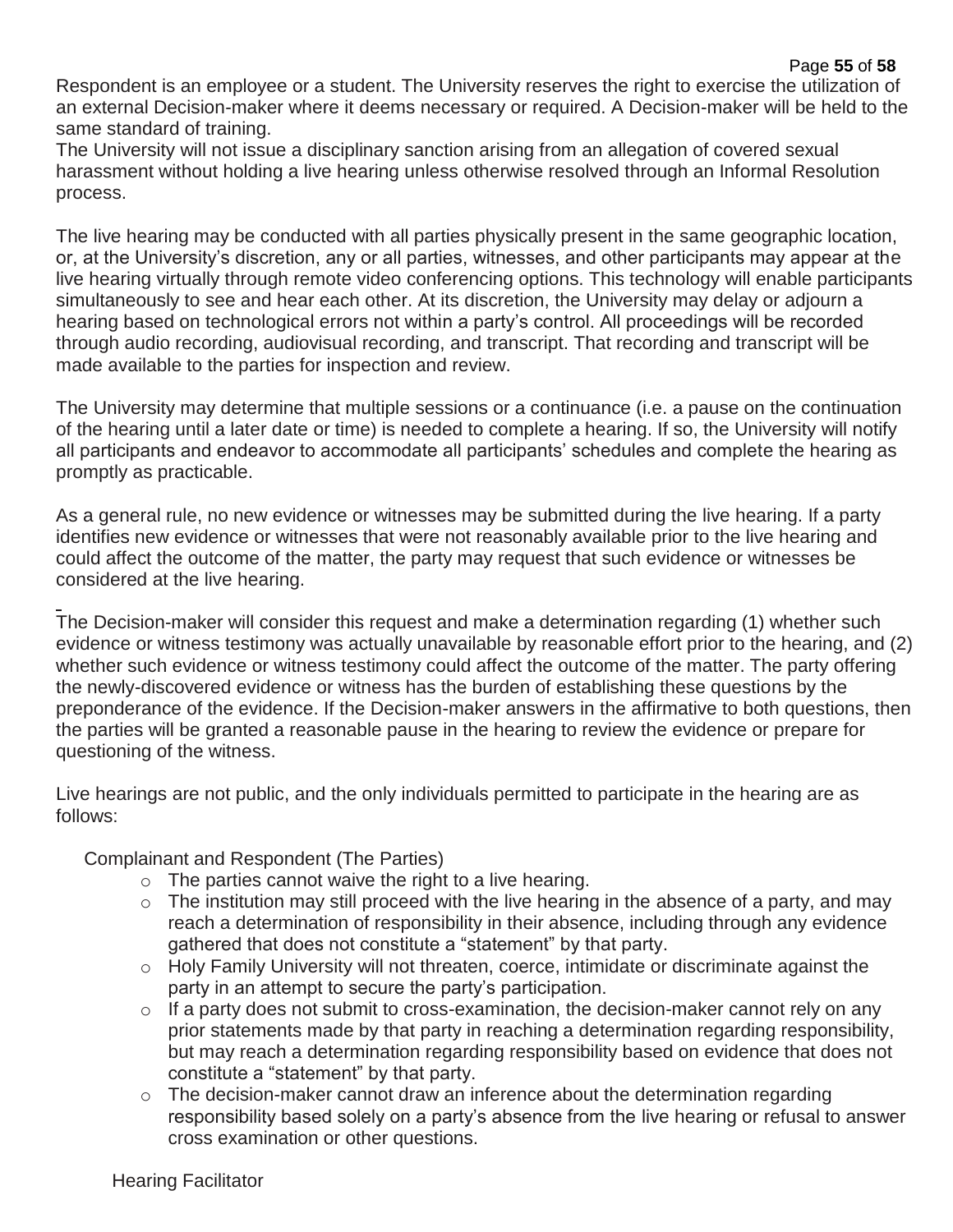- o Facilitator is the process administrator and as no decision-making role
- o The Facilitators assures the hearing is conducted according to outlined procedural expectations.
- o At the hearing, recording, witness logistics, party logistics, curation of documents, separation of the parties, and other administrative elements of the hearing process are managed by a non-voting Hearing Facilitator appointed by the Title IX Coordinator.
- o The Hearing Facilitator may attend to: logistics of rooms for various parties/witnesses as they wait; flow of parties/witnesses in and out of the hearing space; ensuring recording and/or virtual conferencing technology is working as intended; copying and distributing materials to participants, as appropriate, etc.
- o The Title IX Coordinator, or their designee, may serve in this role.

The Decision-maker

- o The hearing body will consist of a single decision-maker
- o The Decision-maker will not have served as the Title IX Coordinator, Title IX investigator, or Advisor to any party in the case, nor may any member of the Decision-maker serve on the appeals body in the case.
- o The Decision-maker will not have a conflict of interest or bias in favor of or against complainants or respondents generally, or in favor or against the parties to the particular case.
- o The Decision-maker will be trained on topics including how to serve impartially, issues of relevance, including how to apply the rape shield protections provided for complainants, and any technology to be used at the hearing.
- o The parties will have an opportunity to raise any objections regarding a Decision-maker's actual or perceived conflicts of interest or bias at the commencement of the live hearing.
- o The University reserves the right to exercise the utilization of an external Decision-maker where it deems necessary or required.

#### Advisor

- o The parties have the right to select an advisor of their choice, who may be, but does not have to be, an attorney.
- o The advisor of choice may accompany the parties to any meeting or hearing they are permitted to attend, but may not speak for the party, except for the purpose of crossexamination.
- o In addition to selecting an advisor to conduct cross-examination, the parties may select an advisor who may accompany the parties to any meeting or hearing they are permitted to attend, but may not speak for the party.
- o The parties are not permitted to conduct cross-examination; it must be conducted by the advisor. As a result, if a party does not select an advisor, the institution will select an advisor to serve in this role for the limited purpose of conducting the cross-examination at no fee or charge to the party.
- o The advisor is not prohibited from having a conflict of interest or bias in favor of or against complainants or respondents generally, or in favor or against the parties to the particular case.
- $\circ$  The advisor is not prohibited from being a witness in the matter.
- $\circ$  If a party does not attend the live hearing, the party's advisor may appear and conduct cross-examination on their behalf.
- o If neither a party nor their advisor appear at the hearing, Holy Family University will provide an advisor to appear on behalf of the non-appearing party.

#### **Witnesses**

o Witnesses cannot be compelled to participate in the live hearing, and have the right not to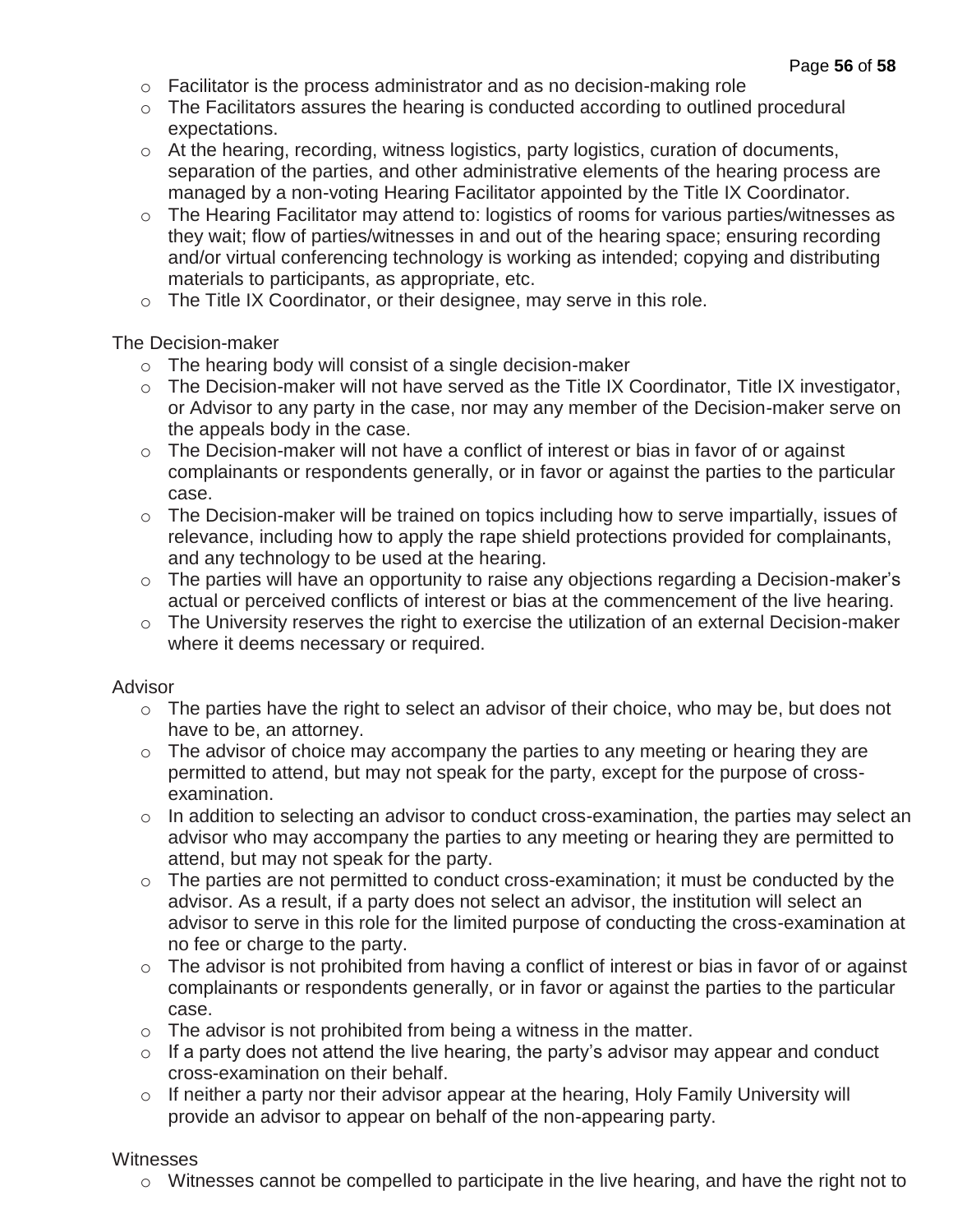participate in the hearing free from retaliation.

o If a witness does not submit to cross-examination, as described below, the decision-maker cannot rely on any statements made by that witness in reaching a determination regarding responsibility, including any statement relayed by the absent witness to a witness or party who testifies at the live hearing.

## **Live Hearing Procedures**

For all live hearings conducted under this Title IX Grievance Process, the procedure will be as follows:

- Decision-maker will open and establish rules and expectations for the hearing;
- The Parties will each be given the opportunity to provide opening statements;
- Decision-maker will ask questions of the Parties and Witnesses;
- Parties will be given the opportunity for live cross-examination after the Decision-maker conducts its initial round of questioning; During the Parties' cross-examination, the Decision-maker will have the authority to pause cross-examination at any time for the purposes of asking own follow up questions; and any time necessary in order to enforce the established rules of decorum.
- Should a Party or the Party's Advisor choose not to cross-examine a Party or Witness, the Party shall affirmatively waive cross-examination through a written or oral statement to the Decisionmaker. A Party's waiver of cross-examination does not eliminate the ability of the Decision-maker to use statements made by the Party.

Each party's Advisor will conduct live cross-examination of the other party or parties and witnesses. During this live-cross examination the Advisor will ask the other party or parties and witnesses relevant questions and follow-up questions, including those challenging credibility directly, orally, and in real time.

Before any cross-examination question is answered, Hearing Board Chair will determine if the question is relevant. Cross-examination questions that are duplicative of those already asked, including by the Decision-maker, may be deemed irrelevant if they have been asked and answered.

Questions and evidence about the Complainant's sexual predisposition or prior sexual behavior are not relevant, unless such questions and evidence about the Complainant's prior sexual behavior are offered to prove that someone other than the Respondent committed the conduct alleged by the Complainant, or if the questions and evidence concern specific incidents of the Complainant's prior sexual behavior with respect to the Respondent and are offered to prove consent.

The recording of the hearing will be available for review by the parties within three (3) business days, unless there are any extenuating circumstances. A copy of the recording of the hearing will not be provided to parties or advisors of choice under any circumstances.

## **Determination Regarding Responsibility**

The Decision-maker will deliberate in a closed session to determine whether the Respondent is responsible or not responsible for the policy violation(s) in question. The Hearing Facilitator may be invited to attend the deliberation by the Decision-maker, but is there only to facilitate procedurally, and not to address the substance of the allegations.

After post-hearing deliberation, the Decision-maker renders a determination based on the preponderance of the evidence; whether it is more likely than not that the Respondent violated the Policy as alleged.

The Decision-maker will ensure that each of the parties has an opportunity to review any impact statement submitted by the other party(ies). The Decision-maker may – at their discretion – consider the statements, but they are not binding.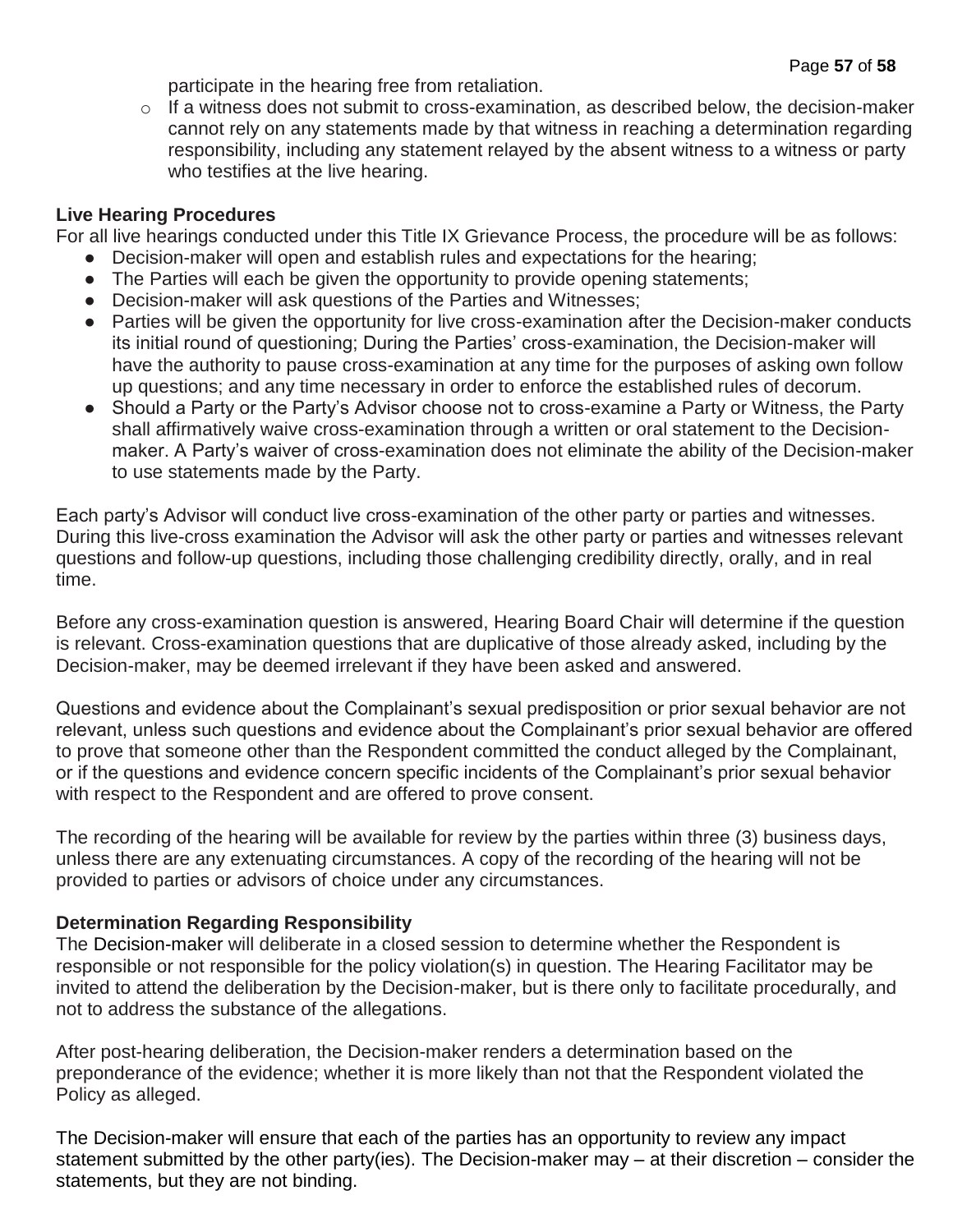Page **58** of **58** The Decision-maker will prepare a written deliberation statement and deliver it to the Title IX Coordinator, detailing the determination, rationale, the evidence used in support of its determination, the evidence not relied upon in its determination, and credibility assessments.

This report is typically three (3) to five (5) pages in length and must be submitted to the Title IX Coordinator within seven (7) business days of the end of deliberations, unless the Title IX Coordinator grants an extension. If an extension is granted, the Title IX Coordinator will notify the parties.

## **Sanctions**

When there is a finding of responsibility on one or more of the allegations, the Title IX Coordinator, or their designee, will determine appropriate sanction(s).

Previous disciplinary action of any kind involving the Respondent may be considered in determining an appropriate sanction upon a determination of responsibility. This information is only considered at the sanction stage of the process, and is not shared until that time.

When there is a finding of responsibility on one or more of the allegations, the Title IX Coordinator may then consider the previously submitted party impact statements in determining appropriate sanction(s).

Factors considered when determining a sanction/responsive action may include, but are not limited to:

- The nature, severity of, and circumstances surrounding the violation(s)
- The Respondent's disciplinary history
- Previous allegations or allegations involving similar conduct
- The need for sanctions/responsive actions to bring an end to the discrimination, harassment, and/or retaliation
- The need for sanctions/responsive actions to prevent the future recurrence of discrimination, harassment, and/or retaliation
- The need to remedy the effects of the discrimination, harassment, and/or retaliation on the Complainant and the community
- The impact on the parties
- Any other information deemed relevant by the Decision-maker

The sanctions will be implemented as soon as is feasible, either upon the outcome of any appeal or the expiration of the window to appeal without an appeal being requested.

The sanctions described in this policy are not exclusive of, and may be in addition to, other actions taken or sanctions imposed by external authorities.

## **Notice of Outcome**

The written Determination Regarding Responsibility will be issued simultaneously to all parties through their institution email account, or other reasonable means as necessary. The Determination will include:

- 1. Identification of the allegations potentially constituting covered sexual harassment;
- 2. A description of the procedural steps taken from the receipt of the formal complaint through the determination, including any notifications to the parties, interviews with parties and witnesses, site visits, methods used to gather other evidence, and hearings held;
- 3. Findings of fact supporting the determination;
- 4. Conclusions regarding which section of the Sexual Harassment and Nondiscrimination Policy, if any, the respondent has or has not violated.
- 5. For each allegation:
	- a. A statement of, and rationale for, a determination regarding responsibility;
	- b. A statement of, and rationale for, any disciplinary sanctions the recipient imposes on the respondent; and
	- c. A statement of, and rationale for, whether remedies designed to restore or preserve equal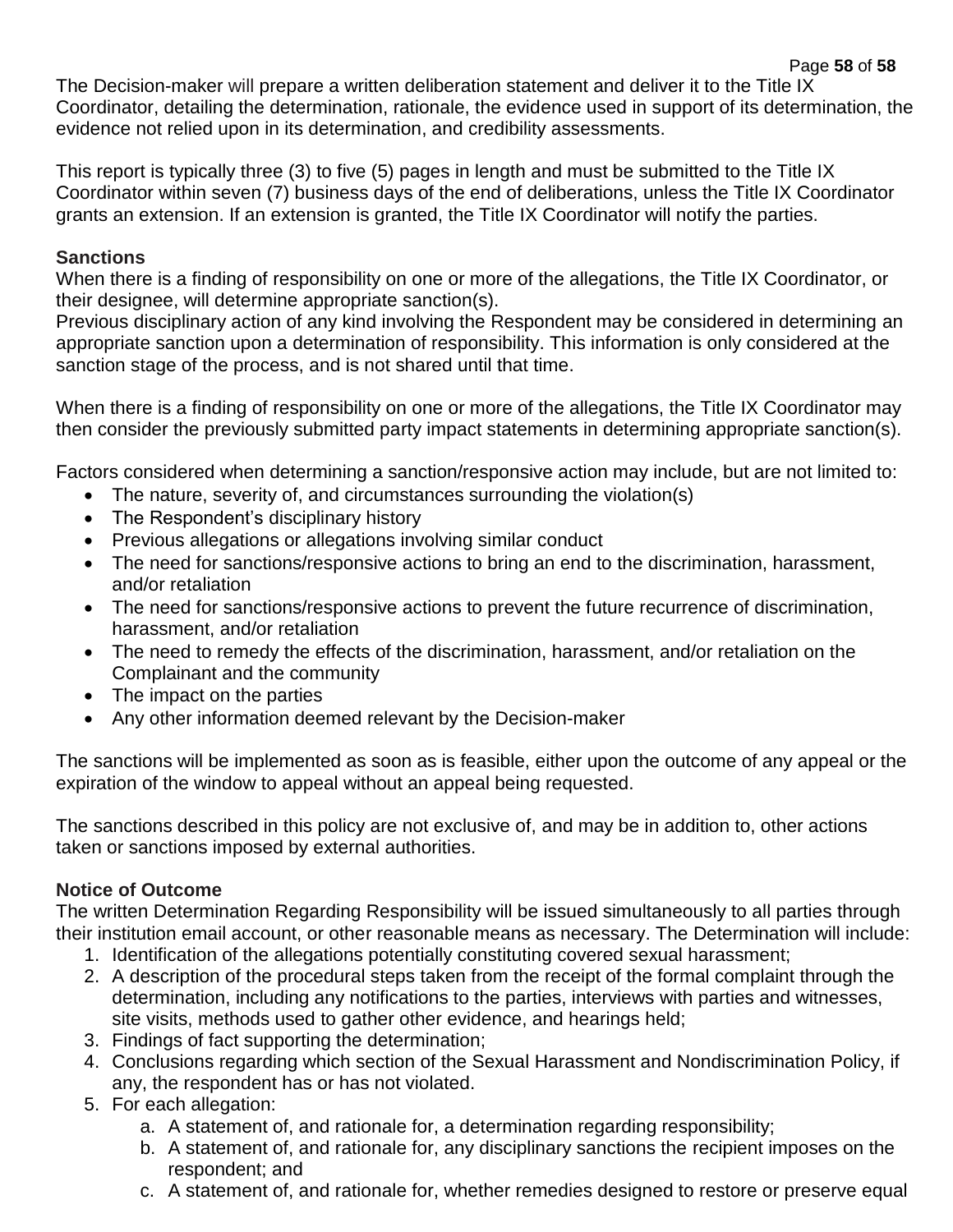access to the recipient's education program or activity will be provided by the recipient to the complainant; and

6. The recipient's procedures and the permitted reasons for the complainant and respondent to appeal.

All Respondents are expected to comply with the assigned sanctions, responsive actions, and/or corrective actions within the timeframe specified by the final Decision-maker.

Failure to abide by the sanction(s)/action(s) imposed by the date specified, whether by refusal, neglect, or any other reason, may result in additional sanction(s)/action(s), including suspension, expulsion, and/or termination from the University.

A suspension will only be lifted when compliance is achieved to the satisfaction of the Title IX Coordinator.

## **Timeline of Determination Regarding Responsibility**

If there are no extenuating circumstances, the determination regarding responsibility will be issued by Holy Family University within ten (10) business days of the completion of the hearing.

## **Finality**

The determination regarding responsibility becomes final either on the date that the institution provides the parties with the written determination of the result of the appeal, if an appeal is filed consistent with the procedures and timeline outlined below, or if an appeal is not filed, the date on which the opportunity to appeal expires.

## **Appeals**

Any party may file a Request for Appeal, but it must be submitted in writing to the Title IX Coordinator within seven (7) business days of the delivery of the Notice of Outcome.

A three-member appeal panel will be designated by the Title IX Coordinator. The Request for Appeal will be forwarded to the Appeal Chair for consideration to determine if the request meets the grounds for appeal (a Review for Standing).

This review is not a review of the merits of the appeal, but solely a determination as to whether the request meets the grounds and is timely filed.

Appeals are limited to the following grounds:

- A. Procedural irregularity that affected the outcome of the matter;
- B. New evidence that was not reasonably available at the time the determination regarding responsibility or dismissal was made, that could affect the outcome of the matter; and
- C. The Title IX Coordinator, Investigator(s), or Decision-maker had a conflict of interest or bias for or against Complainants or Respondents generally or the specific Complainant or Respondent that affected the outcome of the matter.

If any of the grounds in the Request for Appeal do not meet the grounds in this Policy, that request will be denied by the Appeal Chair and the parties and their Advisors will be notified in writing of the denial and the rationale.

If any of the grounds in the Request for Appeal meet the grounds in this Policy, then the Appeal Chair will notify the other party(ies) and their Advisors, the Title IX Coordinator, and, when appropriate, the Investigators and/or the original Decision-maker.

The submission of appeal stays any sanctions for the pendency of an appeal. Supportive measures and remote learning opportunities remain available during the pendency of the appeal.

Outcome of appeal will be provided in writing simultaneously to both parties, and include rationale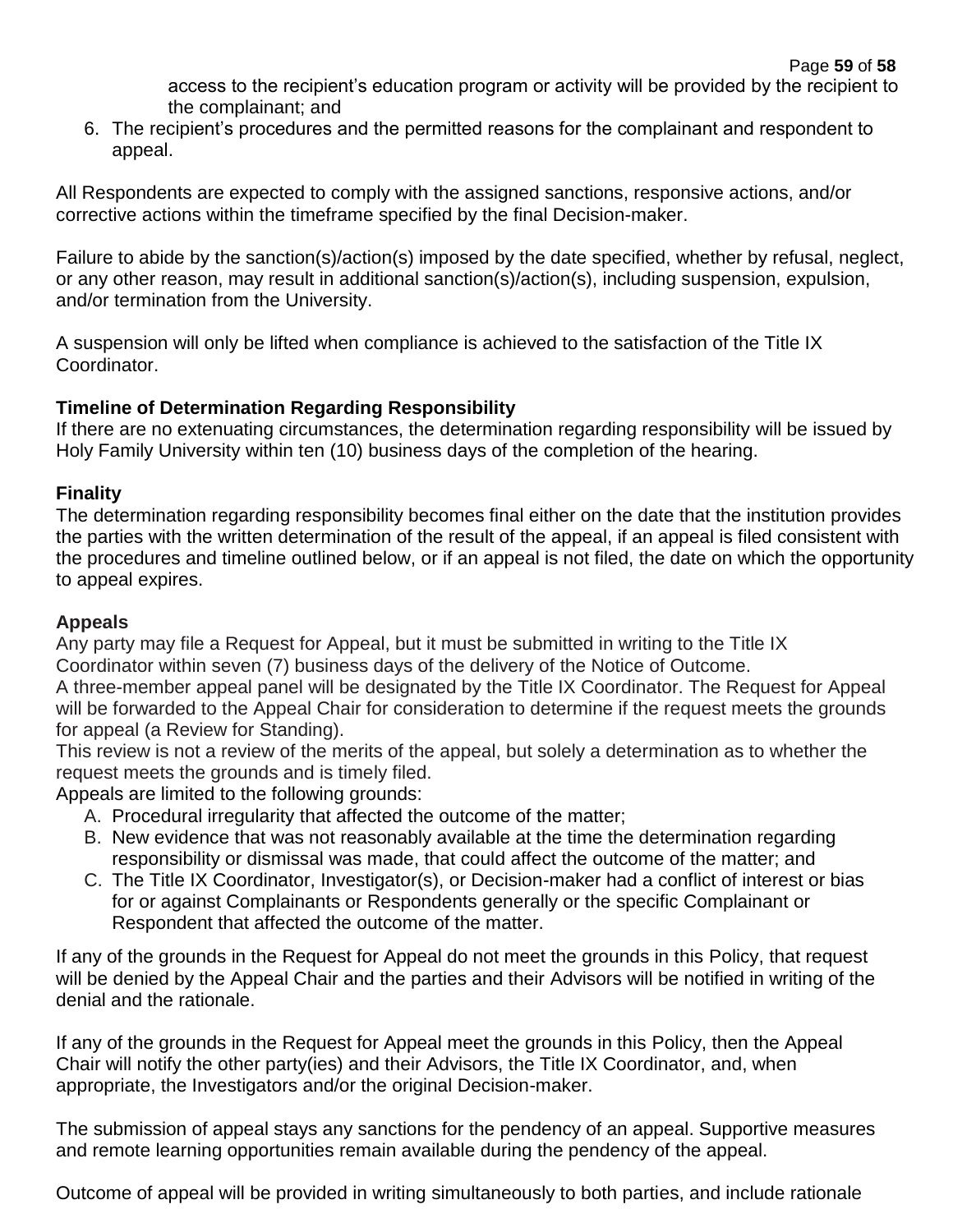for the decision.

#### **Understanding Rights**

Holy Family University strives to provide members of the campus community with fair and equitable resolution processes. We are committed to a treatment of care and support, and students will be encouraged to speak with the University Counseling Center in an effort to help navigate the process. The University has a list of available off-campus support services and resource agencies that are provided to students. The University will consult with students before moving on to a formal investigation. The University will do its best to support a students' decision, if they choose to request to report anonymously. University officials must evaluate requests for confidentiality with our obligation to provide a safe environment for all community members. The University is committed to remedying any situation brought to its attention, ending discriminatory behaviors, and in limiting impact to our campus community.

The University strives to be fair in the handling of allegations of sexual misconduct. All students have the right to due process, meaning they have the right to be notified of the allegations and an opportunity to respond to them. We also assure that our students' understand their right to information regarding the university's investigation and adjudication process. Questions concerning these procedures can be addressed to the Title IX Coordinator.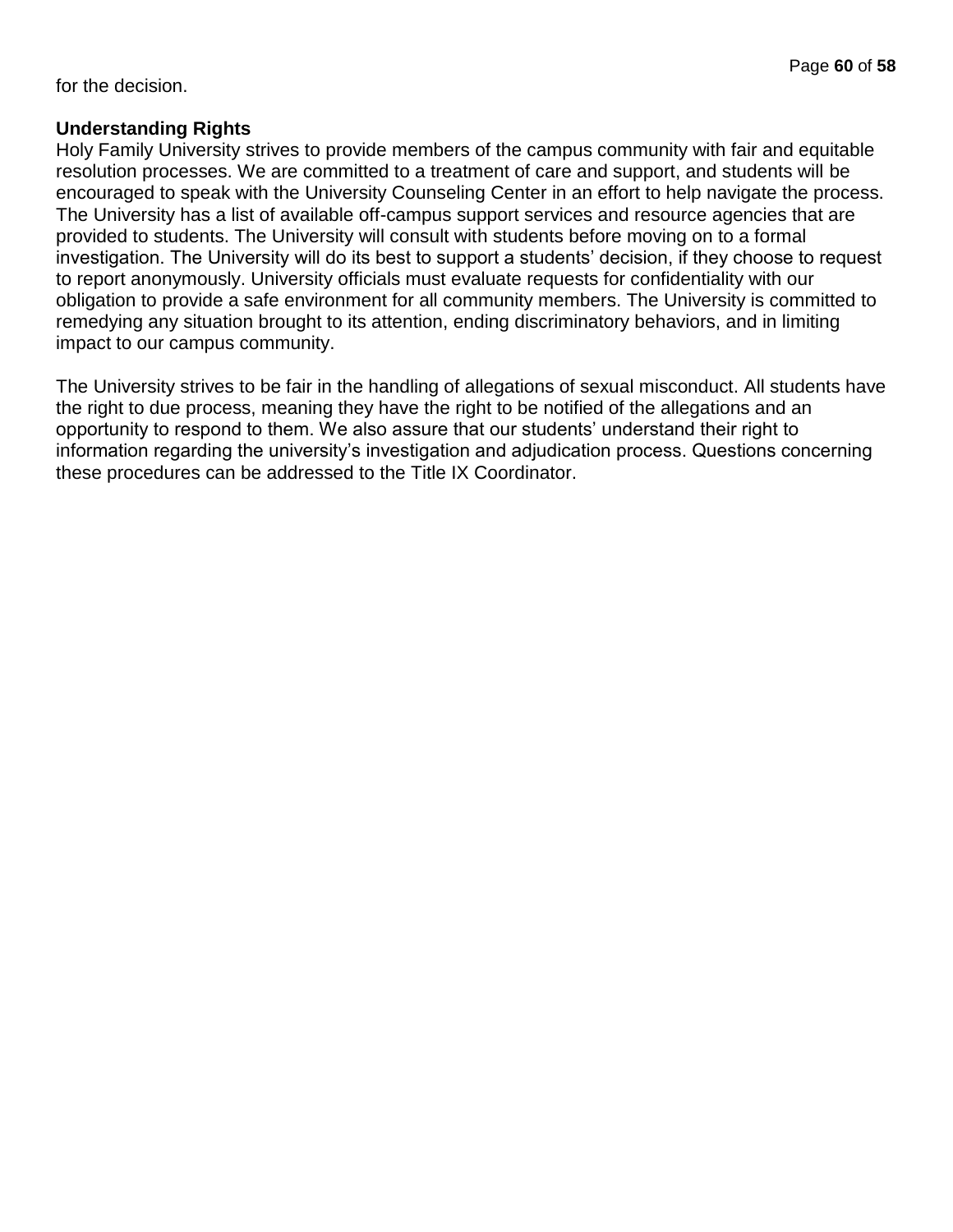# **Sex Offender Registration Policy**

The federal Campus Sex Crimes Prevention Act went into effect on October 28, 2002. The law requires institutions of higher education to issue a statement advising the campus community where state law-enforcement agency information concerning registered sex offenders may be obtained. It also requires that sex offenders already registered in a state provide notice to each institution of higher education in the state as to where the person is employed, carries on a vocation, or is a student.

Information regarding registered sex offenders on campus of Holy Family University may be obtained from the following:

Philadelphia Police Department 1 Franklin Square Philadelphia, PA 19106 (215) 686-1776

Bensalem Township Police Department 2400 Byberry Road Bensalem, PA 19020 (215) 633-3700

Newtown Township Police Department 100 Municipal Drive Newtown, PA 18940 (215) 598-7121

[http://www.pameganslaw.state.pa.us](http://www.pameganslaw.state.pa.us/)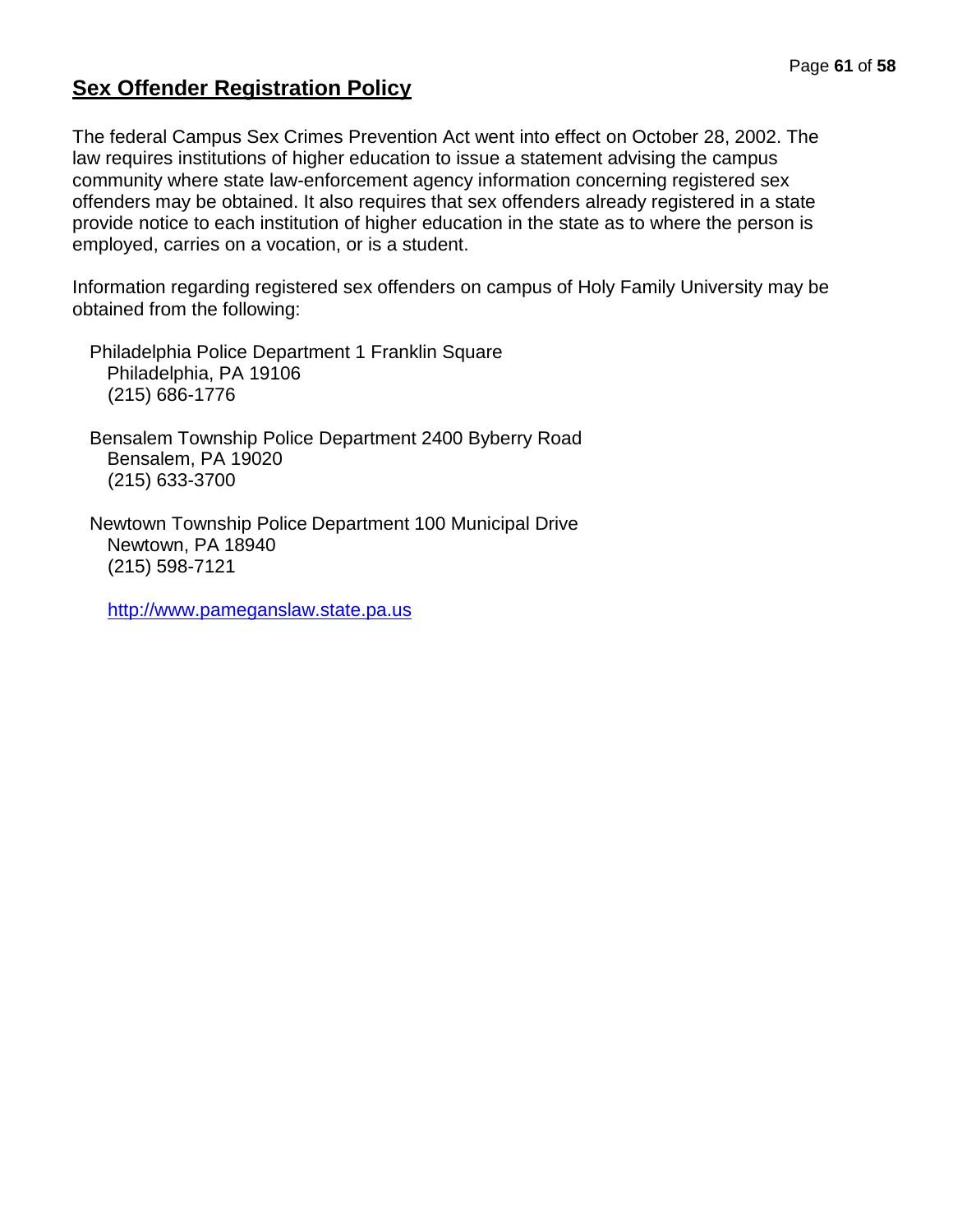# **Hate Crimes**

The law requires the release of statistics by category of prejudice concerning the occurrence of hate crimes in the crime classifications listed in the "Clery Act" and for other crimes involving bodily injury to any person in which the victim is selected because of the actual or perceived race, gender, gender identity, religion, sexual orientation, ethnicity, national origin or disability of the victim.

In August of 2008, HEOA S 488, 20 U.S.C.S 1092 (f) (1) F (iii) modified the above hate crimes to include the following additional crimes under the hate crime category:

- Larceny Theft: The unlawful taking, carrying, leading, or riding away ofproperty from the possession, or constructive possession;
- Threat: To unlawfully place another person in reasonable fear of bodily harm through the use of threatening words and/or other conduct, but without display of a weapon or subjecting the victim to actual physical attack;
- Intimidation: To unlawfully place another person in reasonable fear of bodily harm through the use of threatening words and/or other conduct, but without displaying a weapon or subjecting the victim to actual physical attack;
- Destruction/Damage/Vandalism of Property: To willfully or maliciouslydestroy, damage, deface, or otherwise injure real or personal property without the consent of the owner or the person having custody or control of it;
- Simple Assault: An unlawful physical attack by one person upon another where neither the offender displays a weapon nor the victim suffers obvious severe or aggrieved bodily injury involving apparent broken bones, loss of teeth, possible internal injury, severe laceration, or loss of consciousness.

## As stated in the *Student Handbook*:

*Hate crimes occur when a perpetrator targets a victim because of his or her perceived membership in a certain social group, usually defined by race, age, color, religion, national origin, ethnic origin, sex/gender, sexual orientation, disability, marital status, military leave, veteran status and any other status protected by law, which unreasonably disrupts or interferes with another's academic performance, or which creates an intimidating, offensive or hostile environment.*

The law requires the release of statistics by category of prejudice concerning the occurrence of hate crimes in the crime classifications listed in the Clery Act such as race, gender, religion, sexual orientation, ethnicity or national origin, disabilities and for other crimes involving bodily injury to any person. Definitions listed in the *Handbook for Campus Safety and Security Reporting* includes:

- Race: A preformed negative attitude toward a group of persons who possess common physical and hereditary characteristics;
- Gender: A preformed negative opinion or attitude toward a group of persons because those persons are male or female;
- Gender Identity: A preformed negative opinion or attitude toward a group of persons based on their actual or perceived gender identity, e.g. bias against transgender or gender non-conforming individuals;
- Religion: A preformed negative opinion or attitude toward a group of persons who share the same religious beliefs regarding the origin and purpose of the universe and the existence or non-existence of a supreme being;
- Sexual Orientation: A preformed negative opinion or attitude toward agroup of persons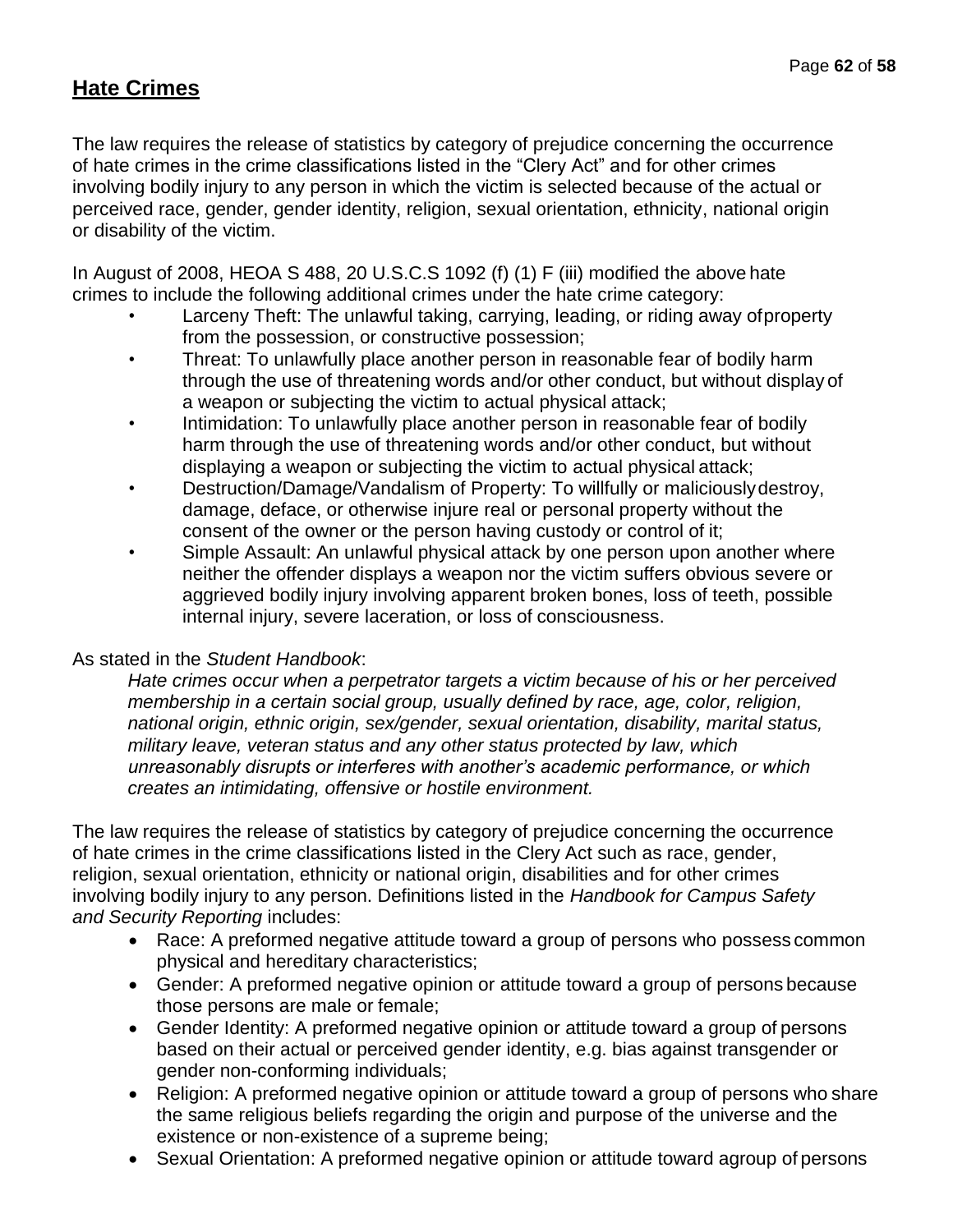based on their sexual attraction toward, and responsiveness to, members of their own sex or members of the opposite sex;

- Ethnicity: A preformed negative opinion or attitude toward a group of persons whose members identify with each other through common heritage, often consisting of a common language common culture (often including a shared religion) and/or ideology that stresses common ancestry. The concept of ethnicity differs from the closely related term race in that "race" refers to grouping based mostly upon biological criteria, while "ethnicity" also encompasses additional cultural factors.
- National Origin: A preformed negative opinion or attitude toward a group of persons of the same race or national origin who share common or similar traits, languages, customs and/or traditions;
- Disability: A preformed negative opinion or attitude toward a group of persons based on their physical or mental impairments/challenges, whether such a disability is temporary or permanent, congenital or acquired by heredity, accident, injury, advanced age orillness.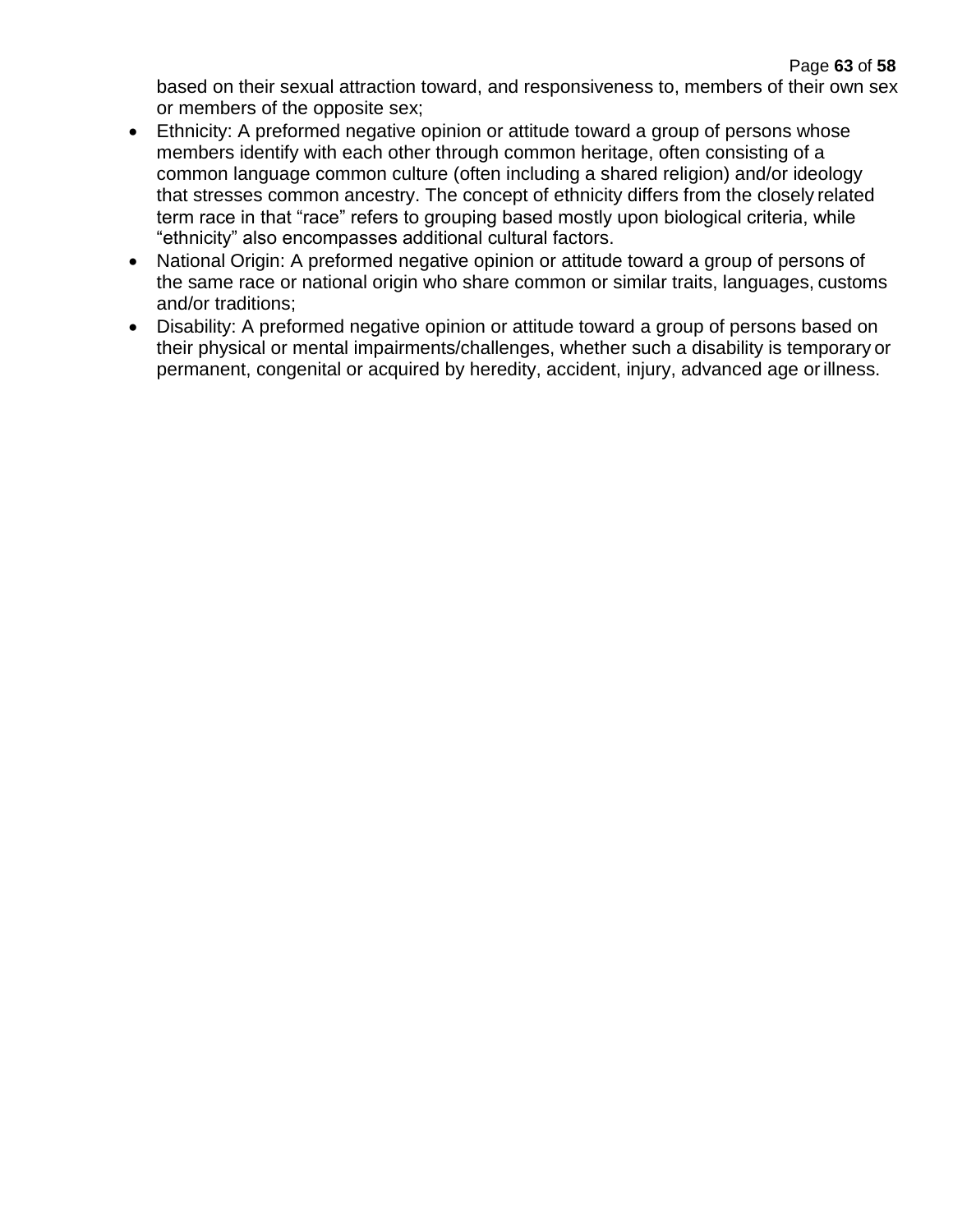# **Missing Student Notification Procedure**

The Holy Family University Department of Public Safety thoroughly investigates all persons, including students reported as missing whether they reside on or off campus. Students and employees are instructed to report a missing person, dial 3333 from a campus phone, use one of the blue light emergency phones on campus, or call (267) 341-3333 from offcampus/cell phones. They can also report a missing person in person at the Department of Public Safety in the Campus Center building, which is staffed with professional personnel, 24/7. Additionally, all persons may request assistance from a Public Safety Officer on patrol or call 911. Personal information will be kept confidential.

If the missing person is a student, Public Safety will follow these procedures:

- The Director of Public Safety or Shift Supervisor, upon confirmation that a student is missing and cannot be located, shall notify the Associate Vice President for Student Life and the Dean of Students.
- If the missing student resides in on-campus housing, the Public Safety Director will notify the Associate Director for Residence Life. If the missing student residing on campus has been missing for more than 24 hours, the student's designated emergency and/or confidential contact if so designated will be notified. All information is maintained in the university's Datatel System and is held confidential and is only accessible by authorized campus officials. The Philadelphia, Bensalem or Newtown Police Department will also be notified.
- If a student is under 18, the Associate Vice President for Student Life and/or Dean of Students will immediately notify the custodial parent or legal guardian. The missing student will be reported to the appropriate Police Department within 24 hours.
- If a student over 18 has not designated an emergency contact, the law enforcement agency where the student's primary residence is located will be notified. All notifications as mentioned in this section will be made by the Dean of Students or Associate Vice President for Student Life, or their designee.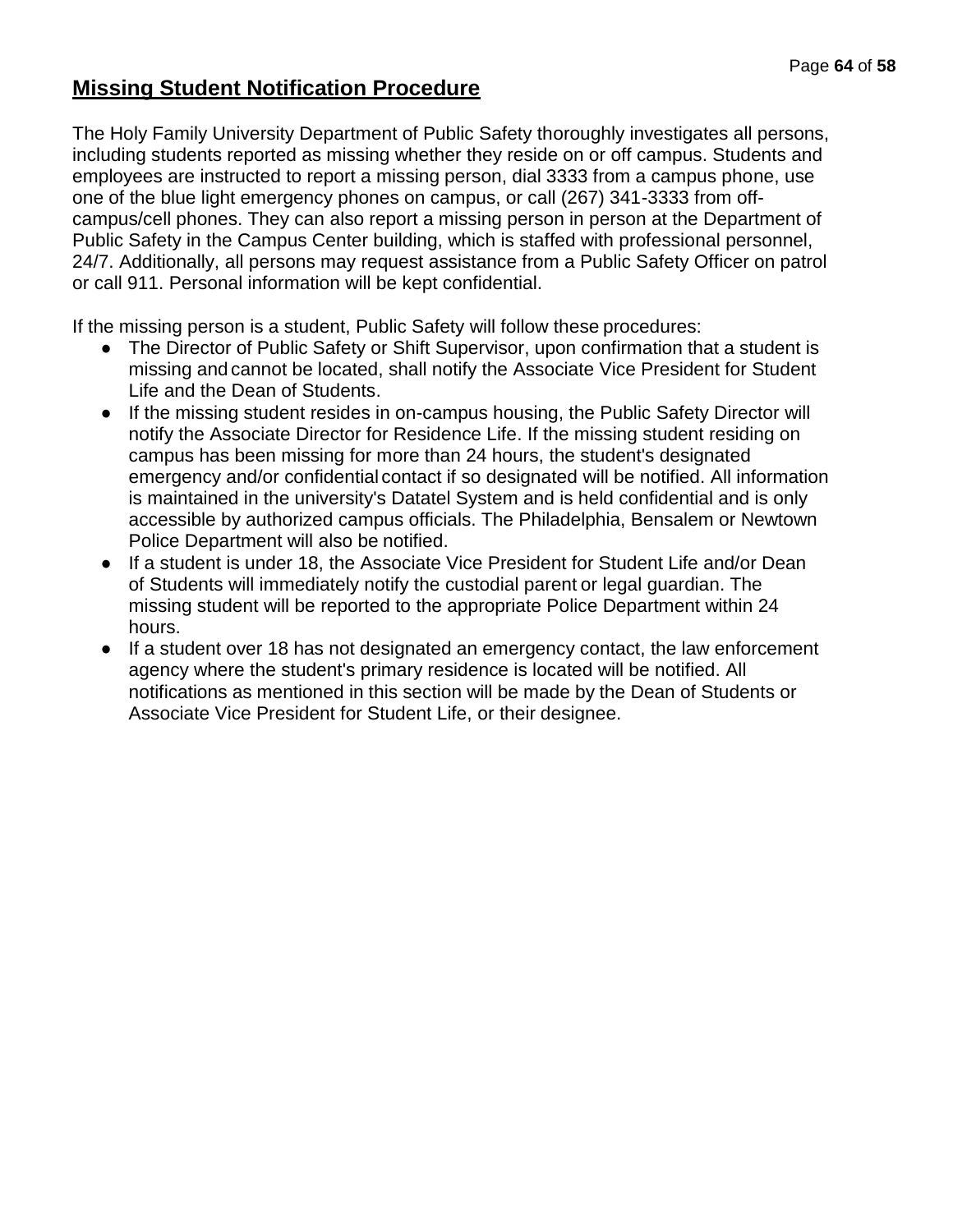# **Annual Fire Safety Report**

The Higher Education Opportunity Act (HEOA) requires two (2) safety-related requirements of institutions that participate in federal student financial aid programs which follow:

- **Fire Log**: Institutions must keep a fire log that states the nature of the fire, date, time and general location of each fire in on-campus student housing facilities. On-campus student housing facilities are only available at the Northeast Philadelphia campus. Holy Family University complies with this rule by including all fire-related incidents in the Daily Crime and Fire Log. To view the most recent seven days of information, please visit the Public Safety Department Command Center. Requests for information older than 60 days must be directed to the Director of Public Safety. Information will be made available within two business days of a request for public inspection.
- **Annual Fire Safety Report**: Institutions with on-campus student housing facilities must annually publish a fire safety report that provides information on campus fire safety practices and standards. Holy Family University complies with this regulation by including all fire-related incidents at on-campus student housing facilities as part of the Annual Security and Fire Safety Report. Periodically throughout the academic year, each residential living facility practices two Fire Evacuations per semester. Public Safety Officers educate the residential students during annual new student orientations as well as during various Residential All-Hall/Floor meetings. Commuter students and employees are notified via the campus email regarding policies and locations for fire/building evacuations during each academic semester. Safety of the campus community is upheld through the various university policies regarding electronic appliances, smoking, and open flames within residential housing and the entire campus community.

Information contained in this annual fire safety report includes: number and cause of fires at all on campus student housing facilities; number of fire-related deaths; related injuries; value of fire-related property damage; information on evacuation procedures; fire safety education and training programs; fire safety systems in each student housing facility; number of regular mandatory supervised fire drills; and policies on portable electrical appliances; smoking; and open flames.

In the event of a fire, the university expects that all campus community members will evacuate by the nearest exit, closing doors and activating the fire alarm (if one is present) as they leave. Once safely outside a building, it is appropriate to contact 911 and the Public Safety Department. Students and/or staff are informed where to relocate to by staff if circumstance warrants at the time of the alarm. In the event the fire alarm sounds, university policy is that all occupants must evacuate from the building and closing doors as they leave. No training is provided to students or employees in firefighting or suppression activity as this is inherently dangerous. Each community member's only duty is to exit safely and quickly, shutting doors along the exit path. At no time should the closing of doors or the activation of the alarm delay the exit from the building.

Per federal law, Holy Family University is required to annually disclose statistical data on all fires that occur in on-campus student housing facilities. Listed below are the nonemergency numbers to call to report fires that have already been extinguished in oncampus student housing. These are fires for which you are unsure whether the Public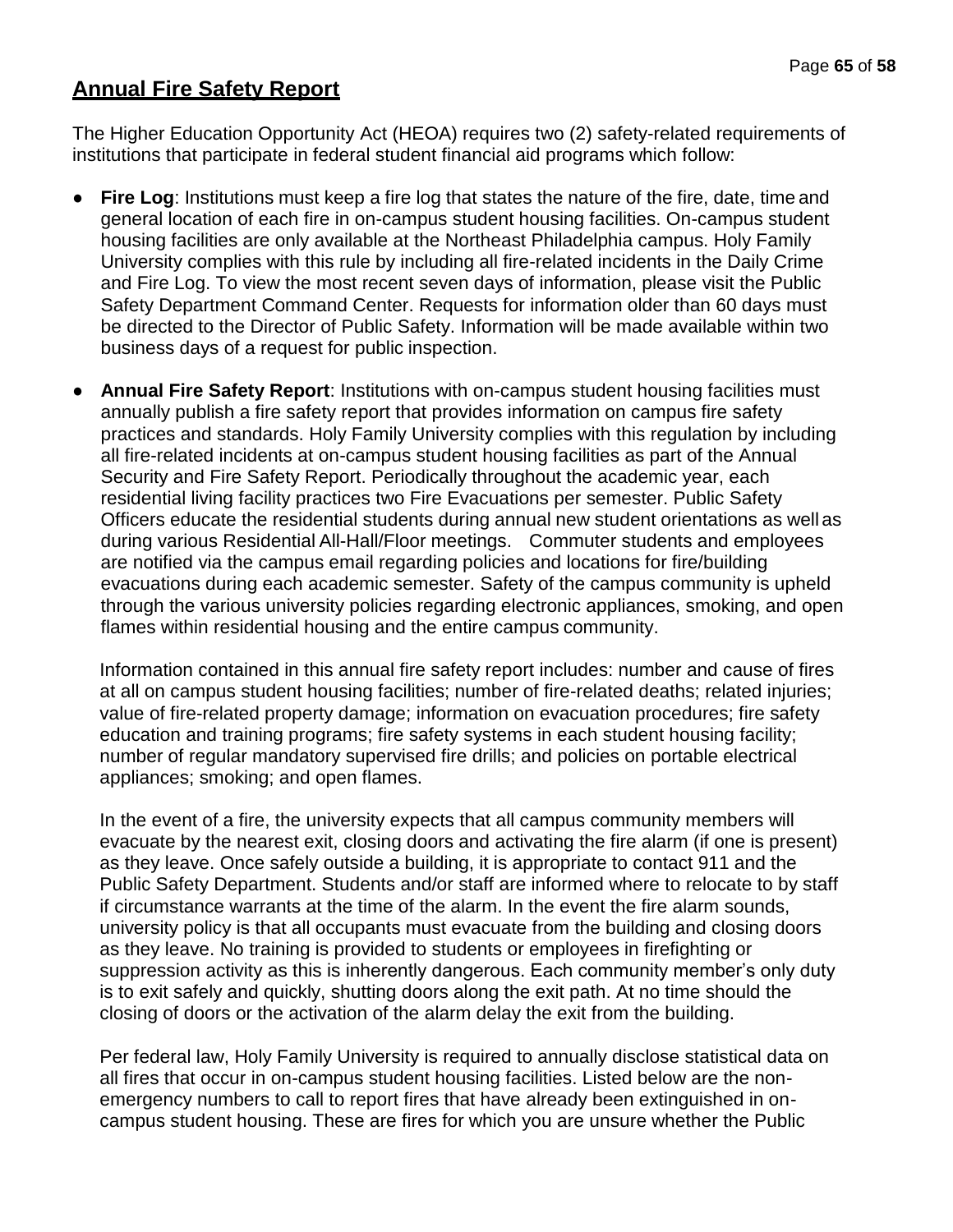Safety Office may already be aware. If you find evidence of such a fire, or if you hear about such a fire, please contact one of the following:

- Holy Family University Public Safety Department 267-341-3333
- Holy Family University Residence Life Office 267-341-3204

When calling, please provide as much information as possible about the location, date, time, and cause of the fire.

| Name of<br><b>Facility</b> | <b>Categories</b> | 2020<br><b>CY</b> | 2019<br>CY     | 2018<br><b>CY</b> | # of<br>injuries | # of Deaths | Value of<br><b>Property</b> |
|----------------------------|-------------------|-------------------|----------------|-------------------|------------------|-------------|-----------------------------|
| St. Joseph's               | <b>Fires</b>      | 0                 | 0              | 0                 | N/A              | N/A         | N/A                         |
| Hall                       | <b>Injuries</b>   | $\overline{0}$    | $\mathbf 0$    | $\overline{0}$    | N/A              | N/A         | N/A                         |
|                            | <b>Deaths</b>     | $\overline{0}$    | $\overline{0}$ | $\overline{0}$    | N/A              | N/A         | N/A                         |
| Stevenson                  | <b>Fires</b>      | $\overline{0}$    | $\mathbf 0$    | $\overline{0}$    | N/A              | N/A         | N/A                         |
| Lane                       | <b>Injuries</b>   | $\mathbf 0$       | $\overline{0}$ | $\mathbf 0$       | N/A              | N/A         | N/A                         |
| Residence                  | Deaths            | $\overline{0}$    | $\mathbf 0$    | $\overline{0}$    | N/A              | N/A         | N/A                         |
| Garden                     | <b>Fires</b>      | $\overline{0}$    | $\mathbf 0$    | $\overline{0}$    | N/A              | N/A         | N/A                         |
| Apartments                 | <b>Injuries</b>   | $\overline{0}$    | $\overline{0}$ | $\overline{0}$    | N/A              | N/A         | N/A                         |
|                            | Deaths            | $\overline{0}$    | $\overline{0}$ | $\overline{0}$    | N/A              | N/A         | N/A                         |
| Totals                     | Fires             | $\overline{0}$    | $\mathbf 0$    | $\overline{0}$    | N/A              | N/A         | N/A                         |
|                            | <b>Injuries</b>   | $\overline{0}$    | $\mathbf 0$    | $\overline{0}$    | N/A              | N/A         | N/A                         |
|                            | Deaths            | $\overline{0}$    | $\mathbf 0$    | $\overline{0}$    | N/A              | N/A         | N/A                         |

## NORTHEAST FIRE SAFETY REPORT

THE ADDRESS FOR ALL BUILDINGS IS 9801 FRANKFORD AVE. PHILA. PA. 19114 No residential facilities are offered at the Bensalem or Newtown site.

#### NORTHEAST CAMPUS FIRE SAFETY SYSTEMS IN RESIDENTIAL FACILITIES

| <b>Facility</b>                | <b>Fire Alarm</b><br><b>Monitoring</b><br>Done on<br>Site by<br><b>Public</b><br><b>Safety</b> | <b>Partial</b><br>#1<br><b>Sprinkler</b><br><b>System</b> | Full #2<br><b>Sprinkler</b><br><b>System</b> | <b>Smoke</b><br><b>Detection</b> | <b>Fire</b><br><b>Extinguisher</b><br><b>Devices</b> | <b>Evacuation</b><br>Plans &<br><b>Placards</b> | <b>Number of</b><br><b>Evacuation</b><br>(Fire) Drills<br>Each<br>Calendar<br>Year |
|--------------------------------|------------------------------------------------------------------------------------------------|-----------------------------------------------------------|----------------------------------------------|----------------------------------|------------------------------------------------------|-------------------------------------------------|------------------------------------------------------------------------------------|
| Stevenson<br>Lane<br>Residence | <b>Yes</b>                                                                                     | N/A                                                       | Yes                                          | Yes                              | Yes                                                  | Yes                                             | 2                                                                                  |
| St.<br>Joseph's<br>Hall        | Yes                                                                                            | N/A                                                       | <b>Yes</b>                                   | Yes                              | Yes                                                  | Yes                                             | $\overline{2}$                                                                     |
| Garden<br>Apartment<br>S       | Yes                                                                                            | N/A                                                       | Yes                                          | Yes                              | Yes                                                  | Yes                                             | $\overline{2}$                                                                     |

## *Evacuation Chair*

If a student/staff is on a level of a building in which s/he does not have direct outside access and must use the stairs, an evacuation chair will be used. Instructions are as follows: go to the stored location of the evacuation chairs and bring chair to student in need. Evacuation chairs are located in various campus buildings (with more than one floor) in the following areas:

## **Northeast Campus**

Holy Family Hall: 4<sup>th</sup> Floor, south stairwell Education & Technology Center: 4<sup>th</sup> Floor, north stairwell Library: 2nd Floor, south stairwell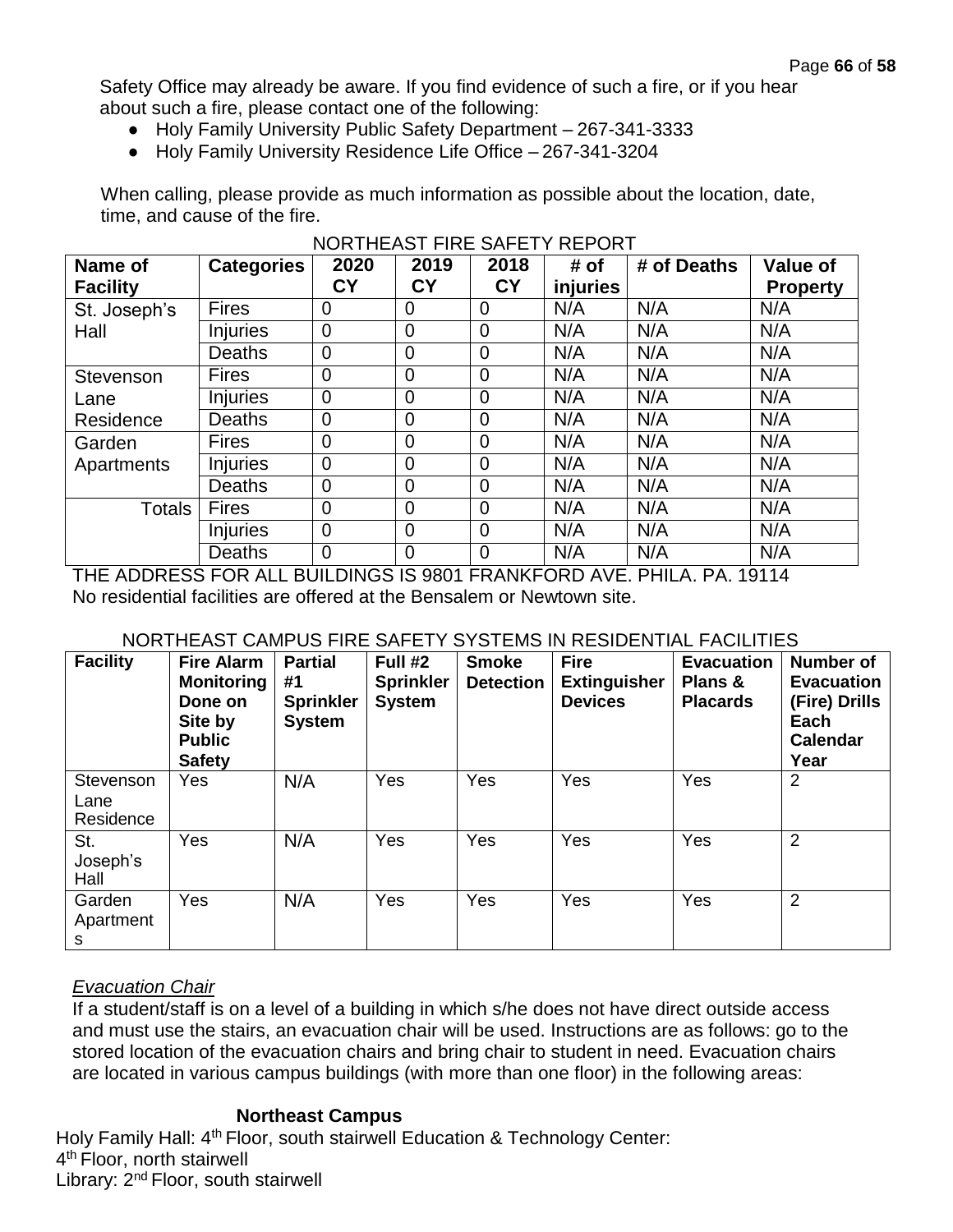Nursing Education Building: 4<sup>th</sup> Floor, south stairwell St. Joseph's Hall: 3<sup>rd</sup> Floor, north stairwell Stevenson Lane Residence: 4<sup>th</sup> Floor, east stairwell

## **Newtown Site**

2<sup>nd</sup> Floor, stairwell

## **Evacuation Plan for Students/Staff with Physical Disabilities**

#### **Northeast Campus**

Upon Alarm Sounding

Student Staff Response:

Dial 911 from an on-campus phone, which will connect directly with a dispatcher from the local emergency services department. A red phone may also be used, but the red phone will only connect the student/staff with Holy Family University Public Safety. If the student/staff is not able to get to a University-issued phone, the student/staff may use a cell phone to call 911.

Contact and inform Holy Family Public Safety at 267-341-3333 of student/staff's position and give information on the emergency (e.g., fire alarm, a serious fall, etc.) and any immediate danger in which the student/staff finds him/herself. The student/staff will be instructed as to where to meet the Public Safety Officer/appropriate emergency services personnel.

If able, the student/staff will go to the designated spot that the emergency personnel have identified and await emergency response. If unable, the student/staff shall remain at the present location and await emergency personnel.

## **Newtown Site**

Upon Alarm Sounding

Student Staff Response:

Dial 911 from an on-campus phone, which will connect directly with a dispatcher from the local emergency services department. A red phone may also be used, but the red phone will only connect the student/staff with Holy Family University Public Safety. If the student/staff is not able to get to a University-issued phone, the student/staff may use a cell phone to call 911.

Contact and inform Holy Family Public Safety at 267-341-4011 of student/staff's position and give information on the emergency (e.g., fire alarm, a serious fall, etc.) and any immediate

danger in which the student/staff finds him/herself. The student/staff will be instructed as to where to meet the Public Safety Officer/appropriate emergency services personnel.

If able, the student/staff will go to the designated spot that the emergency personnel have identified and await emergency response. If unable, the student/staff shall remain at the present location and await emergency personnel.

## **Bensalem Site**

Upon Alarm Sounding Student Staff Response: